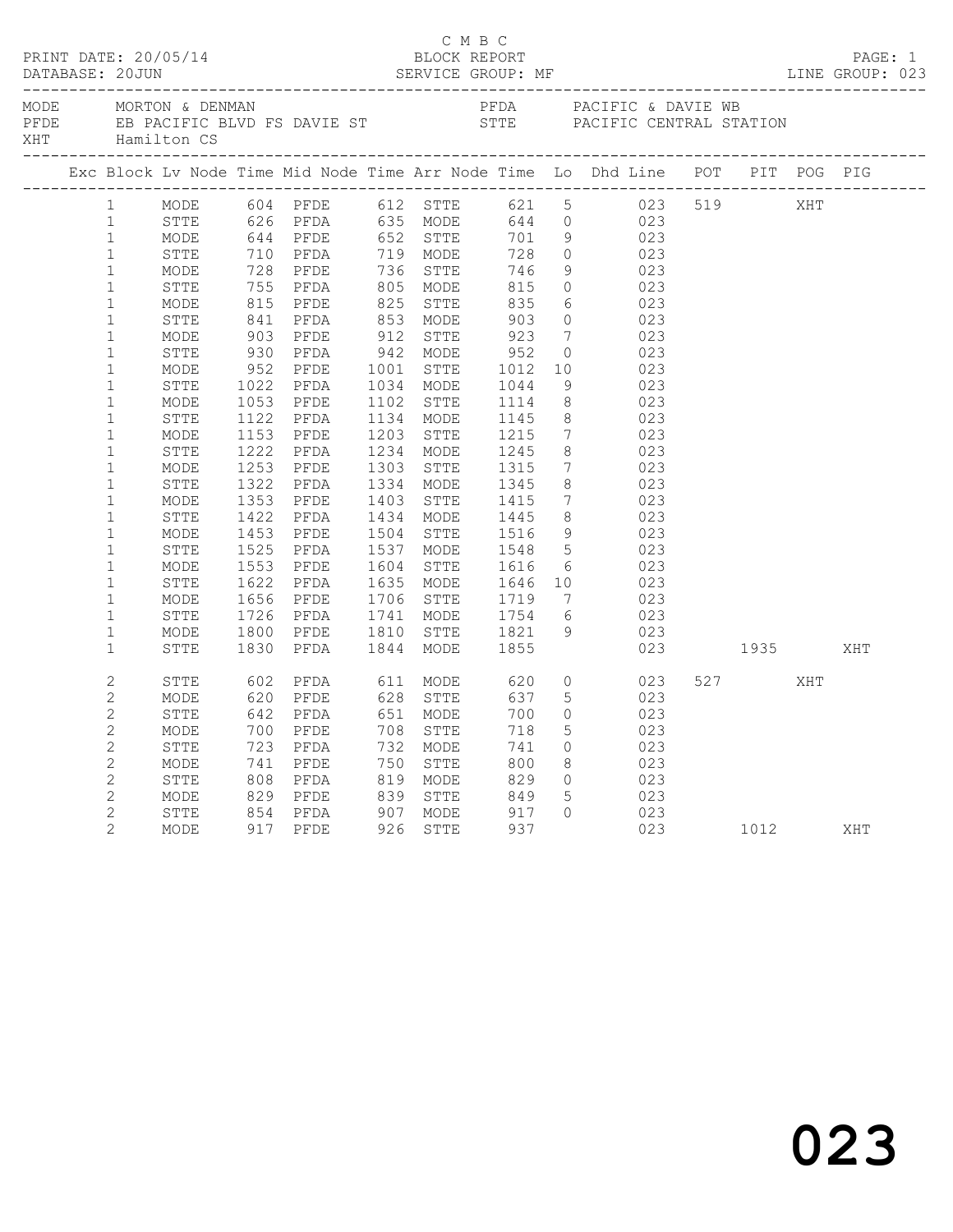#### C M B C<br>BLOCK REPORT SERVICE GROUP: MF

|  |   |             |      |      |      |             |      |                | Exc Block Lv Node Time Mid Node Time Arr Node Time Lo Dhd Line POT |     |      | PIT POG PIG |     |
|--|---|-------------|------|------|------|-------------|------|----------------|--------------------------------------------------------------------|-----|------|-------------|-----|
|  | 3 | MODE        | 612  | PFDE | 620  | STTE        | 629  | 5              | 023                                                                | 527 |      | XHT         |     |
|  | 3 | STTE        | 634  | PFDA | 643  | MODE        | 652  | $\circ$        | 023                                                                |     |      |             |     |
|  | 3 | MODE        | 652  | PFDE | 700  | STTE        | 709  | 7              | 023                                                                |     |      |             |     |
|  | 3 | STTE        | 716  | PFDA | 725  | MODE        | 734  | $\Omega$       | 023                                                                |     |      |             |     |
|  | 3 | MODE        | 734  | PFDE | 743  | STTE        | 753  | 9              | 023                                                                |     |      |             |     |
|  | 3 | STTE        | 802  | PFDA | 813  | MODE        | 823  | $\circ$        | 023                                                                |     |      |             |     |
|  | 3 | MODE        | 823  | PFDE | 833  | STTE        | 843  | 5              | 023                                                                |     |      |             |     |
|  | 3 | STTE        | 848  | PFDA | 901  | MODE        | 911  | $\circ$        | 023                                                                |     |      |             |     |
|  | 3 | MODE        | 911  | PFDE | 920  | <b>STTE</b> | 931  | 9              | 023                                                                |     |      |             |     |
|  | 3 | <b>STTE</b> | 940  | PFDA | 952  | MODE        | 1002 | 5              | 023                                                                |     |      |             |     |
|  | 3 | MODE        | 1007 | PFDE | 1016 | STTE        | 1027 | 7              | 023                                                                |     |      |             |     |
|  | 3 | STTE        | 1034 | PFDA | 1046 | MODE        | 1056 | 9              | 023                                                                |     |      |             |     |
|  | 3 | MODE        | 1105 | PFDE | 1114 | STTE        | 1126 | 8              | 023                                                                |     |      |             |     |
|  | 3 | <b>STTE</b> | 1134 | PFDA | 1146 | MODE        | 1157 | 8              | 023                                                                |     |      |             |     |
|  | 3 | MODE        | 1205 | PFDE | 1215 | STTE        | 1227 | 7              | 023                                                                |     |      |             |     |
|  | 3 | STTE        | 1234 | PFDA | 1246 | MODE        | 1257 | 8              | 023                                                                |     |      |             |     |
|  | 3 | MODE        | 1305 | PFDE | 1315 | STTE        | 1327 | 7              | 023                                                                |     |      |             |     |
|  | 3 | <b>STTE</b> | 1334 | PFDA | 1346 | MODE        | 1357 | 8              | 023                                                                |     |      |             |     |
|  | 3 | MODE        | 1405 | PFDE | 1415 | STTE        | 1427 | 7              | 023                                                                |     |      |             |     |
|  | 3 | STTE        | 1434 | PFDA | 1446 | MODE        | 1457 | $8\,$          | 023                                                                |     |      |             |     |
|  | 3 | MODE        | 1505 | PFDE | 1516 | STTE        | 1528 | $\mathsf S$    | 023                                                                |     |      |             |     |
|  | 3 | <b>STTE</b> | 1533 | PFDA | 1546 | MODE        | 1557 | $\mathsf 5$    | 023                                                                |     |      |             |     |
|  | 3 | MODE        | 1602 | PFDE | 1613 | STTE        | 1625 | $\overline{5}$ | 023                                                                |     |      |             |     |
|  | 3 | <b>STTE</b> | 1630 | PFDA | 1643 | MODE        | 1654 | 10             | 023                                                                |     |      |             |     |
|  | 3 | MODE        | 1704 | PFDE | 1714 | STTE        | 1727 | 7              | 023                                                                |     |      |             |     |
|  | 3 | STTE        | 1734 | PFDA | 1749 | MODE        | 1802 | 6              | 023                                                                |     |      |             |     |
|  | 3 | MODE        | 1808 | PFDE | 1818 | STTE        | 1829 | $\,8\,$        | 023                                                                |     |      |             |     |
|  | 3 | <b>STTE</b> | 1837 | PFDA | 1851 | MODE        | 1902 | 5              | 023                                                                |     |      |             |     |
|  | 3 | MODE        | 1907 | PFDE | 1917 | STTE        | 1927 | 5              | 023                                                                |     |      |             |     |
|  | 3 | STTE        | 1932 | PFDA | 1944 | MODE        | 1953 | $\circ$        | 023                                                                |     |      |             |     |
|  | 3 | MODE        | 1953 | PFDE | 2001 | STTE        | 2011 | 8              | 023                                                                |     |      |             |     |
|  | 3 | <b>STTE</b> | 2019 | PFDA | 2031 | MODE        | 2040 | $\Omega$       | 023                                                                |     |      |             |     |
|  | 3 | MODE        | 2040 | PFDE | 2048 | <b>STTE</b> | 2058 |                | 023                                                                |     | 2128 |             | XHT |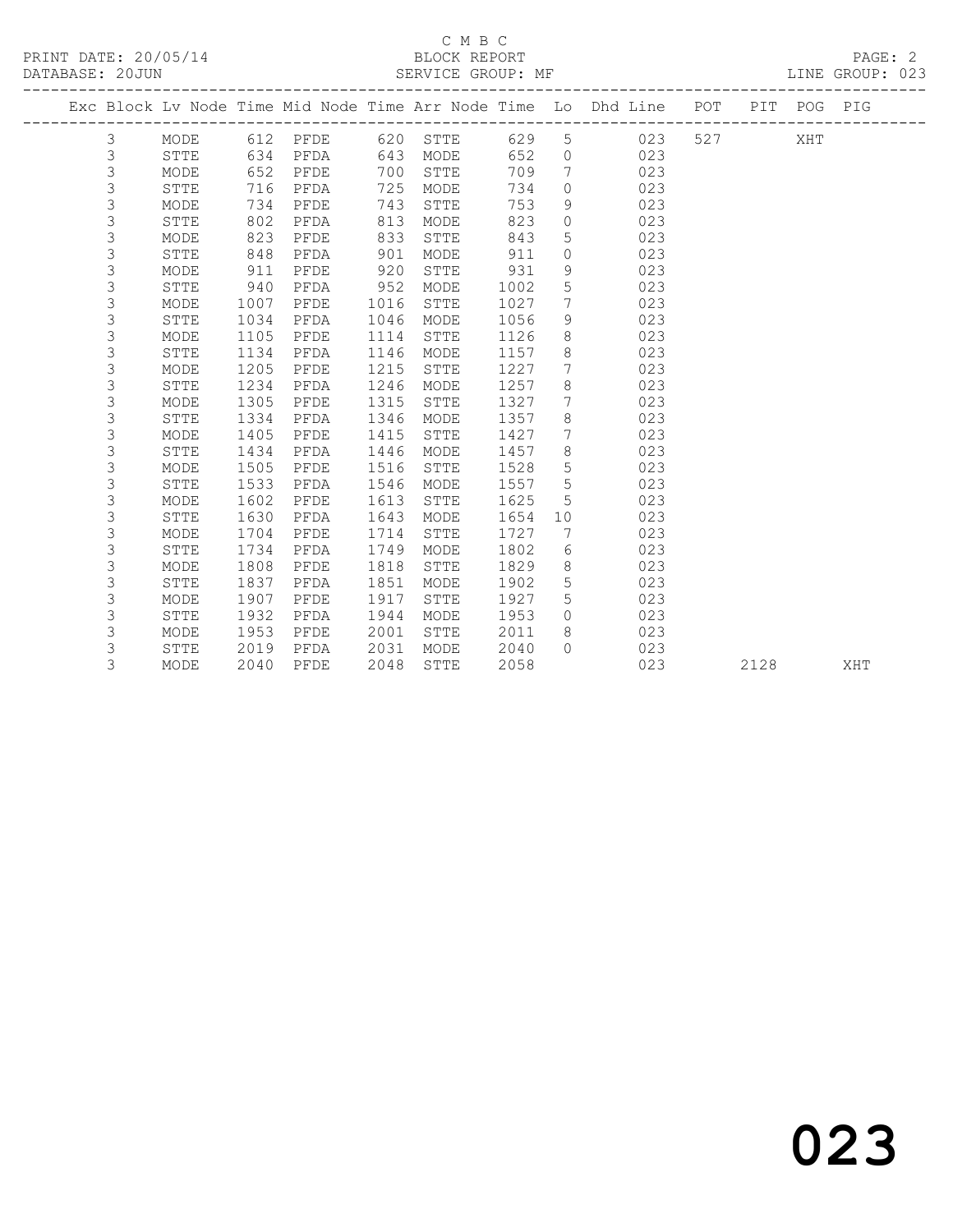### C M B C<br>BLOCK REPORT

LINE GROUP: 023

|            |              |              |                     |              |              |              |                 | Exc Block Lv Node Time Mid Node Time Arr Node Time Lo Dhd Line POT |     |      | PIT POG PIG |     |
|------------|--------------|--------------|---------------------|--------------|--------------|--------------|-----------------|--------------------------------------------------------------------|-----|------|-------------|-----|
| 4          | STTE         | 610          | PFDA                | 619          | MODE         | 628          | $\circ$         | 023                                                                | 535 |      | XHT         |     |
| 4          | MODE         | 628          | PFDE                | 636          | STTE         | 645          | 5               | 023                                                                |     |      |             |     |
| $\sqrt{4}$ | STTE         | 650          | PFDA                | 659          | MODE         | 708          | $\circ$         | 023                                                                |     |      |             |     |
| 4          | MODE         | 708          | PFDE                | 716          | STTE         | 726          | 10              | 023                                                                |     |      |             |     |
| 4          | STTE         | 736          | PFDA                | 746          | MODE         | 756          | $\circ$         | 023                                                                |     |      |             |     |
| 4          | MODE         | 756          | PFDE                | 805          | STTE         | 815          | 6               | 023                                                                |     |      |             |     |
| 4          | STTE         | 821          | PFDA                | 833          | MODE         | 843          | $\circ$         | 023                                                                |     |      |             |     |
| 4          | MODE         | 843          | PFDE                | 853          | STTE         | 903          | $7\phantom{.0}$ | 023                                                                |     |      |             |     |
| 4          | STTE         | 910          | PFDA                | 922          | MODE         | 932          | $\circ$         | 023                                                                |     |      |             |     |
| 4          | MODE         | 932          | PFDE                | 941          | STTE         | 952          | 8               | 023                                                                |     |      |             |     |
| 4          | STTE         | 1000         | PFDA                | 1012         | MODE         | 1022         | $7\phantom{.0}$ | 023                                                                |     |      |             |     |
| 4          | MODE         | 1029         | PFDE                | 1038         | STTE         | 1049         | 9               | 023                                                                |     |      |             |     |
| 4          | STTE         | 1058         | PFDA                | 1110         | MODE         | 1120         | 9               | 023                                                                |     |      |             |     |
| 4          | MODE         | 1129         | PFDE                | 1138         | STTE         | 1150         | 8               | 023                                                                |     |      |             |     |
| 4          | STTE         | 1158         | PFDA                | 1210         | MODE         | 1221         | 8               | 023                                                                |     |      |             |     |
| 4          | MODE         | 1229         | PFDE                | 1239         | STTE         | 1251         | $7\phantom{.}$  | 023                                                                |     |      |             |     |
| 4          | STTE         | 1258         | PFDA                | 1310         | MODE         | 1321         | 8               | 023                                                                |     |      |             |     |
| 4          | MODE         | 1329         | PFDE                | 1339         | STTE         | 1351         | 7               | 023                                                                |     |      |             |     |
| 4          | STTE         | 1358         | PFDA                | 1410         | MODE         | 1421         | 8               | 023                                                                |     |      |             |     |
| 4          | MODE         | 1429         | PFDE                | 1439         | ${\tt STTE}$ | 1451         | $7\phantom{.0}$ | 023                                                                |     |      |             |     |
| 4          | STTE         | 1458         | PFDA                | 1510         | MODE         | 1521         | 8               | 023                                                                |     |      |             |     |
| 4          | MODE         | 1529         | PFDE                | 1540         | STTE         | 1552         | 6               | 023                                                                |     |      |             |     |
| 4          | STTE         | 1558         | PFDA                | 1611         | MODE         | 1622         | 10              | 023                                                                |     |      |             |     |
| 4          | MODE         | 1632         | PFDE                | 1642         | STTE         | 1655         | $7\phantom{.0}$ | 023                                                                |     |      |             |     |
| 4          | STTE         | 1702         | PFDA                | 1717         | MODE         | 1729         | 7               | 023                                                                |     |      |             |     |
| 4          | MODE         | 1736         | PFDE                | 1746         | STTE         | 1757         | 9               | 023                                                                |     |      |             |     |
| 4          | STTE         | 1806         | PFDA                | 1821         | MODE         | 1834         | 6               | 023                                                                |     |      |             |     |
| 4          | MODE         | 1840         | PFDE                | 1850         | STTE         | 1900         | $7\phantom{.0}$ | 023                                                                |     |      |             |     |
| 4          | STTE         | 1907<br>1931 | PFDA<br>PFDE        | 1920<br>1939 | MODE         | 1931<br>1949 | $\circ$         | 023<br>023                                                         |     |      |             |     |
| 4<br>4     | MODE<br>STTE | 1955         | PFDA                | 2007         | STTE<br>MODE | 2016         | 6<br>11         | 023                                                                |     |      |             |     |
| 4          | MODE         | 2027         | PFDE                | 2035         | STTE         | 2045         | $\circ$         | 023                                                                |     |      |             |     |
| 4          | STTE         | 2045         | PFDA                | 2057         | MODE         | 2106         | 6               | 023                                                                |     |      |             |     |
| 4          | MODE         | 2112         | PFDE                | 2120         | STTE         | 2130         | $\circ$         | 023                                                                |     |      |             |     |
| 4          | STTE         | 2130         | PFDA                | 2140         | MODE         | 2149         | 8               | 023                                                                |     |      |             |     |
| 4          | MODE         | 2157         | PFDE                | 2205         | STTE         | 2215         | $\circ$         | 023                                                                |     |      |             |     |
| 4          | STTE         | 2215         | PFDA                | 2225         | MODE         | 2233         | 10              | 023                                                                |     |      |             |     |
| 4          | MODE         | 2243         | PFDE                | 2251         | STTE         | 2300         | $\overline{0}$  | 023                                                                |     |      |             |     |
| 4          | <b>STTE</b>  | 2300         | PFDA                | 2308         | MODE         | 2316         | 12              | 023                                                                |     |      |             |     |
| 4          | MODE         |              | 2328 PFDE 2336 STTE |              |              | 2345 0       |                 | 023                                                                |     |      |             |     |
| 4          | ${\tt STTE}$ | 2345         | PFDA                | 2353         | MODE         | 2401         | 9               | 023                                                                |     |      |             |     |
| 4          | MODE         | 2410         | PFDE                | 2418         | STTE         | 2427         |                 | 023                                                                |     | 2457 |             | XHT |
| 5          | STTE         | 618          | PFDA                | 627          | MODE         | 636          | 0               | 023                                                                | 543 |      | XHT         |     |
| 5          | $\sf{MODE}$  | 636          | PFDE                | 644          | STTE         | 653          | 10              | 023                                                                |     |      |             |     |
| 5          | ${\tt STTE}$ | 703          | PFDA                | 712          | MODE         | 721          | $\overline{0}$  | 023                                                                |     |      |             |     |
| 5          | MODE         | 721          | PFDE                | 729          | STTE         | 739          | 10              | 023                                                                |     |      |             |     |
| 5          | STTE         | 749          | PFDA                | 759          | MODE         | 809          | $\circ$         | 023                                                                |     |      |             |     |
| 5          | MODE         | 809          | PFDE                | 819          | STTE         | 829          | 5               | 023                                                                |     |      |             |     |
| 5          | STTE         | 834          | PFDA                | 846          | $\sf{MODE}$  | 856          | 0               | 023                                                                |     |      |             |     |
| 5          | MODE         | 856          | PFDE                | 906          | ${\tt STTE}$ | 916          |                 | 023                                                                |     | 951  |             | XHT |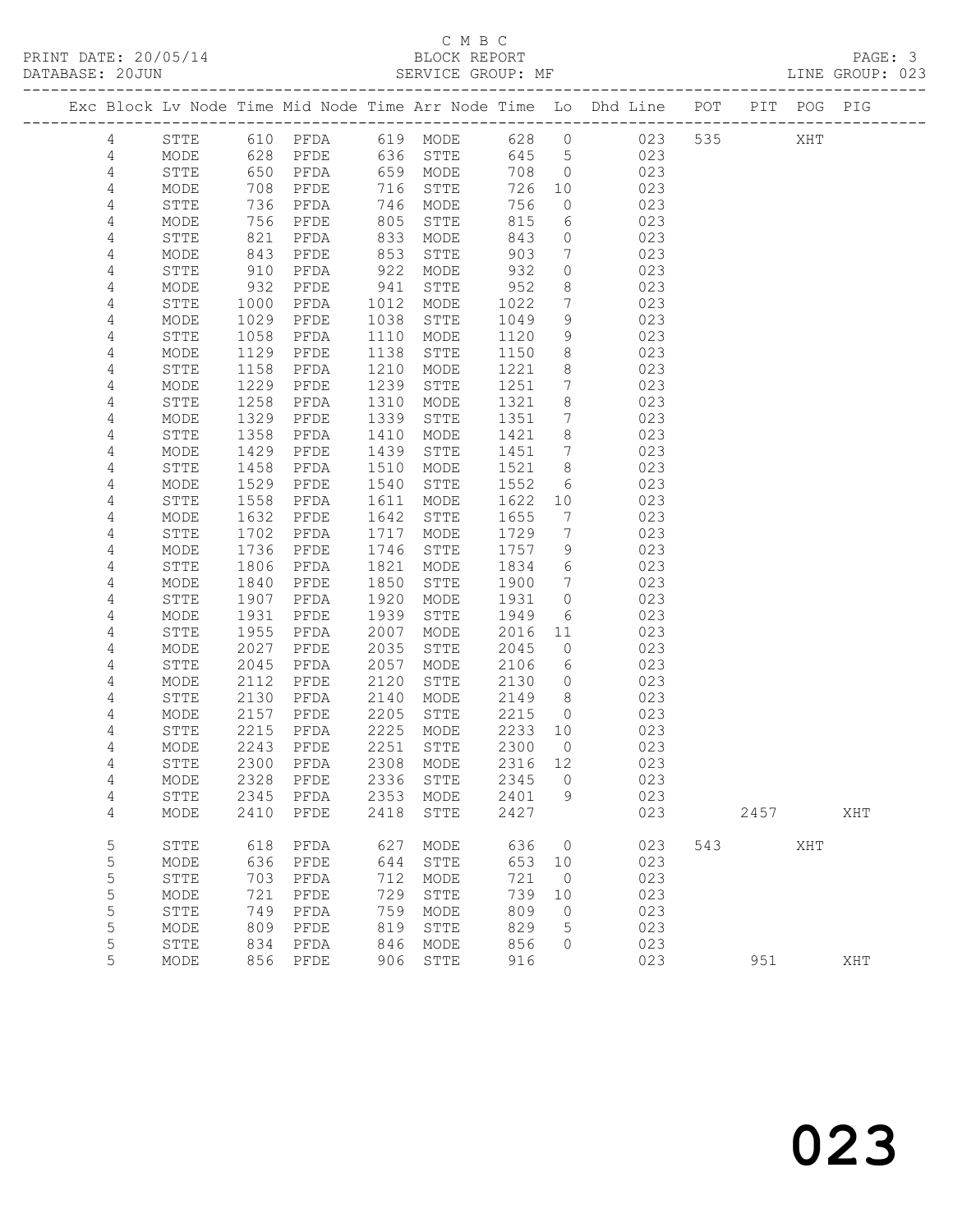### C M B C<br>BLOCK REPORT

LINE GROUP: 023

|                |              |              |                     |              |              |              |                                | Exc Block Lv Node Time Mid Node Time Arr Node Time Lo Dhd Line POT |     |      | PIT POG PIG |     |
|----------------|--------------|--------------|---------------------|--------------|--------------|--------------|--------------------------------|--------------------------------------------------------------------|-----|------|-------------|-----|
| 6              | STTE         |              | 657 PFDA 706 MODE   |              |              |              | 715 0                          | 023                                                                | 622 |      | XHT         |     |
| 6              | MODE         |              | 715 PFDE            |              | 723 STTE     | 733          | 9                              | 023                                                                |     |      |             |     |
| 6              | STTE         | 742          | PFDA                |              | 752 MODE     | 802          | $\overline{0}$                 | 023                                                                |     |      |             |     |
| 6              | MODE         | 802          | PFDE                | 812          | STTE         | 822          | $6\overline{6}$                | 023                                                                |     |      |             |     |
| 6              | STTE         | 828          | PFDA                | 840          | MODE         | 850          | $\overline{0}$                 | 023                                                                |     |      |             |     |
| 6              | MODE         | 850          | PFDE                | 900          | STTE         | 910          | 10                             | 023                                                                |     |      |             |     |
| 6              | STTE         | 920          | PFDA                | 932          | MODE         | 942          | $\overline{0}$                 | 023                                                                |     |      |             |     |
| 6              | MODE         | 942          | PFDE                | 951          | STTE         | 1002         | 8                              | 023                                                                |     |      |             |     |
| 6              | STTE         | 1010         | PFDA                | 1022         | MODE         | 1032         | 9                              | 023                                                                |     |      |             |     |
| 6              | MODE         | 1041         | PFDE                | 1050         | STTE         | 1102         | 8 <sup>8</sup>                 | 023                                                                |     |      |             |     |
| 6              | STTE         | 1110         | PFDA                | 1122         | MODE         | 1133         | 8 <sup>8</sup>                 | 023                                                                |     |      |             |     |
| 6              | MODE         | 1141         | PFDE                | 1151         | STTE         | 1203         | $7\phantom{.0}$                | 023                                                                |     |      |             |     |
| 6              | STTE         | 1210         | PFDA                | 1222         | MODE         | 1233         | 8 <sup>8</sup>                 | 023                                                                |     |      |             |     |
| 6              | MODE         | 1241         | PFDE                | 1251         | STTE         | 1303         | $\overline{7}$                 | 023                                                                |     |      |             |     |
| 6              | STTE         | 1310         | PFDA                | 1322         | MODE         | 1333         | 8 <sup>8</sup>                 | 023                                                                |     |      |             |     |
| 6              | MODE         | 1341         | PFDE                | 1351         | STTE         | 1403         | $7\phantom{.0}\phantom{.0}7$   | 023                                                                |     |      |             |     |
| 6              | STTE         | 1410         | PFDA                | 1422         | MODE         | 1433         | 8 <sup>8</sup>                 | 023                                                                |     |      |             |     |
| 6              | MODE         | 1441         | PFDE                | 1452<br>1529 | STTE         | 1504 13      |                                | 023<br>023                                                         |     |      |             |     |
| 6<br>6         | STTE<br>MODE | 1517<br>1545 | PFDA<br>PFDE        | 1556         | MODE<br>STTE | 1540<br>1608 | $5^{\circ}$<br>$6\overline{6}$ | 023                                                                |     |      |             |     |
| 6              | STTE         | 1614         | PFDA                | 1627         | MODE         | 1638         | 10                             | 023                                                                |     |      |             |     |
| 6              | MODE         | 1648         | PFDE                | 1658         | STTE         | 1711         | $\overline{7}$                 | 023                                                                |     |      |             |     |
| 6              | STTE         | 1718         | PFDA                | 1733         | MODE         | 1746         | 6                              | 023                                                                |     |      |             |     |
| 6              | MODE         | 1752         | PFDE                | 1802         | STTE         | 1813         | 9                              | 023                                                                |     |      |             |     |
| 6              | STTE         | 1822         | PFDA                | 1837         | MODE         | 1850         | $5\overline{)}$                | 023                                                                |     |      |             |     |
| 6              | MODE         | 1855         | PFDE                | 1905         | STTE         | 1915         | 5                              | 023                                                                |     |      |             |     |
| 6              | <b>STTE</b>  | 1920         | PFDA                | 1933         | MODE         | 1944         |                                | 023                                                                |     | 2024 |             | XHT |
|                |              |              |                     |              |              |              |                                |                                                                    |     |      |             |     |
| 7              | STTE         | 729          | PFDA                | 738          | MODE         | 747          | $\circ$                        | 023                                                                |     | 654  | XHT         |     |
| 7              | MODE         | 747          | PFDE                | 756          | STTE         | 806          | 9                              | 023                                                                |     |      |             |     |
| 7              | STTE         | 815          | PFDA                | 827          | MODE         | 837          | $\circ$                        | 023                                                                |     |      |             |     |
| $\overline{7}$ | MODE         | 837          | PFDE                | 847          | STTE         | 857          | $5\phantom{.0}$                | 023                                                                |     |      |             |     |
| 7              | STTE         | 902          | PFDA                | 914          | MODE         | 924          | $\circ$                        | 023                                                                |     |      |             |     |
| 7              | MODE         | 924          | PFDE                | 933          | STTE         | 944          | 6                              | 023                                                                |     |      |             |     |
| 7              | STTE         | 950          | PFDA                | 1002         | MODE         | 1012         | $5\phantom{.}$                 | 023                                                                |     |      |             |     |
| 7<br>7         | MODE         | 1017<br>1046 | PFDE<br>PFDA        | 1026         | STTE         | 1037<br>1108 | 9                              | 023                                                                |     |      |             |     |
| 7              | STTE<br>MODE | 1117         | PFDE                | 1058<br>1126 | MODE<br>STTE | 1138         | 9<br>8 <sup>8</sup>            | 023<br>023                                                         |     |      |             |     |
| 7              | ${\tt STTE}$ |              | 1146 PFDA           |              | 1158 MODE    | 1209         | 8                              | 023                                                                |     |      |             |     |
| 7              | MODE         |              | 1217 PFDE 1227 STTE |              |              | 1239         | $7\overline{ }$                | 023                                                                |     |      |             |     |
| 7              | STTE         | 1246         | PFDA                | 1258         | MODE         | 1309         | 8                              | 023                                                                |     |      |             |     |
| 7              | MODE         | 1317         | PFDE                | 1327         | STTE         | 1339         | 7                              | 023                                                                |     |      |             |     |
| 7              | STTE         | 1346         | PFDA                | 1358         | MODE         | 1409         | 8                              | 023                                                                |     |      |             |     |
| 7              | MODE         | 1417         | PFDE                | 1427         | STTE         | 1439         | 6                              | 023                                                                |     |      |             |     |
| 7              | STTE         | 1445         | PFDA                | 1457         | MODE         | 1508         | 5                              | 023                                                                |     |      |             |     |
| 7              | MODE         | 1513         | PFDE                | 1524         | STTE         | 1536         | 6                              | 023                                                                |     |      |             |     |
| $\overline{7}$ | STTE         | 1542         | PFDA                | 1555         | MODE         | 1606         | 10                             | 023                                                                |     |      |             |     |
| 7              | MODE         | 1616         | PFDE                | 1627         | STTE         | 1639         | 7                              | 023                                                                |     |      |             |     |
| 7              | STTE         | 1646         | PFDA                | 1701         | MODE         | 1713         | 7                              | 023                                                                |     |      |             |     |
| 7              | MODE         | 1720         | PFDE                | 1730         | STTE         | 1743         | 7                              | 023                                                                |     |      |             |     |
| 7              | STTE         | 1750         | PFDA                | 1805         | MODE         | 1818         | 6                              | 023                                                                |     |      |             |     |
| $\overline{7}$ | MODE         | 1824         | PFDE                | 1834         | STTE         | 1845         | 8                              | 023                                                                |     |      |             |     |

7 STTE 1853 PFDA 1906 MODE 1917 023 1957 XHT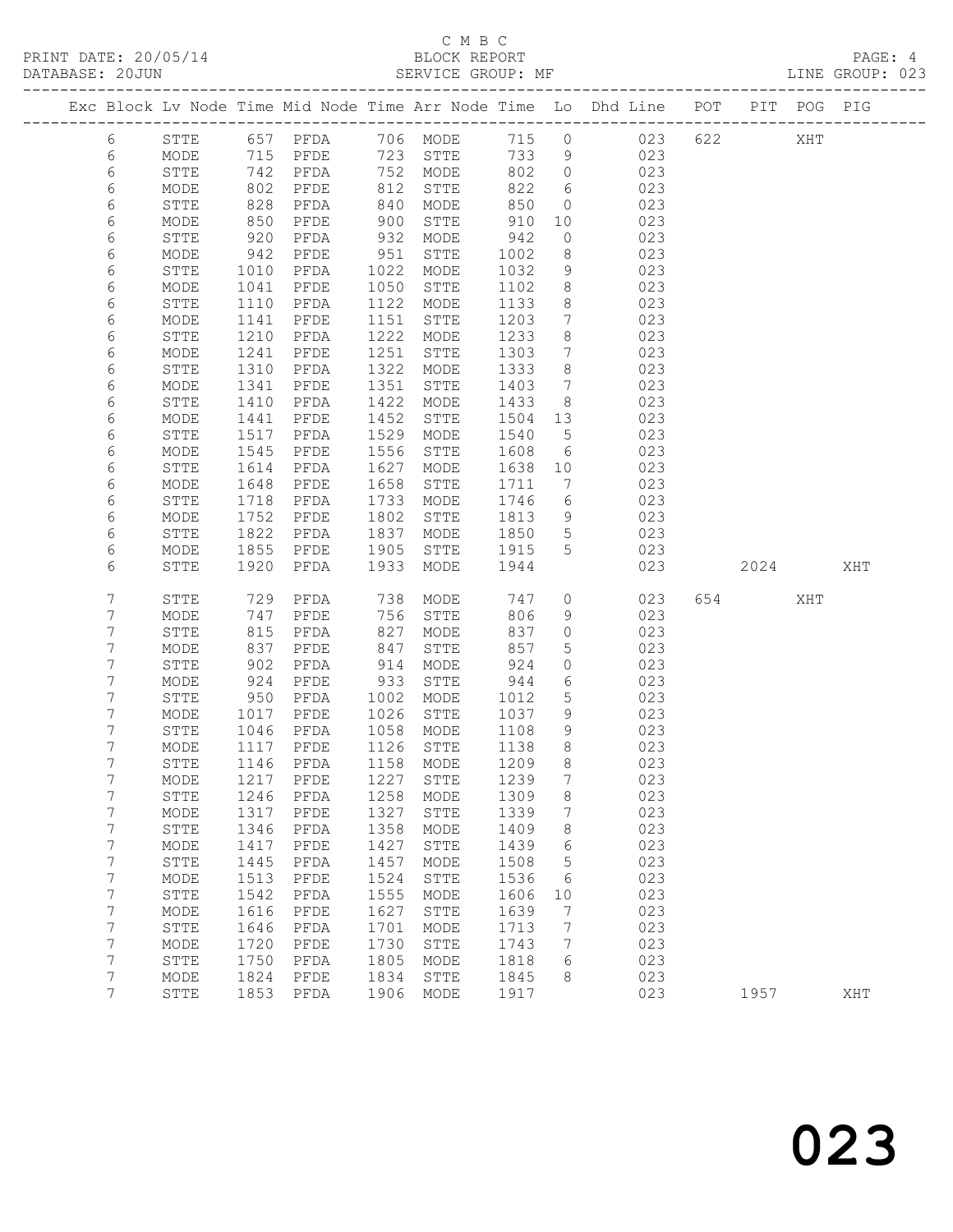#### C M B C<br>BLOCK REPORT SERVICE GROUP: MF

|  |         |              |      |                        |      |                                    |         |                 | Exc Block Lv Node Time Mid Node Time Arr Node Time Lo Dhd Line POT |          |      | PIT POG PIG |     |
|--|---------|--------------|------|------------------------|------|------------------------------------|---------|-----------------|--------------------------------------------------------------------|----------|------|-------------|-----|
|  | 8       | MODE         |      |                        |      |                                    |         |                 | 1521 PFDE 1532 STTE 1544 6 023 1426                                |          |      | XHT         |     |
|  | 8       | STTE         |      |                        |      | 1603 MODE                          | 1614 10 |                 | 023                                                                |          |      |             |     |
|  | $\,8\,$ | MODE         |      | 1550 PFDA<br>1624 PFDE |      | 1635 STTE                          | 1647    | $7\overline{ }$ | 023                                                                |          |      |             |     |
|  | 8       | STTE         | 1654 | PFDA                   | 1709 | MODE                               | 1721    | $\overline{7}$  | 023                                                                |          |      |             |     |
|  | $\,8\,$ | MODE         | 1728 | PFDE                   | 1738 | STTE                               | 1751    | $7\overline{ }$ | 023                                                                |          |      |             |     |
|  | $\,8\,$ | STTE         | 1758 | PFDA                   | 1813 | MODE                               | 1826    | 6               | 023                                                                |          |      |             |     |
|  | $\,8\,$ | MODE         | 1832 | PFDE                   | 1842 | STTE                               | 1852    | 8 <sup>8</sup>  | 023                                                                |          |      |             |     |
|  | 8       | STTE         | 1900 | PFDA                   | 1913 | MODE                               | 1924 18 |                 | 023                                                                |          |      |             |     |
|  | $\,8\,$ | MODE         | 1942 | PFDE                   | 1950 | STTE                               | 2000    | $5^{\circ}$     | 023                                                                |          |      |             |     |
|  | $\,8\,$ | STTE         | 2005 | PFDA                   | 2017 | MODE                               | 2026    | $5\overline{)}$ | 023                                                                |          |      |             |     |
|  | $\,8\,$ | MODE         | 2031 | PFDE                   | 2039 | STTE                               | 2049 11 |                 | 023                                                                |          |      |             |     |
|  | 8       | STTE         | 2100 | PFDA                   | 2112 | MODE                               | 2121    | 6               | 023                                                                |          |      |             |     |
|  | 8       | MODE         | 2127 | PFDE                   | 2135 | STTE                               | 2145    | $\overline{0}$  | 023                                                                |          |      |             |     |
|  | 8       | STTE         | 2145 | PFDA                   | 2155 | MODE                               | 2204    | 9               | 023                                                                |          |      |             |     |
|  | $\,8\,$ | MODE         | 2213 | PFDE                   | 2221 | STTE                               | 2230    | $\overline{0}$  | 023                                                                |          |      |             |     |
|  | 8       | STTE         | 2230 | PFDA                   | 2240 | MODE                               | 2248    | 10              | 023                                                                |          |      |             |     |
|  | 8       | MODE         | 2258 | PFDE                   | 2306 | STTE                               | 2315    | $\overline{0}$  | 023                                                                |          |      |             |     |
|  | 8       | STTE         | 2315 | PFDA                   | 2323 | MODE                               | 2331    | 12              | 023                                                                |          |      |             |     |
|  | 8       | MODE         | 2343 | PFDE                   | 2351 | STTE                               | 2400 0  |                 | 023                                                                |          |      |             |     |
|  | 8       | STTE         | 2400 | PFDA                   | 2408 | MODE                               | 2416    |                 | 023                                                                |          | 2446 |             | XHT |
|  |         |              |      |                        |      |                                    |         |                 |                                                                    |          |      |             |     |
|  | 9       | STTE         | 1510 | PFDA                   | 1522 | MODE                               | 1533    | $5\overline{)}$ |                                                                    | 023 1430 |      | XHT         |     |
|  | 9       | MODE         | 1538 | PFDE                   | 1549 | STTE                               | 1601    | $5\overline{)}$ | 023                                                                |          |      |             |     |
|  | 9       | ${\tt STTE}$ | 1606 | PFDA                   | 1619 | MODE                               | 1630    | 10              | 023                                                                |          |      |             |     |
|  | 9       | MODE         | 1640 | PFDE                   | 1650 | STTE                               | 1703    | $\overline{7}$  | 023                                                                |          |      |             |     |
|  | 9       | STTE         | 1710 | PFDA                   | 1725 | MODE                               | 1737    | $\overline{7}$  | 023                                                                |          |      |             |     |
|  | 9       | MODE         | 1744 | PFDE                   | 1754 | STTE                               | 1805    | 9               | 023                                                                |          |      |             |     |
|  | 9       | STTE         | 1814 | PFDA                   | 1829 | MODE                               | 1842    | $5\overline{)}$ | 023                                                                |          |      |             |     |
|  | 9       | MODE         | 1847 | PFDE                   | 1857 | STTE                               | 1907    |                 | 023                                                                | 1937     |      |             | XHT |
|  |         |              |      |                        |      |                                    |         |                 |                                                                    |          |      |             |     |
|  | 10      | MODE         | 1609 | PFDE                   | 1620 | STTE                               | 1632    | 6               |                                                                    | 023 1514 |      | XHT         |     |
|  | 10      | STTE         | 1638 | PFDA                   | 1651 | MODE                               | 1702    | 10              | 023                                                                |          |      |             |     |
|  | 10      | MODE         | 1712 | PFDE                   | 1722 | STTE                               | 1735    | $\overline{7}$  | 023                                                                |          |      |             |     |
|  | 10      | STTE         | 1742 | PFDA                   | 1757 | MODE                               | 1810    | 6               | 023                                                                |          |      |             |     |
|  | 10      | MODE         | 1816 | PFDE                   | 1826 | STTE                               | 1837    | 9               | 023                                                                |          |      |             |     |
|  | 10      | STTE         | 1846 | PFDA                   | 1859 | MODE                               | 1910    | 8 <sup>8</sup>  | 023                                                                |          |      |             |     |
|  | 10      | MODE         | 1918 | PFDE                   | 1928 | STTE                               | 1938    | $5\overline{)}$ | 023                                                                |          |      |             |     |
|  | 10      | STTE         | 1943 | PFDA                   |      | 1955 MODE                          | 2004    | $5^{\circ}$     | 023                                                                |          |      |             |     |
|  | 10      | MODE         | 2009 | PFDE                   |      | 2017 STTE                          | 2027    | $5\overline{)}$ | 023                                                                |          |      |             |     |
|  |         |              |      |                        |      | 10 STTE 2032 PFDA 2044 MODE 2053 5 |         |                 | 023                                                                |          |      |             |     |
|  | 10      | MODE         | 2058 | PFDE                   | 2106 | STTE                               | 2116    | $\circ$         | 023                                                                |          |      |             |     |
|  | 10      | STTE         | 2116 | PFDA                   | 2128 | MODE                               | 2137    | 5               | 023                                                                |          |      |             |     |
|  | 10      | MODE         | 2142 | PFDE                   | 2150 | STTE                               | 2200    | 0               | 023                                                                |          |      |             |     |
|  | 10      | STTE         | 2200 | PFDA                   | 2210 | MODE                               | 2218    | 10              | 023                                                                |          |      |             |     |
|  | 10      | $\sf{MODE}$  | 2228 | PFDE                   | 2236 | STTE                               | 2245    | $\overline{0}$  | 023                                                                |          |      |             |     |
|  | 10      | STTE         | 2245 | PFDA                   | 2253 | MODE                               | 2301    | 12              | 023                                                                |          |      |             |     |
|  | 10      | MODE         | 2313 | PFDE                   | 2321 | STTE                               | 2330    | 0               | 023                                                                |          |      |             |     |
|  |         |              |      |                        |      |                                    |         |                 |                                                                    |          |      |             |     |

10 STTE 2330 PFDA 2338 MODE 2346 9 023

10 MODE 2355 PFDE 2403 STTE 2412 023 2442 XHT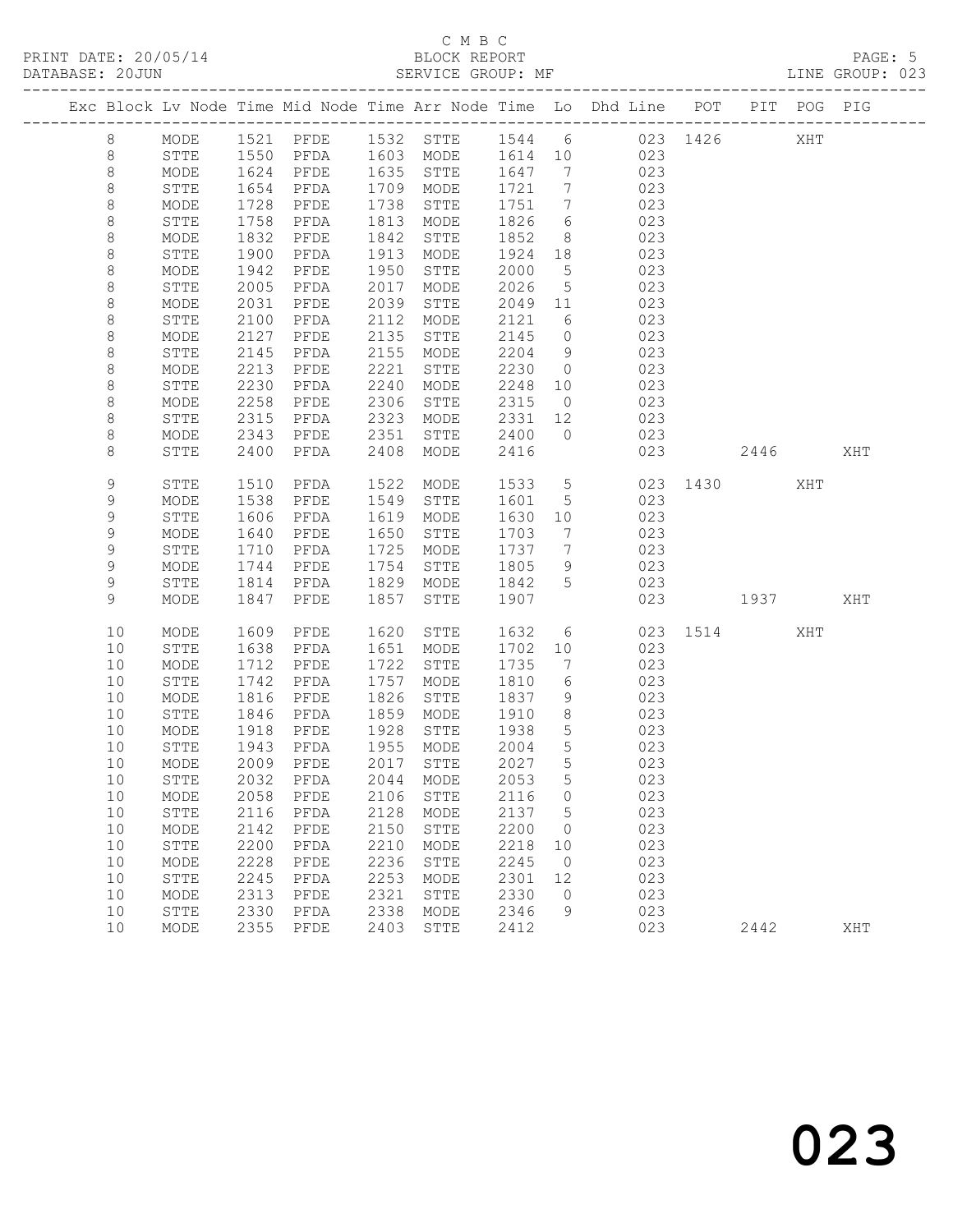|  | DATABASE: 20JUN | PRINT DATE: 20/05/14                                    |     |  | C M B C<br>BLOCK REPORT<br>SERVICE GROUP: MF |       |            |                                                                                                              |  |           | PAGE: 6<br>LINE GROUP: 901 |  |
|--|-----------------|---------------------------------------------------------|-----|--|----------------------------------------------|-------|------------|--------------------------------------------------------------------------------------------------------------|--|-----------|----------------------------|--|
|  |                 | CAGR CAMBRIDGE & GROSVENOR<br>MAHA MACDONALD & HASTINGS |     |  |                                              |       |            | KTLP KOOTENAY LOOP<br>XHT Hamilton CS                                                                        |  |           |                            |  |
|  |                 |                                                         |     |  |                                              |       |            | Exc Block Lv Node Time Mid Node Time Arr Node Time Lo Dhd Line POT PIT POG PIG<br>-------------------------- |  |           |                            |  |
|  | 11              | KTLP                                                    | 600 |  |                                              |       |            | MAHA 610 0 131 525                                                                                           |  | XHT       |                            |  |
|  | 11              | MAHA                                                    | 610 |  | CAGR                                         |       |            | 619 0 132                                                                                                    |  |           |                            |  |
|  | 11              | CAGR                                                    | 619 |  | MAHA                                         | 630 0 |            | 132                                                                                                          |  |           |                            |  |
|  | 11              | MAHA                                                    | 630 |  | KTLP                                         | 642   | 18         | 131                                                                                                          |  |           |                            |  |
|  | 11              | KTLP                                                    | 700 |  | MAHA                                         | 713   | $\bigcirc$ | 131                                                                                                          |  |           |                            |  |
|  | 11              | MAHA                                                    | 713 |  | CAGR                                         | 722 0 |            | 132                                                                                                          |  |           |                            |  |
|  | 11              | CAGR                                                    | 722 |  | MAHA                                         | 733 0 |            | 132                                                                                                          |  |           |                            |  |
|  | 11              | MAHA                                                    | 733 |  | KTLP                                         | 747   | 13         | 131                                                                                                          |  |           |                            |  |
|  | 11              | KTLP                                                    | 800 |  | MAHA                                         | 813   | $\Omega$   | 131                                                                                                          |  |           |                            |  |
|  | 11              | MAHA                                                    | 813 |  | CAGR                                         | 823   | $\bigcirc$ | 132                                                                                                          |  |           |                            |  |
|  | 11              | CAGR                                                    | 823 |  | MAHA                                         | 835   | $\bigcap$  | 132                                                                                                          |  |           |                            |  |
|  | 11              | MAHA                                                    | 835 |  | KTLP                                         | 849   |            | 131                                                                                                          |  | 924 — 100 | XHT                        |  |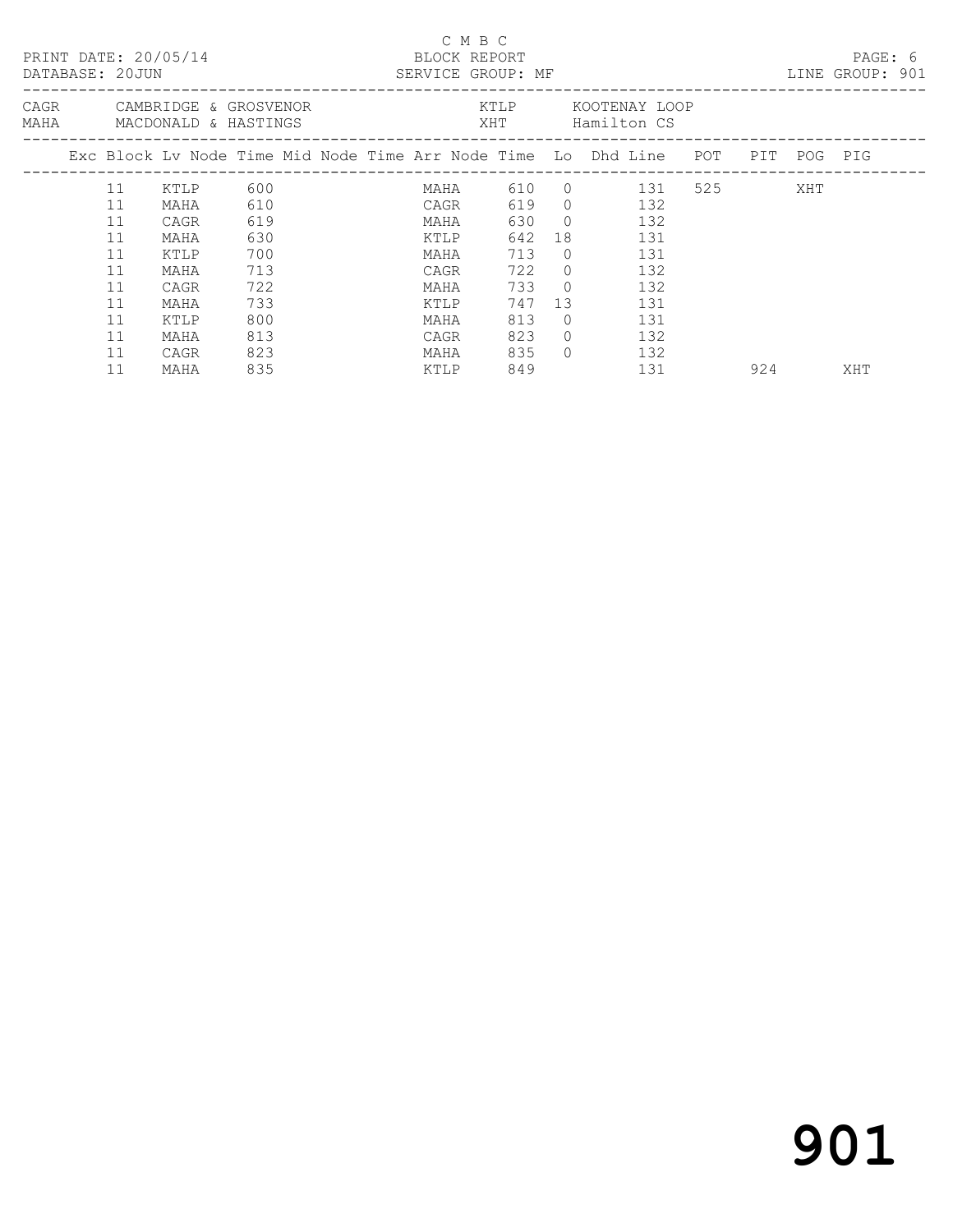#### C M B C

| DATABASE: 20JUN |                   |              |      |  | SERVICE GROUP: MF         |         |                |                                                                                |  |     | LINE GROUP: 901 |  |
|-----------------|-------------------|--------------|------|--|---------------------------|---------|----------------|--------------------------------------------------------------------------------|--|-----|-----------------|--|
|                 |                   |              |      |  |                           |         |                | Exc Block Lv Node Time Mid Node Time Arr Node Time Lo Dhd Line POT PIT POG PIG |  |     |                 |  |
|                 | 12 <sup>°</sup>   | KTLP         | 630  |  | MAHA 643 0                |         |                | 131 555                                                                        |  | XHT |                 |  |
|                 | 12 <sup>°</sup>   | MAHA         | 643  |  | CAGR 652 0                |         |                | 132                                                                            |  |     |                 |  |
|                 | $12 \overline{ }$ | CAGR<br>MAHA | 652  |  | MAHA 703 0<br>KTLP 715 15 |         |                | 132                                                                            |  |     |                 |  |
|                 | 12                | MAHA         | 703  |  |                           |         |                | 131                                                                            |  |     |                 |  |
|                 | 12                | KTLP         | 730  |  | MAHA                      | 743 0   |                | 131                                                                            |  |     |                 |  |
|                 | 12                | MAHA         | 743  |  | CAGR                      | 752 0   |                | 132                                                                            |  |     |                 |  |
|                 | 12                | CAGR         | 752  |  | MAHA 804 0                |         |                | 132                                                                            |  |     |                 |  |
|                 | 12                | MAHA         | 804  |  | KTLP 818 12               |         |                | 131                                                                            |  |     |                 |  |
|                 | 12                | KTLP         | 830  |  | MAHA 844 0                |         |                | 131                                                                            |  |     |                 |  |
|                 | 12                | MAHA         | 844  |  | CAGR                      | 854 0   |                | 132                                                                            |  |     |                 |  |
|                 | 12                | CAGR         | 854  |  | MAHA                      | 906 0   |                | 132                                                                            |  |     |                 |  |
|                 | 12                | MAHA         | 906  |  | KTLP                      | 919 11  |                | 131                                                                            |  |     |                 |  |
|                 | 12                | KTLP         | 930  |  | MAHA                      | $944$ 0 |                | 131                                                                            |  |     |                 |  |
|                 | 12                | MAHA         | 944  |  | CAGR 954 0                |         |                | 132                                                                            |  |     |                 |  |
|                 | 12                | CAGR         | 954  |  | MAHA                      | 1004 0  |                | 132                                                                            |  |     |                 |  |
|                 | 12                | MAHA         | 1004 |  | KTLP                      | 1017 13 |                | 131                                                                            |  |     |                 |  |
|                 | 12                | KTLP         | 1030 |  | MAHA                      | 1044    | $\circ$        | 131                                                                            |  |     |                 |  |
|                 | 12                | MAHA         | 1044 |  | CAGR                      | 1054    | $\circ$        | 132                                                                            |  |     |                 |  |
|                 | 12                | CAGR         | 1054 |  | MAHA                      | 1104    | $\overline{0}$ | 132                                                                            |  |     |                 |  |
|                 | 12                | MAHA         | 1104 |  | KTLP                      | 1117 13 |                | 131                                                                            |  |     |                 |  |
|                 | 12                | KTLP         | 1130 |  | MAHA                      | 1144    | $\overline{0}$ | 131                                                                            |  |     |                 |  |
|                 | 12                | MAHA         | 1144 |  | CAGR                      | 1154 0  |                | 132                                                                            |  |     |                 |  |
|                 | 12                | CAGR         | 1154 |  | MAHA                      | 1204    | $\overline{0}$ | 132                                                                            |  |     |                 |  |
|                 | 12                | MAHA         | 1204 |  | KTLP                      | 1218 12 |                | 131                                                                            |  |     |                 |  |
|                 | 12                | KTLP         | 1230 |  | MAHA                      | 1244 0  |                | 131                                                                            |  |     |                 |  |
|                 | 12                | MAHA         | 1244 |  | CAGR                      | 1256    | $\overline{0}$ | 132                                                                            |  |     |                 |  |
|                 | 12                | CAGR         | 1256 |  | MAHA                      | 1306    | $\overline{0}$ | 132                                                                            |  |     |                 |  |
|                 | 12                | MAHA         | 1306 |  | KTLP                      | 1320    | 10             | 131                                                                            |  |     |                 |  |
|                 | 12                | KTLP         | 1330 |  | MAHA                      | 1344    | $\overline{0}$ | 131                                                                            |  |     |                 |  |
|                 | 12                | MAHA         | 1344 |  | CAGR                      | 1356 0  |                | 132                                                                            |  |     |                 |  |
|                 | 12                | CAGR         | 1356 |  | MAHA                      | 1406    | $\overline{0}$ | 132                                                                            |  |     |                 |  |
|                 | 12                | MAHA         | 1406 |  | KTLP                      | 1420 10 |                | 131                                                                            |  |     |                 |  |
|                 | 12                | KTLP         | 1430 |  | MAHA                      | 1444 0  |                | 131                                                                            |  |     |                 |  |
|                 | 12                | MAHA         | 1444 |  | CAGR                      | 1456    | $\circ$        | 132                                                                            |  |     |                 |  |
|                 | 12                | CAGR         | 1456 |  | MAHA                      | 1506    | $\circ$        | 132                                                                            |  |     |                 |  |
|                 | 12                | MAHA         | 1506 |  | KTLP                      | 1522    | 8              | 131                                                                            |  |     |                 |  |

 12 MAHA 1506 KTLP 1522 8 131 12 KTLP 1530 MAHA 1544 0 131 12 MAHA 1544 CAGR 1556 0 132 12 CAGR 1556 MAHA 1606 0 132 12 MAHA 1606 KTLP 1621 9 131 12 KTLP 1630 MAHA 1643 0 131 12 MAHA 1643 CAGR 1655 0 132 12 CAGR 1655 MAHA 1705 0 132

 12 KTLP 1730 MAHA 1743 0 131 12 MAHA 1743 CAGR 1755 0 132 12 CAGR 1755 MAHA 1805 0 132

 12 KTLP 1830 MAHA 1843 0 131 12 MAHA 1843 CAGR 1855 0 132 12 CAGR 1855 MAHA 1904 0 132

 12 KTLP 1930 MAHA 1942 0 131 12 MAHA 1942 CAGR 1953 0 132 12 CAGR 1953 MAHA 2002 0 132 12 MAHA 2002 KTLP 2014 16 131 12 KTLP 2030 MAHA 2042 0 131

12 MAHA 1705 KTLP 1719 11 131

12 MAHA 1805 KTLP 1819 11 131

12 MAHA 1904 KTLP 1916 14 131

# 901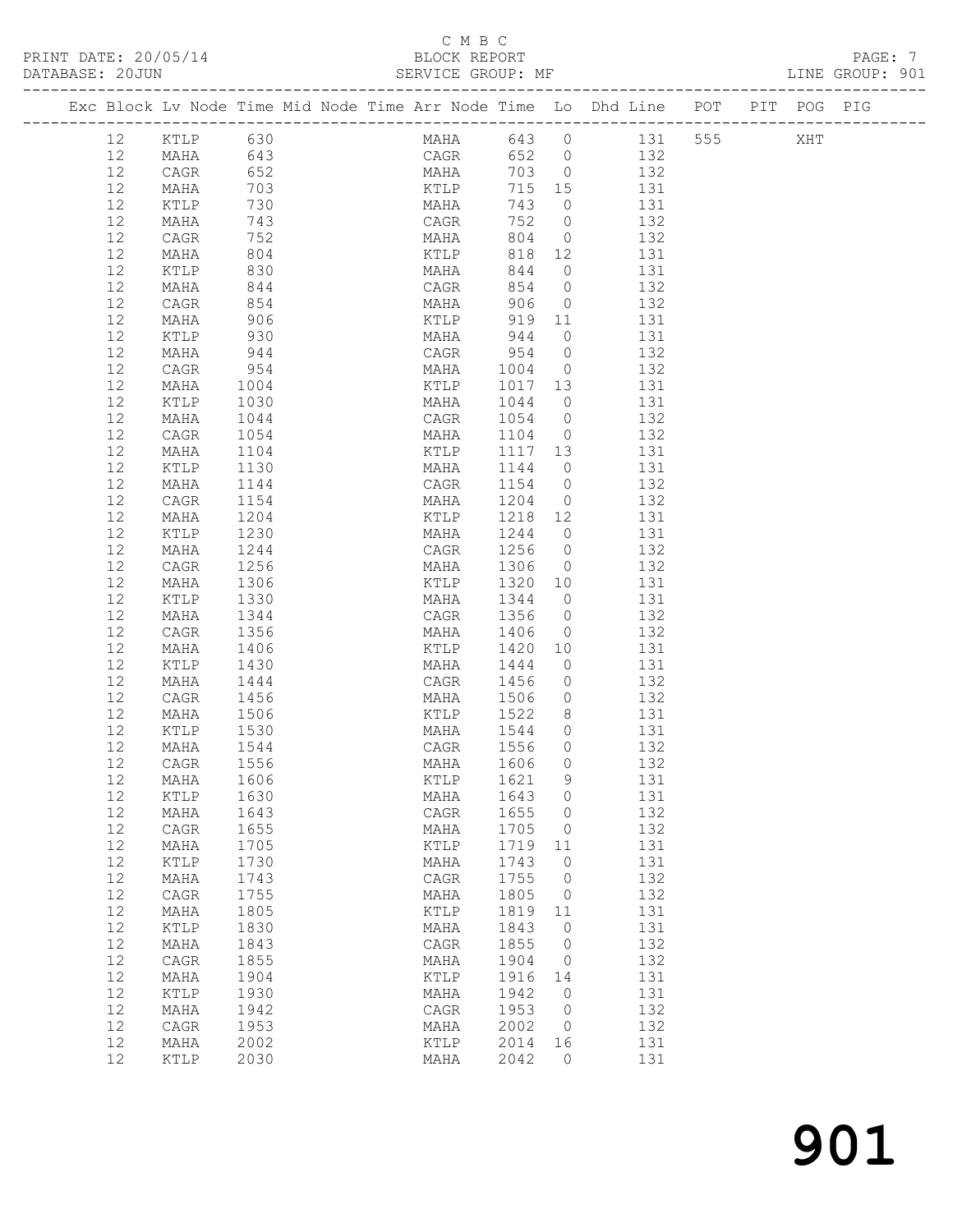#### C M B C<br>BLOCK REPORT

| DATABASE: 20JUN |                 |                                                                                |      |  |      |      |                |                                       |          |      | LINE GROUP: 901 |  |
|-----------------|-----------------|--------------------------------------------------------------------------------|------|--|------|------|----------------|---------------------------------------|----------|------|-----------------|--|
|                 |                 | Exc Block Lv Node Time Mid Node Time Arr Node Time Lo Dhd Line POT PIT POG PIG |      |  |      |      |                |                                       |          |      |                 |  |
|                 |                 | 12 MAHA 2042                                                                   |      |  |      |      |                | CAGR 2051 0 132                       |          |      |                 |  |
|                 | 12              | CAGR                                                                           | 2051 |  |      |      |                | MAHA 2100 0 132                       |          |      |                 |  |
|                 | 12              | MAHA                                                                           | 2100 |  |      |      |                | KTLP 2111 19 131                      |          |      |                 |  |
|                 | 12              | KTLP                                                                           | 2130 |  | MAHA | 2142 |                | 0 131                                 |          |      |                 |  |
|                 | 12              | MAHA                                                                           | 2142 |  | CAGR | 2151 |                | $0$ 132                               |          |      |                 |  |
|                 | 12 <sup>°</sup> | CAGR                                                                           | 2151 |  | MAHA | 2158 |                | $0$ 132                               |          |      |                 |  |
|                 | 12              | MAHA                                                                           | 2158 |  | KTLP | 2209 |                |                                       | 131      | 2239 | XHT             |  |
|                 | 13              | <b>KTLP</b>                                                                    | 1500 |  | MAHA | 1514 |                | 0 131 1425 XHT                        |          |      |                 |  |
|                 | 13              | MAHA                                                                           | 1514 |  | CAGR | 1526 |                | $0$ 132                               |          |      |                 |  |
|                 | 13              | CAGR                                                                           | 1526 |  | MAHA | 1536 |                | 132<br>$\overline{0}$                 |          |      |                 |  |
|                 | 13              | MAHA                                                                           | 1536 |  | KTLP | 1551 |                | $9 \left( \frac{1}{2} \right)$<br>131 |          |      |                 |  |
|                 | 13              | KTLP                                                                           | 1600 |  | MAHA | 1613 | $\circ$        | 131                                   |          |      |                 |  |
|                 | 13              | MAHA                                                                           | 1613 |  | CAGR | 1625 |                | $\Omega$<br>132                       |          |      |                 |  |
|                 | 13              | CAGR                                                                           | 1625 |  | MAHA | 1635 |                | 132<br>$\Omega$                       |          |      |                 |  |
|                 | 13              | MAHA                                                                           | 1635 |  | KTLP | 1649 | 11             | 131                                   |          |      |                 |  |
|                 | 13              | KTLP                                                                           | 1700 |  | MAHA | 1713 |                | 131<br>$\overline{0}$                 |          |      |                 |  |
|                 | 13              | MAHA                                                                           | 1713 |  | CAGR | 1725 |                | 132<br>$\Omega$                       |          |      |                 |  |
|                 | 13              | CAGR                                                                           | 1725 |  | MAHA | 1735 | $\overline{0}$ | 132                                   |          |      |                 |  |
|                 | 13              | MAHA                                                                           | 1735 |  | KTLP | 1749 |                | 131<br>11 —                           |          |      |                 |  |
|                 | 13              | KTLP                                                                           | 1800 |  | MAHA | 1813 |                | $\bigcirc$<br>131                     |          |      |                 |  |
|                 | 13              | MAHA                                                                           | 1813 |  | CAGR | 1825 |                | $0$ 132                               |          |      |                 |  |
|                 | 13              | CAGR                                                                           | 1825 |  | MAHA | 1835 |                | $0$ 132                               |          |      |                 |  |
|                 | 13              | MAHA                                                                           | 1835 |  | KTLP | 1849 |                |                                       | 131 1924 |      | XHT             |  |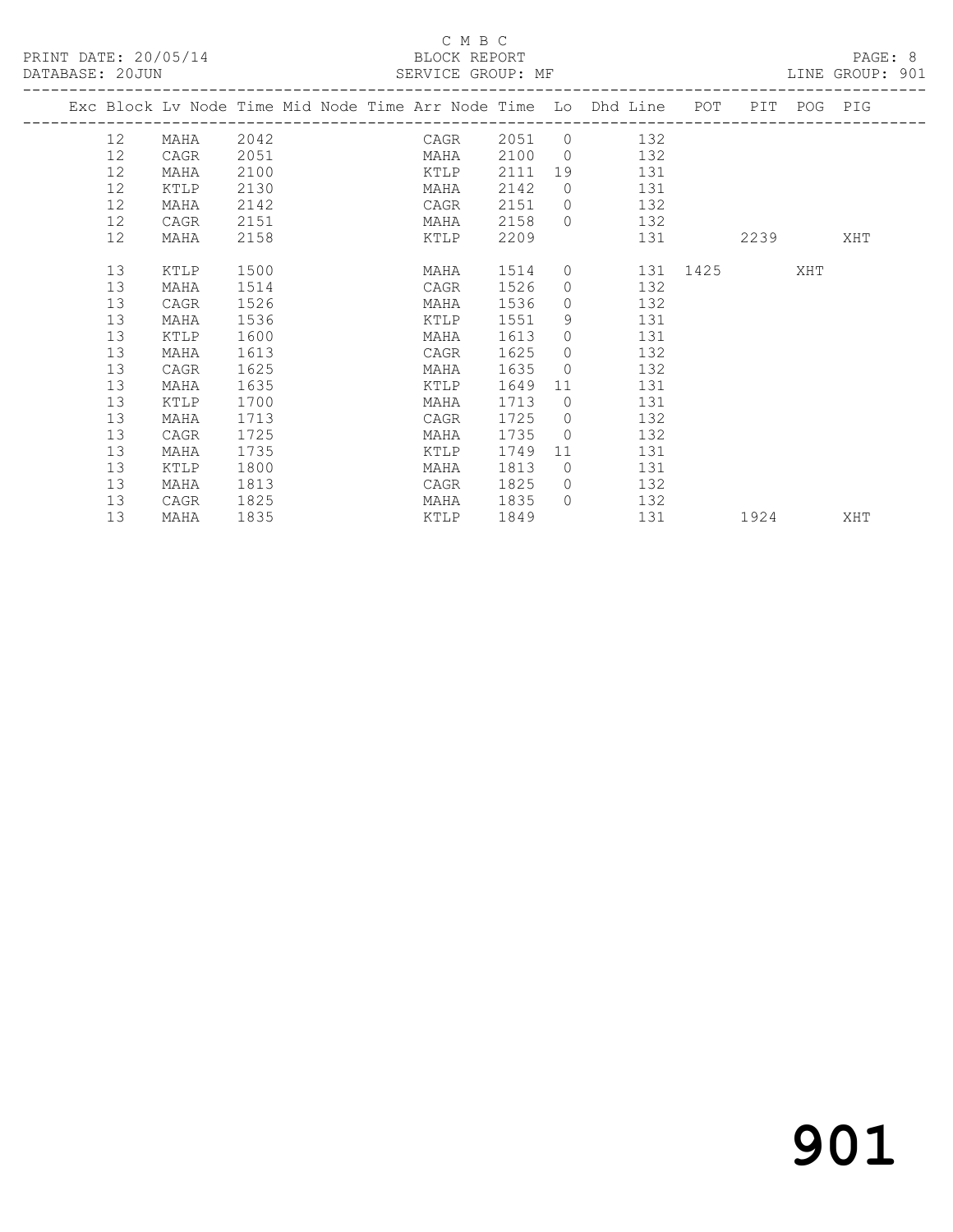|      | PRINT DATE: 20/05/14                                                                                                                                                                         |                                                                                                                                                                                                                                                                                 |                                                                                                                                                                                                                                                          |                              |                                                                                                                                                                                                          | C M B C<br>BLOCK REPORT                                                                                                                                                                                                                              |                                                                                                                                                            | DATABASE: 20JUN SERVICE GROUP: MF LINE GROUP: 903                                                                                                                                                                                                                                                                                                                                                                                                                                         |              |  | PAGE: 9<br>LINE GROUP: 903 |  |
|------|----------------------------------------------------------------------------------------------------------------------------------------------------------------------------------------------|---------------------------------------------------------------------------------------------------------------------------------------------------------------------------------------------------------------------------------------------------------------------------------|----------------------------------------------------------------------------------------------------------------------------------------------------------------------------------------------------------------------------------------------------------|------------------------------|----------------------------------------------------------------------------------------------------------------------------------------------------------------------------------------------------------|------------------------------------------------------------------------------------------------------------------------------------------------------------------------------------------------------------------------------------------------------|------------------------------------------------------------------------------------------------------------------------------------------------------------|-------------------------------------------------------------------------------------------------------------------------------------------------------------------------------------------------------------------------------------------------------------------------------------------------------------------------------------------------------------------------------------------------------------------------------------------------------------------------------------------|--------------|--|----------------------------|--|
| 8S7A | XHT Hamilton CS                                                                                                                                                                              |                                                                                                                                                                                                                                                                                 | 8 ST & 7 AV                                                                                                                                                                                                                                              | QPCC QUEENS PARK CARE CENTRE |                                                                                                                                                                                                          |                                                                                                                                                                                                                                                      |                                                                                                                                                            | NWST        NEW WESTMINSTER STN<br>RNSQ       QUAYSIDE DR AT RENAISSANCE SQ                                                                                                                                                                                                                                                                                                                                                                                                               |              |  |                            |  |
|      |                                                                                                                                                                                              |                                                                                                                                                                                                                                                                                 |                                                                                                                                                                                                                                                          |                              |                                                                                                                                                                                                          |                                                                                                                                                                                                                                                      |                                                                                                                                                            | Exc Block Lv Node Time Mid Node Time Arr Node Time Lo Dhd Line POT PIT POG PIG                                                                                                                                                                                                                                                                                                                                                                                                            |              |  |                            |  |
|      | 21<br>21<br>21<br>21<br>21<br>21<br>21<br>21<br>21<br>21<br>21<br>21<br>21<br>21<br>21<br>21<br>21<br>21<br>21<br>21<br>21<br>21<br>21<br>21<br>21<br>21<br>21<br>21<br>21<br>21<br>21<br>21 | 21 NWST 610<br>8S7A 630<br>NWST<br>8S7A<br>NWST<br>8S7A<br>NWST<br>8S7A<br>NWST<br>8S7A<br>NWST<br>8S7A<br>NWST<br>8S7A<br>NWST<br>8S7A<br>NWST<br>8S7A<br>NWST<br>8S7A<br>NWST<br>8S7A<br>NWST<br>8S7A<br>NWST<br>8S7A<br>NWST<br>8S7A<br>NWST<br>8S7A<br>NWST<br>8S7A<br>NWST | $710$<br>$733$<br>$810$<br>$836$<br>$910$<br>935<br>1010<br>1035<br>1110<br>1135<br>1210<br>1235<br>1310<br>1335<br>1410<br>1437<br>1510<br>1537<br>1610<br>1638<br>1710<br>1739<br>1810<br>1837<br>1910<br>1935<br>2010<br>2033<br>2110<br>2133<br>2210 |                              | 8S7A<br>NWST<br>NWST<br>8 S 7 A<br>NWST<br>8 S 7 A<br>NWST<br>8S7A<br>NWST<br>8S7A<br>NWST<br>8S7A<br>NWST<br>8S7A<br>NWST<br>8 S 7 A<br>NWST<br>8S7A<br>NWST<br>8S7A<br>NWST<br>8 S 7 A<br>NWST<br>8S7A | 836<br>900 10<br>8S7A 935<br>NWST 957<br>8S7A 1035<br>1057 13<br>1235 0<br>1256 14<br>1335<br>1356<br>1437<br>1501<br>1537<br>1604<br>1638<br>1703<br>1739<br>NWST 1802<br>8S7A 1837<br>1856<br>1935<br>1954<br>2033<br>2051<br>2133<br>2151<br>2233 | 13<br>$\overline{0}$<br>$\overline{0}$<br>$\overline{0}$<br>9<br>$7\overline{ }$<br>$\overline{0}$<br>$\overline{0}$<br>$\overline{0}$<br>19<br>$\bigcirc$ | 8S7A 630 0 105 555 XHT<br>NWST 652 18 105<br>8S7A 733 0 105<br>NWST 757 13 105<br>$0$ 105<br>105<br>$0$ 105<br>105<br>105<br>105<br>1135 0 105<br>1157 13 105<br>105<br>105<br>$0$ 105<br>105<br>14<br>105<br>105<br>$\begin{array}{c} 0 \\ 6 \end{array}$<br>105<br>105<br>$0$ 105<br>105<br>$\begin{matrix} 0 & 105 \end{matrix}$<br>8 <sup>1</sup><br>105<br>105<br>14<br>105<br>105<br>$\frac{16}{16}$ $\frac{105}{105}$<br>105<br>105<br>$\overline{O}$<br>105<br>$19 \t 105$<br>105 |              |  |                            |  |
|      | 21<br>21<br>21                                                                                                                                                                               | 8S7A<br>NWST<br>8S7A                                                                                                                                                                                                                                                            | 2233<br>2309<br>2332                                                                                                                                                                                                                                     |                              | NWST<br>8S7A<br>NWST                                                                                                                                                                                     | 2249<br>2332<br>2348                                                                                                                                                                                                                                 | 20<br>$\bigcirc$                                                                                                                                           | 105<br>105                                                                                                                                                                                                                                                                                                                                                                                                                                                                                | 105 2400 XHT |  |                            |  |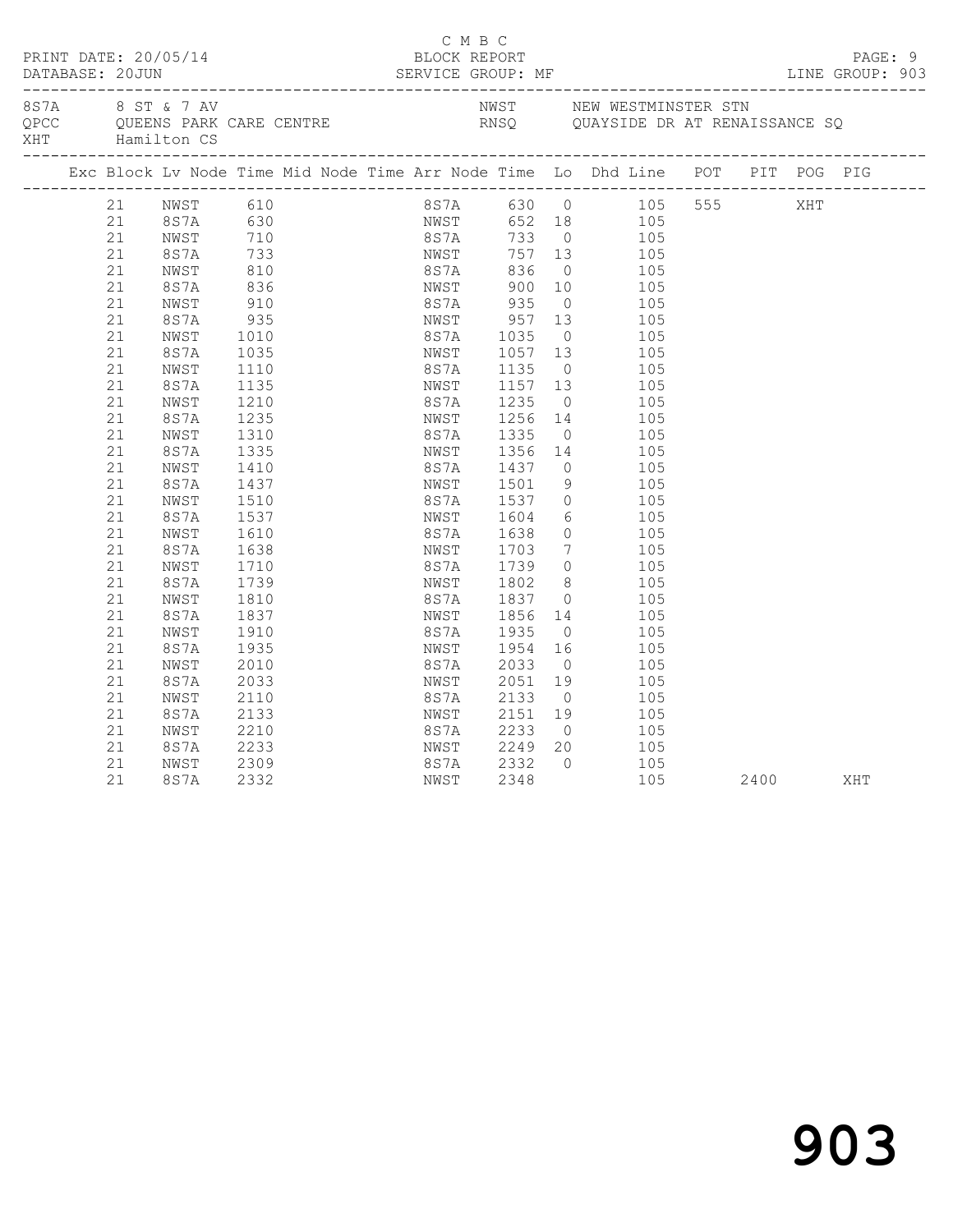#### C M B C

| DATABASE: 20JUN |      |      |  | SERVICE GROUP: MF |      |                |                                                                    |     |             | LINE GROUP: 903 |
|-----------------|------|------|--|-------------------|------|----------------|--------------------------------------------------------------------|-----|-------------|-----------------|
|                 |      |      |  |                   |      |                | Exc Block Lv Node Time Mid Node Time Arr Node Time Lo Dhd Line POT |     | PIT POG PIG |                 |
| 22              | NWST | 640  |  | 8S7A              | 700  | $\overline{0}$ | 105                                                                | 625 | XHT         |                 |
| 22              | 8S7A | 700  |  | NWST              | 722  | 18             | 105                                                                |     |             |                 |
| 22              | NWST | 740  |  | 8S7A              | 806  | $\Omega$       | 105                                                                |     |             |                 |
| 22              | 8S7A | 806  |  | NWST              | 830  | 10             | 105                                                                |     |             |                 |
| 22              | NWST | 840  |  | 8S7A              | 905  | $\Omega$       | 105                                                                |     |             |                 |
| 22              | 8S7A | 905  |  | NWST              | 927  | 13             | 105                                                                |     |             |                 |
| 22              | NWST | 940  |  | 8S7A              | 1005 | $\overline{0}$ | 105                                                                |     |             |                 |
| 22              | 8S7A | 1005 |  | NWST              | 1027 | 13             | 105                                                                |     |             |                 |
| 22              | NWST | 1040 |  | 8S7A              | 1105 | $\overline{0}$ | 105                                                                |     |             |                 |
| 22              | 8S7A | 1105 |  | NWST              | 1127 | 13             | 105                                                                |     |             |                 |
| 22              | NWST | 1140 |  | 8S7A              | 1205 | $\overline{0}$ | 105                                                                |     |             |                 |
| 22              | 8S7A | 1205 |  | NWST              | 1227 | 13             | 105                                                                |     |             |                 |
| 22              | NWST | 1240 |  | 8S7A              | 1305 | $\overline{0}$ | 105                                                                |     |             |                 |
| 22              | 8S7A | 1305 |  | NWST              | 1326 | 14             | 105                                                                |     |             |                 |
| 22              | NWST | 1340 |  | 8S7A              | 1405 | $\circ$        | 105                                                                |     |             |                 |
| 22              | 8S7A | 1405 |  | NWST              | 1426 | 14             | 105                                                                |     |             |                 |
| 22              | NWST | 1440 |  | 8S7A              | 1507 | $\Omega$       | 105                                                                |     |             |                 |
| 22              | 8S7A | 1507 |  | NWST              | 1534 | 6              | 105                                                                |     |             |                 |
| 22              | NWST | 1540 |  | 8S7A              | 1607 | 0              | 105                                                                |     |             |                 |
| 22              | 8S7A | 1607 |  | NWST              | 1633 | 7              | 105                                                                |     |             |                 |
| 22              | NWST | 1640 |  | 8S7A              | 1708 | $\circ$        | 105                                                                |     |             |                 |
| 22              | 8S7A | 1708 |  | NWST              | 1732 | 8              | 105                                                                |     |             |                 |
| 22              | NWST | 1740 |  | 8S7A              | 1807 | $\circ$        | 105                                                                |     |             |                 |
| 22              | 8S7A | 1807 |  | NWST              | 1827 | 13             | 105                                                                |     |             |                 |
| 22              | NWST | 1840 |  | 8S7A              | 1907 | $\Omega$       | 105                                                                |     |             |                 |
| 22              | 8S7A | 1907 |  | NWST              | 1926 | 14             | 105                                                                |     |             |                 |
| 22              | NWST | 1940 |  | 8S7A              | 2003 | $\Omega$       | 105                                                                |     |             |                 |
| 22              | 8S7A | 2003 |  | NWST              | 2022 | 18             | 105                                                                |     |             |                 |
| 22              | NWST | 2040 |  | 8S7A              | 2103 | $\bigcirc$     | 105                                                                |     |             |                 |
| 22              | 8S7A | 2103 |  | NWST              | 2121 | 19             | 105                                                                |     |             |                 |
| 22              | NWST | 2140 |  | 8S7A              | 2203 | $\bigcirc$     | 105                                                                |     |             |                 |
| 22              | 8S7A | 2203 |  | NWST              | 2219 | 21             | 105                                                                |     |             |                 |

 22 NWST 2240 8S7A 2303 0 105 22 8S7A 2303 NWST 2319 20 105 22 NWST 2339 8S7A 2402 0 105

22 8S7A 2402 NWST 2418 105 2430 XHT

## 903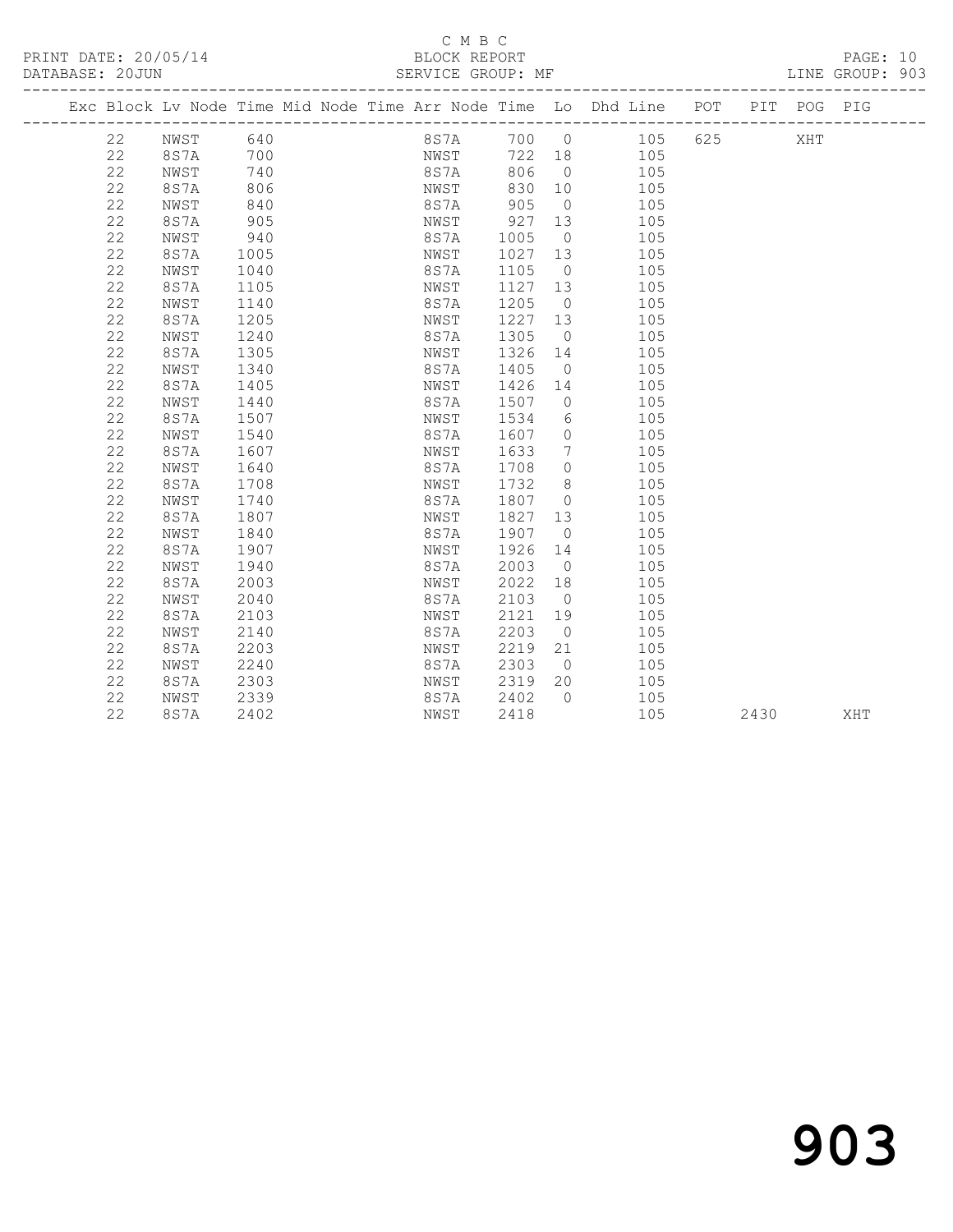#### C M B C<br>BLOCK REPORT

PRINT DATE: 20/05/14 BLOCK REPORT BATABASE: 20JUN

PAGE: 11<br>LINE GROUP: 903

|          |                      |                   |                   |              |                   |                  |                    | Exc Block Lv Node Time Mid Node Time Arr Node Time Lo Dhd Line POT PIT POG PIG |      |     |     |
|----------|----------------------|-------------------|-------------------|--------------|-------------------|------------------|--------------------|--------------------------------------------------------------------------------|------|-----|-----|
| 25       | NWST 540<br>QPCC 550 |                   | <b>QPCC</b> 550 0 |              |                   |                  |                    | 103                                                                            | 525  | XHT |     |
| 25       |                      |                   | NWST 600 RNSQ 615 |              |                   |                  | $\circ$            | 103                                                                            |      |     |     |
| 25       | RNSQ                 | 615               | NWST              |              | 620 QPCC          | 630              | $\circ$            | 103                                                                            |      |     |     |
| $25\,$   | QPCC                 | 630<br>655<br>710 | NWST              |              | 643 RNSQ          | 655              | $\circ$            | 103                                                                            |      |     |     |
| 25       | RNSQ                 |                   | NWST              |              | 700 QPCC          | 710              | $\circ$            | 103                                                                            |      |     |     |
| $2\,5$   | QPCC                 | 710               | NWST              | 723          | RNSQ              | 735              | $\circ$            | 103                                                                            |      |     |     |
| 25       | RNSQ                 | 735               | NWST              |              | 740 QPCC          | 750              | $\circ$            | 103                                                                            |      |     |     |
| $25\,$   | QPCC                 | 750               | NWST              | 803          | RNSQ              | 815              | 0                  | 103                                                                            |      |     |     |
| 25       | <b>RNSQ</b>          | 815<br>830        | NWST              | 820          | QPCC              | 830              | $\circ$            | 103                                                                            |      |     |     |
| 25       | QPCC                 |                   | NWST              | 843          | RNSQ              | 855              | $\circ$            | 103                                                                            |      |     |     |
| 25       | RNSQ                 | 855               | NWST              | 900          | QPCC              | 910              | $\circ$            | 103                                                                            |      |     |     |
| $25\,$   | QPCC                 | 910               | NWST              | 923          | RNSQ              | 940              | $\circ$            | 103                                                                            |      |     |     |
| 25       | RNSQ                 | 940<br>955        | NWST              | 945          | QPCC              | 955              | $\circ$            | 103                                                                            |      |     |     |
| $2\,5$   | QPCC                 |                   | NWST              |              | 1008 RNSQ         | 1025             | $\circ$            | 103                                                                            |      |     |     |
| $25\,$   | RNSQ                 | 1025              | NWST              | 1030         | QPCC              | 1040             | $\circ$            | 103                                                                            |      |     |     |
| $25$     | QPCC                 | 1040              | NWST              | 1053         | RNSQ              | 1110             | $\circ$            | 103                                                                            |      |     |     |
| $25\,$   | RNSQ                 | 1110              | NWST              | 1115         | QPCC              | 1125             | $\circ$            | 103                                                                            |      |     |     |
| $25\,$   | QPCC                 | 1125              | NWST              | 1138         | RNSQ              | 1155             | $\circ$            | 103                                                                            |      |     |     |
| 25       | RNSQ                 | 1155              | NWST              | 1200         | QPCC              | 1210             | $\circ$            | 103                                                                            |      |     |     |
| $25\,$   | QPCC                 | 1210              | NWST              | 1223         | RNSQ              | 1240             | $\circ$            | 103                                                                            |      |     |     |
| $25\,$   | RNSQ                 | 1240              | NWST              | 1245         | QPCC              | 1255             | $\circ$            | 103                                                                            |      |     |     |
| 25       | QPCC                 | 1255              | NWST              |              | 1306 RNSQ         | 1325             | $\circ$            | 103                                                                            |      |     |     |
| $25\,$   | RNSQ                 | 1325              | NWST              | 1330         | QPCC              | 1340             | $\circ$            | 103                                                                            |      |     |     |
| $25\,$   | QPCC                 | 1340              | NWST              | 1351         | RNSQ              | 1410             | $\circ$            | 103                                                                            |      |     |     |
| $25\,$   | RNSQ                 | 1410              | NWST              | 1415         | QPCC              | 1427             | $\circ$            | 103                                                                            |      |     |     |
| 25       | QPCC                 | 1427              | NWST              | 1440         | RNSQ              | 1455             | $\circ$            | 103                                                                            |      |     |     |
| 25       | RNSQ                 | 1455              | NWST              | 1500         | QPCC              | 1512             | $\circ$            | 103                                                                            |      |     |     |
| 25       | QPCC                 | 1512              | NWST              | 1525         | RNSQ              | 1536             | $\circ$            | 103                                                                            |      |     |     |
| $25\,$   | RNSQ                 | 1536              | NWST              | 1541         | QPCC              | 1553             | $\circ$            | 103                                                                            |      |     |     |
| 25       | QPCC                 | 1553              | NWST              |              | 1606 RNSQ         | 1618             | $\circ$            | 103                                                                            |      |     |     |
| 25       | RNSQ                 | 1618              | NWST              |              | 1623 QPCC         | 1635             | $\circ$            | 103                                                                            |      |     |     |
| 25       | QPCC                 | 1635              | NWST              | 1646         | RNSQ              | 1700             | $\circ$            | 103                                                                            |      |     |     |
| $25\,$   | RNSQ                 | 1700              | NWST              | 1705         | QPCC              | 1717             | $\circ$            | 103                                                                            |      |     |     |
| 25       | QPCC                 | 1717              | NWST              | 1728         | RNSQ              | 1742             | $\circ$            | 103                                                                            |      |     |     |
| 25<br>25 | RNSQ                 | 1742<br>1759      | NWST<br>NWST      | 1747<br>1810 | QPCC              | 1759<br>1824     | $\circ$            | 103<br>103                                                                     |      |     |     |
| $25\,$   | QPCC                 | 1824              | NWST              | 1829         | RNSQ              | 1839             | $\circ$<br>$\circ$ | 103                                                                            |      |     |     |
| 25       | RNSQ<br>QPCC         | 1839              | NWST              |              | QPCC<br>1850 RNSQ | 1911             | $\circ$            | 103                                                                            |      |     |     |
| 25       | <b>RNSQ</b>          | 1911              | NWST              |              | 1916 QPCC         | 1925             | $\circ$            | 103                                                                            |      |     |     |
| 25       | QPCC 1925 NWST       |                   |                   |              |                   | 1934 RNSQ 1956 0 |                    | 103                                                                            |      |     |     |
| 25       | <b>RNSQ</b>          | 1956              | NWST              |              | 2001 QPCC         | 2010             | 0                  | 103                                                                            |      |     |     |
| 25       | QPCC                 | 2010              | NWST              |              | 2019 RNSQ         | 2046             | $\circ$            | 103                                                                            |      |     |     |
| 25       | RNSQ                 | 2046              | NWST              | 2051         | QPCC              | 2100             | 0                  | 103                                                                            |      |     |     |
| 25       | QPCC                 | 2100              | NWST              | 2109         | RNSQ              | 2126             | 0                  | 103                                                                            |      |     |     |
| $25\,$   | RNSQ                 | 2126              | NWST              | 2131         | QPCC              | 2140             | 0                  | 103                                                                            |      |     |     |
| 25       | QPCC                 | 2140              | NWST              | 2149         | RNSQ              | 2206             | $\circ$            | 103                                                                            |      |     |     |
| 25       | RNSQ                 | 2206              | NWST              | 2211         | QPCC              | 2220             | $\circ$            | 103                                                                            |      |     |     |
| 25       | QPCC                 | 2220              | NWST              | 2229         | RNSQ              | 2246             | 0                  | 103                                                                            |      |     |     |
| 25       | RNSQ                 | 2246              | NWST              | 2251         | QPCC              | 2300             | $\circ$            | 103                                                                            |      |     |     |
| $25\,$   | QPCC                 | 2300              | NWST              | 2309         | RNSQ              | 2326             | 0                  | 103                                                                            |      |     |     |
| 25       | RNSQ                 | 2326              | NWST              | 2331         | QPCC              | 2340             | $\circ$            | 103                                                                            |      |     |     |
| 25       | QPCC                 | 2340              | NWST              | 2349         | RNSQ              | 2406             | 0                  | 103                                                                            |      |     |     |
| 25       | RNSQ                 | 2406              |                   |              | NWST              | 2411             |                    | 103                                                                            | 2423 |     | XHT |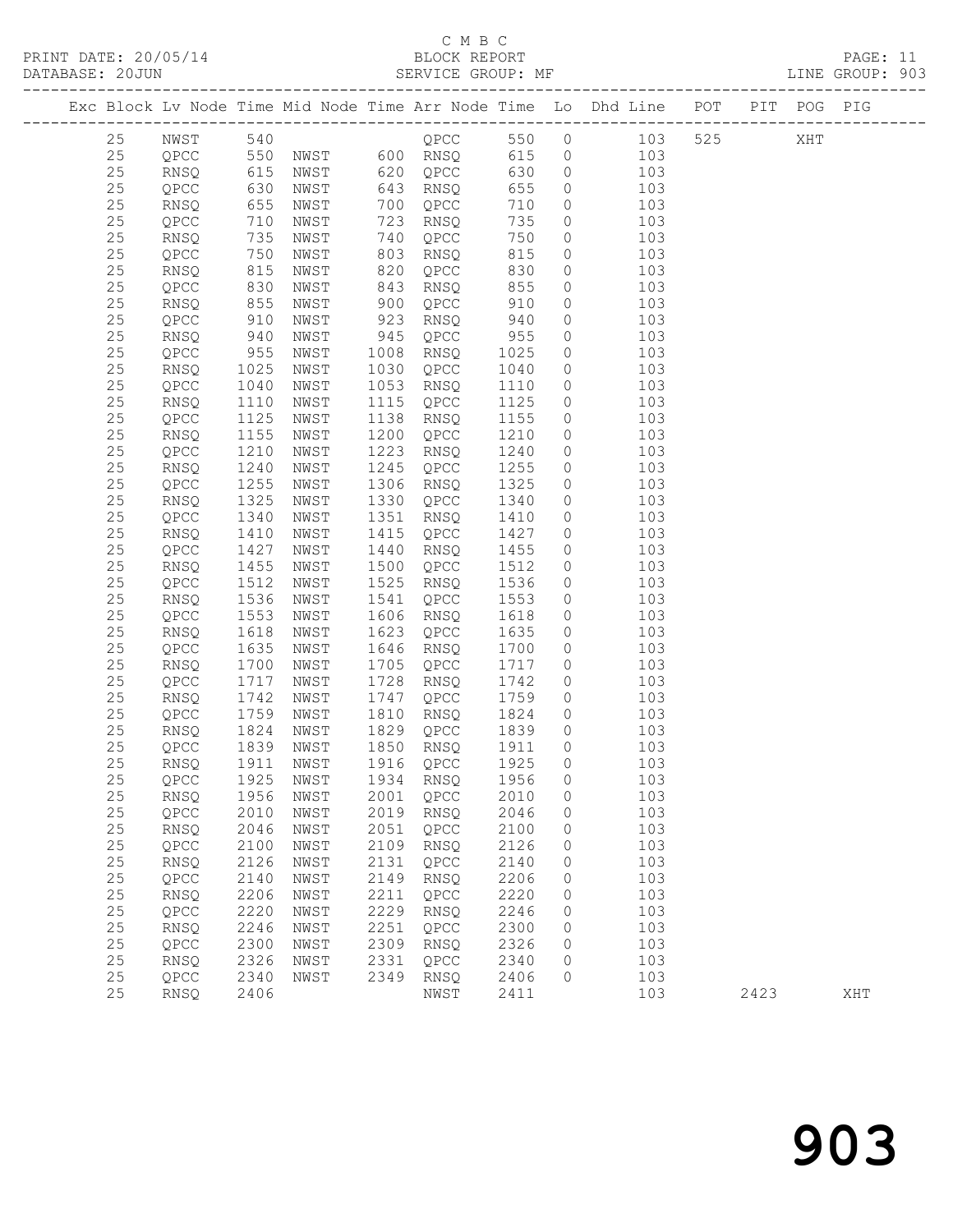PRINT DATE: 20/05/14 BLOCK REPORT BATABASE: 20JUN

#### C M B C<br>BLOCK REPORT

PAGE: 12<br>LINE GROUP: 903

|    |                                              |                   |      |      |          |      |                | Exc Block Lv Node Time Mid Node Time Arr Node Time Lo Dhd Line POT |     |      | PIT POG PIG |     |
|----|----------------------------------------------|-------------------|------|------|----------|------|----------------|--------------------------------------------------------------------|-----|------|-------------|-----|
| 26 | NWST 550<br>QPCC 600<br>RNSQ 625<br>QPCC 640 |                   |      |      |          |      |                |                                                                    | 535 |      | XHT         |     |
| 26 |                                              |                   |      |      |          |      |                |                                                                    |     |      |             |     |
| 26 |                                              |                   |      |      |          |      |                |                                                                    |     |      |             |     |
| 26 |                                              |                   | NWST |      | 653 RNSQ | 705  | $\overline{0}$ | 103                                                                |     |      |             |     |
| 26 | RNSQ                                         | 705               | NWST | 710  | QPCC     | 720  | $\overline{0}$ | 103                                                                |     |      |             |     |
| 26 | QPCC                                         | 720<br>745<br>800 | NWST | 733  | RNSQ     | 745  | $\circ$        | 103                                                                |     |      |             |     |
| 26 | RNSQ                                         |                   | NWST | 750  | QPCC     | 800  | $\circ$        | 103                                                                |     |      |             |     |
| 26 | QPCC                                         |                   | NWST | 813  | RNSQ     | 825  | $\circ$        | 103                                                                |     |      |             |     |
| 26 | RNSQ                                         | 825               | NWST | 830  | QPCC     | 840  | $\circ$        | 103                                                                |     |      |             |     |
| 26 | QPCC                                         | 840               | NWST | 853  | RNSQ     | 910  | $\circ$        | 103                                                                |     |      |             |     |
| 26 | RNSQ                                         | 910               | NWST | 915  | QPCC     | 925  | $\circ$        | 103                                                                |     |      |             |     |
| 26 | QPCC                                         | 925<br>955        | NWST | 938  | RNSQ     | 955  | $\circ$        | 103                                                                |     |      |             |     |
| 26 | RNSQ                                         |                   | NWST | 1000 | QPCC     | 1010 | $\circ$        | 103                                                                |     |      |             |     |
| 26 | QPCC                                         | 1010              | NWST | 1023 | RNSQ     | 1040 | $\circ$        | 103                                                                |     |      |             |     |
| 26 | RNSQ                                         | 1040              | NWST | 1045 | QPCC     | 1055 | $\overline{0}$ | 103                                                                |     |      |             |     |
| 26 | QPCC                                         | 1055              | NWST | 1108 | RNSQ     | 1125 | $\circ$        | 103                                                                |     |      |             |     |
| 26 | RNSQ                                         | 1125<br>1140      | NWST | 1130 | QPCC     | 1140 | $\circ$        | 103                                                                |     |      |             |     |
| 26 | QPCC                                         |                   | NWST | 1153 | RNSQ     | 1210 | $\overline{0}$ | 103                                                                |     |      |             |     |
| 26 | RNSQ                                         | 1210              | NWST | 1215 | QPCC     | 1225 | $\overline{0}$ | 103                                                                |     |      |             |     |
| 26 | QPCC                                         | 1225              | NWST | 1236 | RNSQ     | 1255 | $\overline{0}$ | 103                                                                |     |      |             |     |
| 26 | RNSQ                                         | 1255              | NWST | 1300 | QPCC     | 1310 | $\circ$        | 103                                                                |     |      |             |     |
| 26 | QPCC                                         | 1310              | NWST | 1321 | RNSQ     | 1340 | $\circ$        | 103                                                                |     |      |             |     |
| 26 | RNSQ                                         | 1340              | NWST | 1345 | QPCC     | 1355 | $\overline{0}$ | 103                                                                |     |      |             |     |
| 26 | QPCC                                         | 1355              | NWST | 1406 | RNSQ     | 1425 | $\overline{0}$ | 103                                                                |     |      |             |     |
| 26 | RNSQ                                         | 1425              | NWST | 1430 | QPCC     | 1442 | $\circ$        | 103                                                                |     |      |             |     |
| 26 | QPCC                                         | 1442              | NWST | 1455 | RNSQ     | 1505 | $\circ$        | 103                                                                |     |      |             |     |
| 26 | RNSQ                                         | 1505              | NWST | 1510 | QPCC     | 1522 | $\circ$        | 103                                                                |     |      |             |     |
| 26 | QPCC                                         | 1522              | NWST | 1535 | RNSQ     | 1547 | $\circ$        | 103                                                                |     |      |             |     |
| 26 | RNSQ                                         | 1547              | NWST | 1552 | QPCC     | 1604 | $\circ$        | 103                                                                |     |      |             |     |
| 26 | QPCC                                         | 1604              | NWST | 1617 | RNSQ     | 1629 | $\overline{0}$ | 103                                                                |     |      |             |     |
| 26 | <b>RNSQ</b>                                  | 1629              | NWST | 1634 | QPCC     | 1646 | $\overline{0}$ | 103                                                                |     |      |             |     |
| 26 | QPCC                                         | 1646              | NWST | 1657 | RNSQ     | 1711 | $\circ$        | 103                                                                |     |      |             |     |
| 26 | RNSQ                                         | 1711              | NWST | 1716 | QPCC     | 1728 | $\overline{0}$ | 103                                                                |     |      |             |     |
| 26 | QPCC                                         | $\frac{1}{1728}$  | NWST | 1739 | RNSQ     | 1753 | $\overline{0}$ | 103                                                                |     |      |             |     |
| 26 | RNSQ                                         | 1753              | NWST | 1758 | QPCC     | 1810 | $\overline{0}$ | 103                                                                |     |      |             |     |
| 26 | QPCC                                         | 1810              | NWST | 1821 | RNSQ     | 1835 | $\overline{0}$ | 103                                                                |     |      |             |     |
| 26 | RNSQ                                         | 1835              | NWST | 1840 | QPCC     | 1850 | $\Omega$       | 103                                                                |     |      |             |     |
| 26 | QPCC                                         | 1850              |      |      | NWST     | 1901 |                | 103                                                                |     | 1913 |             | XHT |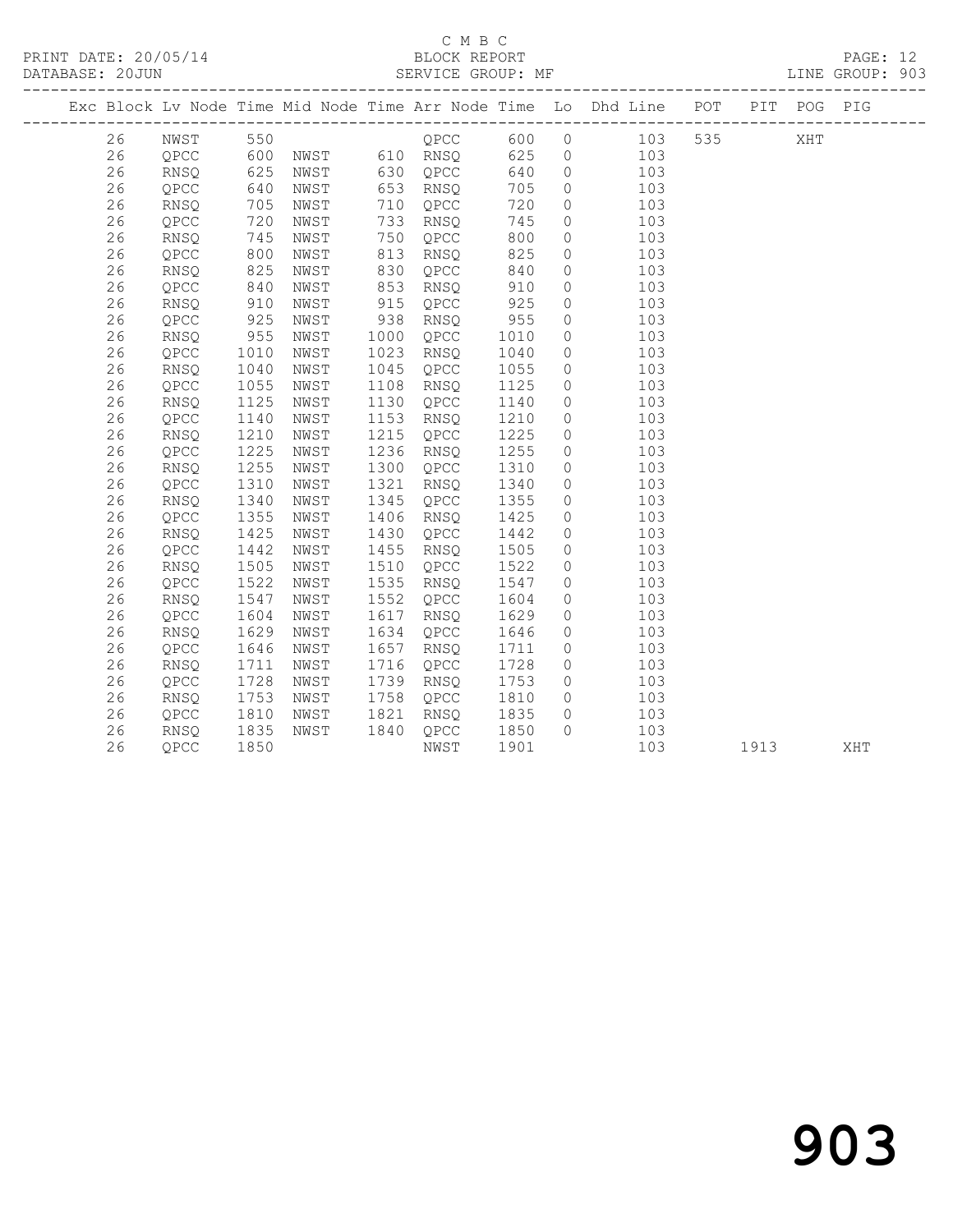PRINT DATE: 20/05/14 BLOCK REPORT BLOCK REPORT

#### C M B C

DATABASE: 20JUN SERVICE GROUP: MF CALLER SERVICE GROUP: 903 ------------------------------------------------------------------------------------------------- Exc Block Lv Node Time Mid Node Time Arr Node Time Lo Dhd Line ------------------------------------------------------------------------------------------------- 27 NWST 600 QPCC 610 0 103 545 XHT 27 QPCC 610 NWST 623 RNSQ 635 0 103 27 RNSQ 635 NWST 640 QPCC 650 0 103 27 QPCC 650 NWST 703 RNSQ 715 0 103 27 RNSQ 715 NWST 720 QPCC 730 0 103 27 QPCC 730 NWST 743 RNSQ 755 0 103

| 27 | RNSQ | 755  | NWST          | 800  | QPCC                                       | 810  | 0                   | 103 |      |     |  |
|----|------|------|---------------|------|--------------------------------------------|------|---------------------|-----|------|-----|--|
| 27 | QPCC | 810  | NWST          | 823  | RNSQ                                       | 835  | 0                   | 103 |      |     |  |
| 27 | RNSQ | 835  | NWST          | 840  | QPCC                                       | 850  | 0                   | 103 |      |     |  |
| 27 | QPCC | 850  | NWST          | 903  | RNSO                                       | 925  | 0                   | 103 |      |     |  |
| 27 | RNSQ | 925  | NWST          | 930  | QPCC                                       | 940  | $\circ$             | 103 |      |     |  |
| 27 | QPCC | 940  | NWST          | 953  | RNSQ                                       | 1010 | 0                   | 103 |      |     |  |
| 27 | RNSQ | 1010 | NWST          | 1015 | QPCC                                       | 1025 | 0                   | 103 |      |     |  |
| 27 | QPCC | 1025 | NWST          | 1038 | RNSQ                                       | 1055 | 0                   | 103 |      |     |  |
| 27 | RNSQ | 1055 | ${\tt NWST}$  | 1100 | QPCC                                       | 1110 | 0                   | 103 |      |     |  |
| 27 | QPCC | 1110 | $_{\rm NWST}$ | 1123 | RNSQ                                       | 1140 | 0                   | 103 |      |     |  |
| 27 | RNSQ | 1140 | $_{\rm NWST}$ | 1145 | QPCC                                       | 1155 | $\mathbb O$         | 103 |      |     |  |
| 27 | QPCC | 1155 | NWST          | 1208 | RNSQ                                       | 1225 | 0                   | 103 |      |     |  |
| 27 | RNSQ | 1225 | $_{\rm NWST}$ | 1230 | QPCC                                       | 1240 | 0                   | 103 |      |     |  |
| 27 | QPCC | 1240 | $_{\rm NWST}$ | 1251 | RNSQ                                       | 1310 | $\circledcirc$      | 103 |      |     |  |
| 27 | RNSQ | 1310 | NWST          | 1315 | QPCC                                       | 1325 | 0                   | 103 |      |     |  |
| 27 | QPCC | 1325 | NWST          | 1336 | RNSQ                                       | 1355 | $\circledcirc$      | 103 |      |     |  |
| 27 | RNSQ | 1355 | NWST          | 1400 | $\mathbb{Q}\mathbb{P}\mathbb{C}\mathbb{C}$ | 1410 | 0                   | 103 |      |     |  |
| 27 | QPCC | 1410 | NWST          | 1421 | RNSQ                                       | 1440 | 0                   | 103 |      |     |  |
| 27 | RNSQ | 1440 | NWST          | 1445 | QPCC                                       | 1457 | $\circledcirc$      | 103 |      |     |  |
| 27 | QPCC | 1457 | NWST          | 1510 | RNSQ                                       | 1526 | 0                   | 103 |      |     |  |
| 27 | RNSQ | 1526 | NWST          | 1531 | QPCC                                       | 1543 | 0                   | 103 |      |     |  |
| 27 | QPCC | 1543 | NWST          | 1556 | RNSQ                                       | 1608 | 0                   | 103 |      |     |  |
| 27 | RNSQ | 1608 | NWST          | 1613 | QPCC                                       | 1625 | 0                   | 103 |      |     |  |
| 27 | QPCC | 1625 | NWST          | 1636 | RNSQ                                       | 1650 | 0                   | 103 |      |     |  |
| 27 | RNSQ | 1650 | NWST          | 1655 | QPCC                                       | 1707 | 0                   | 103 |      |     |  |
| 27 | QPCC | 1707 | NWST          | 1718 | RNSQ                                       | 1732 | 0                   | 103 |      |     |  |
| 27 | RNSQ | 1732 | NWST          | 1737 | QPCC                                       | 1749 | 0                   | 103 |      |     |  |
| 27 | QPCC | 1749 | NWST          | 1800 | RNSQ                                       | 1814 | 0                   | 103 |      |     |  |
| 27 | RNSQ | 1814 | NWST          | 1819 | QPCC                                       | 1829 | 0                   | 103 |      |     |  |
| 27 | QPCC | 1829 | NWST          | 1840 | RNSQ                                       | 1856 | 0                   | 103 |      |     |  |
| 27 | RNSQ | 1856 | NWST          | 1901 | QPCC                                       | 1911 | 0                   | 103 |      |     |  |
| 27 | QPCC | 1911 | $_{\rm NWST}$ | 1920 | RNSQ                                       | 1940 | $\circ$             | 103 |      |     |  |
| 27 | RNSQ | 1940 | $_{\rm NWST}$ | 1945 | QPCC                                       | 1954 | $\circ$             | 103 |      |     |  |
| 27 | QPCC | 1954 | NWST          | 2003 | RNSQ                                       | 2026 | 0                   | 103 |      |     |  |
| 27 | RNSQ | 2026 | NWST          | 2031 | QPCC                                       | 2040 | $\circledcirc$      | 103 |      |     |  |
| 27 | QPCC | 2040 | NWST          | 2049 | RNSQ                                       | 2106 | $\circledcirc$      | 103 |      |     |  |
| 27 | RNSQ | 2106 | NWST          | 2111 | QPCC                                       | 2120 | $\mathsf{O}\xspace$ | 103 |      |     |  |
| 27 | QPCC | 2120 | NWST          | 2129 | RNSQ                                       | 2146 | $\circledcirc$      | 103 |      |     |  |
| 27 | RNSQ | 2146 | NWST          | 2151 | QPCC                                       | 2200 | 0                   | 103 |      |     |  |
| 27 | QPCC | 2200 | NWST          | 2209 | RNSQ                                       | 2226 | 0                   | 103 |      |     |  |
| 27 | RNSQ | 2226 | NWST          | 2231 | QPCC                                       | 2240 | 0                   | 103 |      |     |  |
| 27 | QPCC | 2240 | NWST          | 2249 | RNSQ                                       | 2306 | 0                   | 103 |      |     |  |
| 27 | RNSQ | 2306 | NWST          | 2311 | QPCC                                       | 2320 | 0                   | 103 |      |     |  |
| 27 | QPCC | 2320 | NWST          | 2329 | RNSQ                                       | 2346 | 0                   | 103 |      |     |  |
| 27 | RNSQ | 2346 | NWST          | 2351 | QPCC                                       | 2400 | $\Omega$            | 103 |      |     |  |
| 27 | QPCC | 2400 |               |      | NWST                                       | 2409 |                     | 103 | 2421 | XHT |  |
|    |      |      |               |      |                                            |      |                     |     |      |     |  |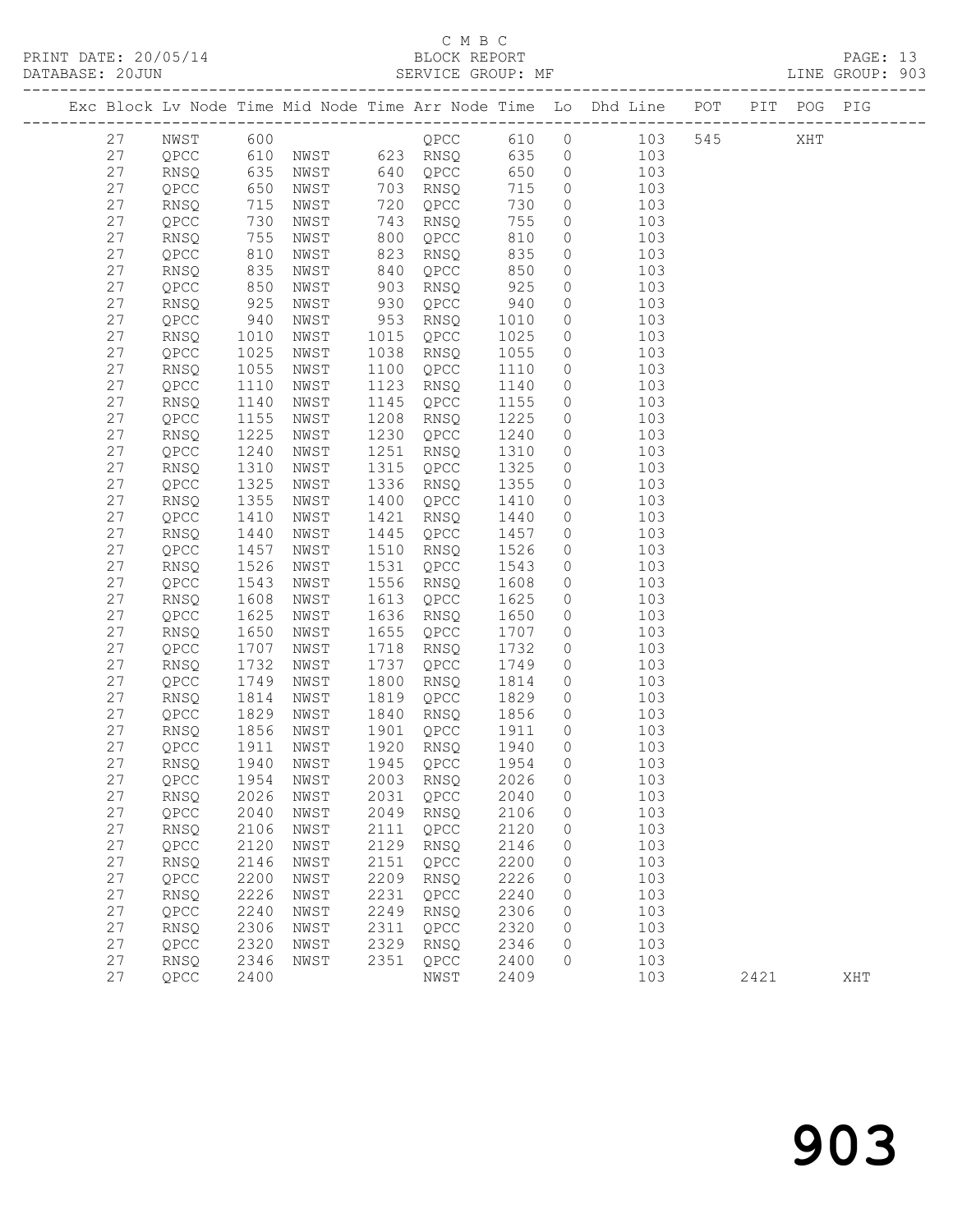PRINT DATE: 20/05/14 BLOCK REPORT BATABASE: 20JUN

#### C M B C<br>BLOCK REPORT

PAGE: 14<br>LINE GROUP: 903

|  |    |             |      |      |      |          |      |                | Exc Block Lv Node Time Mid Node Time Arr Node Time Lo Dhd Line POT |      | PIT  | POG PIG |     |
|--|----|-------------|------|------|------|----------|------|----------------|--------------------------------------------------------------------|------|------|---------|-----|
|  | 28 | NWST        | 610  |      |      | QPCC     | 620  |                | $\overline{0}$<br>103                                              |      |      | XHT     |     |
|  | 28 | QPCC        | 620  | NWST |      | 633 RNSQ | 645  | $\circ$        | 103                                                                |      |      |         |     |
|  | 28 | RNSO        | 645  | NWST | 650  | QPCC     | 700  | $\circ$        | 103                                                                |      |      |         |     |
|  | 28 | QPCC        | 700  | NWST | 713  | RNSQ     | 725  | $\overline{0}$ | 103                                                                |      |      |         |     |
|  | 28 | RNSO        | 725  | NWST | 730  | OPCC     | 740  | $\circ$        | 103                                                                |      |      |         |     |
|  | 28 | QPCC        | 740  | NWST | 753  | RNSO     | 805  | $\circ$        | 103                                                                |      |      |         |     |
|  | 28 | RNSO        | 805  | NWST | 810  | OPCC     | 820  | $\circ$        | 103                                                                |      |      |         |     |
|  | 28 | QPCC        | 820  | NWST | 833  | RNSQ     | 845  | $\overline{0}$ | 103                                                                |      |      |         |     |
|  | 28 | RNSO        | 845  | NWST | 850  | QPCC     | 900  | $\Omega$       | 103                                                                |      |      |         |     |
|  | 28 | QPCC        | 900  |      |      | NWST     | 913  |                | 103                                                                |      | 927  |         | XHT |
|  |    |             |      |      |      |          |      |                |                                                                    |      |      |         |     |
|  | 29 | NWST        | 1510 |      |      | RNSQ     | 1515 | $\circ$        | 103                                                                | 1446 |      | XHT     |     |
|  | 29 | <b>RNSO</b> | 1515 | NWST | 1520 | OPCC     | 1532 | $\circ$        | 103                                                                |      |      |         |     |
|  | 29 | QPCC        | 1532 | NWST | 1545 | RNSQ     | 1557 | $\circ$        | 103                                                                |      |      |         |     |
|  | 29 | RNSQ        | 1557 | NWST | 1602 | QPCC     | 1614 | $\circ$        | 103                                                                |      |      |         |     |
|  | 29 | OPCC        | 1614 | NWST | 1627 | RNSO     | 1639 | $\circ$        | 103                                                                |      |      |         |     |
|  | 29 | RNSQ        | 1639 | NWST | 1644 | QPCC     | 1656 | $\circ$        | 103                                                                |      |      |         |     |
|  | 29 | QPCC        | 1656 | NWST | 1707 | RNSO     | 1721 | $\circ$        | 103                                                                |      |      |         |     |
|  | 29 | RNSQ        | 1721 | NWST | 1726 | OPCC     | 1738 | $\circ$        | 103                                                                |      |      |         |     |
|  | 29 | OPCC        | 1738 | NWST | 1749 | RNSO     | 1803 | $\circ$        | 103                                                                |      |      |         |     |
|  | 29 | RNSQ        | 1803 | NWST | 1808 | QPCC     | 1820 | $\circ$        | 103                                                                |      |      |         |     |
|  | 29 | QPCC        | 1820 | NWST | 1831 | RNSQ     | 1845 | $\circ$        | 103                                                                |      |      |         |     |
|  | 29 | <b>RNSQ</b> | 1845 | NWST | 1850 | QPCC     | 1900 | $\circ$        | 103                                                                |      |      |         |     |
|  | 29 | QPCC        | 1900 | NWST | 1911 | RNSQ     | 1926 | $\circ$        | 103                                                                |      |      |         |     |
|  | 29 | RNSQ        | 1926 | NWST | 1931 | QPCC     | 1940 | $\Omega$       | 103                                                                |      |      |         |     |
|  | 29 | QPCC        | 1940 | NWST | 1949 | RNSQ     | 2011 | $\circ$        | 103                                                                |      |      |         |     |
|  | 29 | <b>RNSO</b> | 2011 | NWST | 2016 | QPCC     | 2025 | $\bigcap$      | 103                                                                |      |      |         |     |
|  | 29 | OPCC        | 2025 |      |      | NWST     | 2034 |                | 103                                                                |      | 2046 |         | XHT |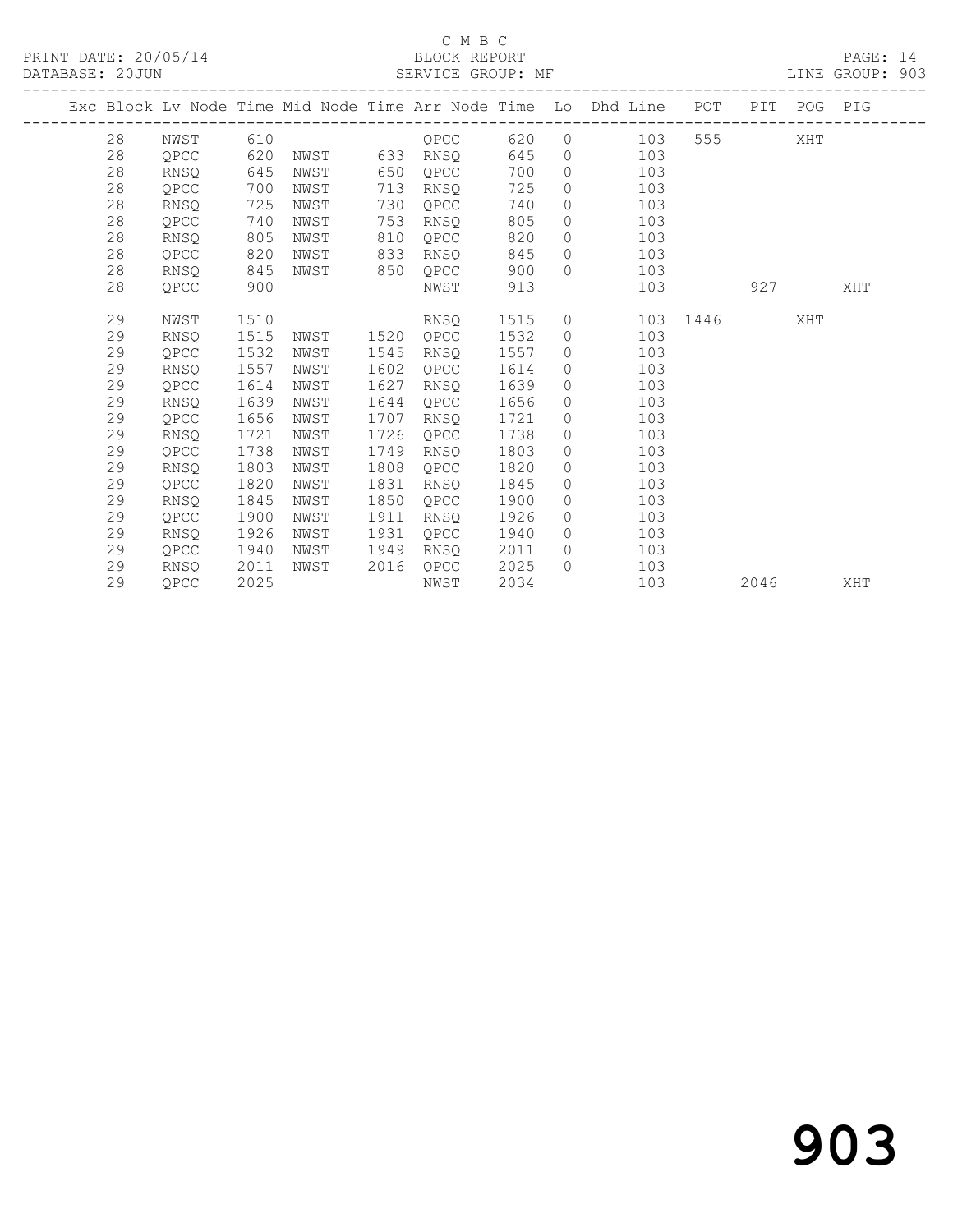|          | PRINT DATE: 20/05/14                                                    |                   |                                                                   |      | C M B C<br>BLOCK REPORT |      |                          |                                                                                                                            |         |      | PAGE: 15 |  |
|----------|-------------------------------------------------------------------------|-------------------|-------------------------------------------------------------------|------|-------------------------|------|--------------------------|----------------------------------------------------------------------------------------------------------------------------|---------|------|----------|--|
|          | EDST EDMONDS STN<br>ROST ROYAL OAK STN BAY 1<br>XHT         Hamilton CS |                   |                                                                   |      |                         |      |                          | MAGI MARINE DR & GILLEY<br>SMRD WB SAWMILL CRES FS RIVER DISTRIC                                                           |         |      |          |  |
|          |                                                                         |                   |                                                                   |      |                         |      |                          | Exc Block Lv Node Time Mid Node Time Arr Node Time Lo Dhd Line POT PIT POG PIG                                             |         |      |          |  |
|          |                                                                         |                   |                                                                   |      |                         |      |                          | 31 EDST 515 MAGI 521 ROST 528 7 148 500 XHT<br>31 ROST 535 MAGI 541 EDST 547 13 148                                        |         |      |          |  |
|          |                                                                         |                   |                                                                   |      |                         |      |                          |                                                                                                                            |         |      |          |  |
| 31       |                                                                         |                   |                                                                   |      |                         |      |                          | EDST 600 MAGI 606 ROST 613 7 148                                                                                           |         |      |          |  |
| 31       | ROST                                                                    |                   |                                                                   |      |                         |      |                          | 620 MAGI 626 EDST 632 13 148<br>645 MAGI 651 ROST 659 6 148<br>705 MAGI 711 EDST 717 13 148<br>730 MAGI 736 ROST 746 5 148 |         |      |          |  |
| 31       | EDST                                                                    |                   |                                                                   |      |                         |      |                          |                                                                                                                            |         |      |          |  |
| 31       | ROST                                                                    |                   |                                                                   |      |                         |      |                          |                                                                                                                            |         |      |          |  |
| 31       | EDST                                                                    |                   |                                                                   |      |                         |      |                          |                                                                                                                            |         |      |          |  |
| 31       | ROST                                                                    |                   |                                                                   |      |                         |      |                          |                                                                                                                            |         |      |          |  |
| 31       | EDST                                                                    |                   |                                                                   |      |                         |      |                          |                                                                                                                            |         |      |          |  |
| 31       | ROST                                                                    |                   |                                                                   |      |                         |      |                          |                                                                                                                            |         |      |          |  |
| 31       | EDST                                                                    |                   |                                                                   |      |                         |      |                          | 751 MAGI 759 EDST 805 10 148<br>815 MAGI 821 ROST 831 5 148<br>836 MAGI 843 EDST 849 16 148<br>905 MTST 923 147 943 XHT    |         |      |          |  |
| 32       | MTST                                                                    | 545<br>605        |                                                                   |      |                         |      |                          | EDST 600 5 147<br>MTST 619 11 147                                                                                          | 525 XHT |      |          |  |
| 32       | EDST                                                                    |                   |                                                                   |      |                         |      |                          |                                                                                                                            |         |      |          |  |
| 32       | MTST                                                                    | 630               |                                                                   |      |                         |      |                          | EDST 645 5 147                                                                                                             |         |      |          |  |
| 32       | EDST                                                                    | 650               |                                                                   |      |                         |      |                          | MTST 706 9 147                                                                                                             |         |      |          |  |
| 32       | MTST                                                                    |                   |                                                                   |      |                         |      |                          |                                                                                                                            |         |      |          |  |
| 32       | EDST                                                                    | 715<br>750<br>815 |                                                                   |      |                         |      |                          | EDST 732 18 147<br>MTST 808 7 147<br>EDST 835 15 147                                                                       |         |      |          |  |
| 32       | MTST                                                                    |                   |                                                                   |      |                         |      |                          |                                                                                                                            |         |      |          |  |
| 32       | EDST                                                                    | 850               |                                                                   |      |                         |      |                          | MTST 910 10 147                                                                                                            |         |      |          |  |
| 32       | MTST                                                                    |                   | 920 EDST 938<br>945 MAGI 951 ROST 959<br>1001 MAGI 1007 EDST 1013 |      |                         |      |                          | 7 147                                                                                                                      |         |      |          |  |
| 32       | EDST                                                                    |                   |                                                                   |      |                         |      | $\overline{2}$           | $\begin{array}{ccc} 2 & \hspace{1.5cm} 148 \\ 7 & \hspace{1.5cm} 148 \end{array}$                                          |         |      |          |  |
| 32       | ROST                                                                    |                   |                                                                   |      |                         |      |                          |                                                                                                                            |         |      |          |  |
| 32       | EDST                                                                    |                   |                                                                   |      |                         |      |                          | 1020 MTST 1038 12<br>1050 EDST 1108 7 147<br>1115 MAGI 1121 ROST 1129 2 148<br>1131 MAGI 1137 EDST 1143 7 148              |         |      |          |  |
| 32<br>32 | MTST                                                                    |                   |                                                                   |      |                         |      |                          |                                                                                                                            |         |      |          |  |
| 32       | EDST                                                                    |                   |                                                                   |      |                         |      |                          |                                                                                                                            |         |      |          |  |
| 32       | ROST<br>EDST                                                            | 1150              |                                                                   |      |                         |      |                          | MTST 1208 12 147                                                                                                           |         |      |          |  |
| 32       | MTST                                                                    | 1220              |                                                                   |      |                         |      |                          |                                                                                                                            |         |      |          |  |
| 32       | EDST                                                                    |                   |                                                                   |      |                         |      |                          | EDST 1238 7 147                                                                                                            |         |      |          |  |
| 32       | ROST                                                                    |                   |                                                                   |      |                         |      |                          | 1245 MAGI 1251 ROST 1259 2 148<br>1301 MAGI 1308 EDST 1314 6 148                                                           |         |      |          |  |
|          |                                                                         |                   |                                                                   |      |                         |      |                          | 32 EDST 1320 MTST 1338 12 147                                                                                              |         |      |          |  |
| 32       | MTST                                                                    | 1350              |                                                                   |      | EDST                    | 1408 | $7\phantom{.0}$          | 147                                                                                                                        |         |      |          |  |
| 32       | EDST                                                                    | 1415              | MAGI                                                              |      | 1421 ROST               | 1429 | $\overline{\phantom{a}}$ | 148                                                                                                                        |         |      |          |  |
| 32       | ROST                                                                    | 1431              | MAGI                                                              |      | 1438 EDST               | 1444 | $6\overline{6}$          | 148                                                                                                                        |         |      |          |  |
| 32       | EDST                                                                    | 1450              |                                                                   |      | MTST                    | 1508 | 12                       | 147                                                                                                                        |         |      |          |  |
| 32       | MTST                                                                    | 1520              |                                                                   |      | EDST                    | 1540 | $5^{\circ}$              | 147                                                                                                                        |         |      |          |  |
| 32       | EDST                                                                    | 1545              | MAGI                                                              | 1552 | ROST                    | 1600 | $5\phantom{.0}$          | 148                                                                                                                        |         |      |          |  |
| 32       | ROST                                                                    | 1605              | MAGI                                                              | 1613 | EDST                    | 1619 | 11                       | 148                                                                                                                        |         |      |          |  |
| 32       | EDST                                                                    | 1630              | MAGI                                                              | 1637 | ROST                    | 1645 | 5                        | 148                                                                                                                        |         |      |          |  |
| 32       | ROST                                                                    | 1650              | MAGI                                                              | 1700 | EDST                    | 1706 | 9                        | 148                                                                                                                        |         |      |          |  |
| 32       | EDST                                                                    | 1715              | MAGI                                                              | 1722 | ROST                    | 1731 | $5\phantom{.0}$          | 148                                                                                                                        |         |      |          |  |
| 32       | ROST                                                                    | 1736              | MAGI                                                              | 1746 | EDST                    | 1752 | 8                        | 148                                                                                                                        |         |      |          |  |
| 32       | EDST                                                                    | 1800              | MAGI                                                              | 1806 | ROST                    | 1814 | $7\phantom{.0}$          | 148                                                                                                                        |         |      |          |  |
| 32       | ROST                                                                    | 1821              | MAGI                                                              | 1830 | EDST                    | 1836 | 9                        | 148                                                                                                                        |         |      |          |  |
| 32       | EDST                                                                    | 1845              | MAGI                                                              | 1851 | ROST                    | 1859 | $\mathbf{2}$             | 148                                                                                                                        |         |      |          |  |
| 32       | ROST                                                                    |                   | 1901 MAGI                                                         | 1908 | EDST                    | 1914 |                          | 148                                                                                                                        |         | 1929 | XHT      |  |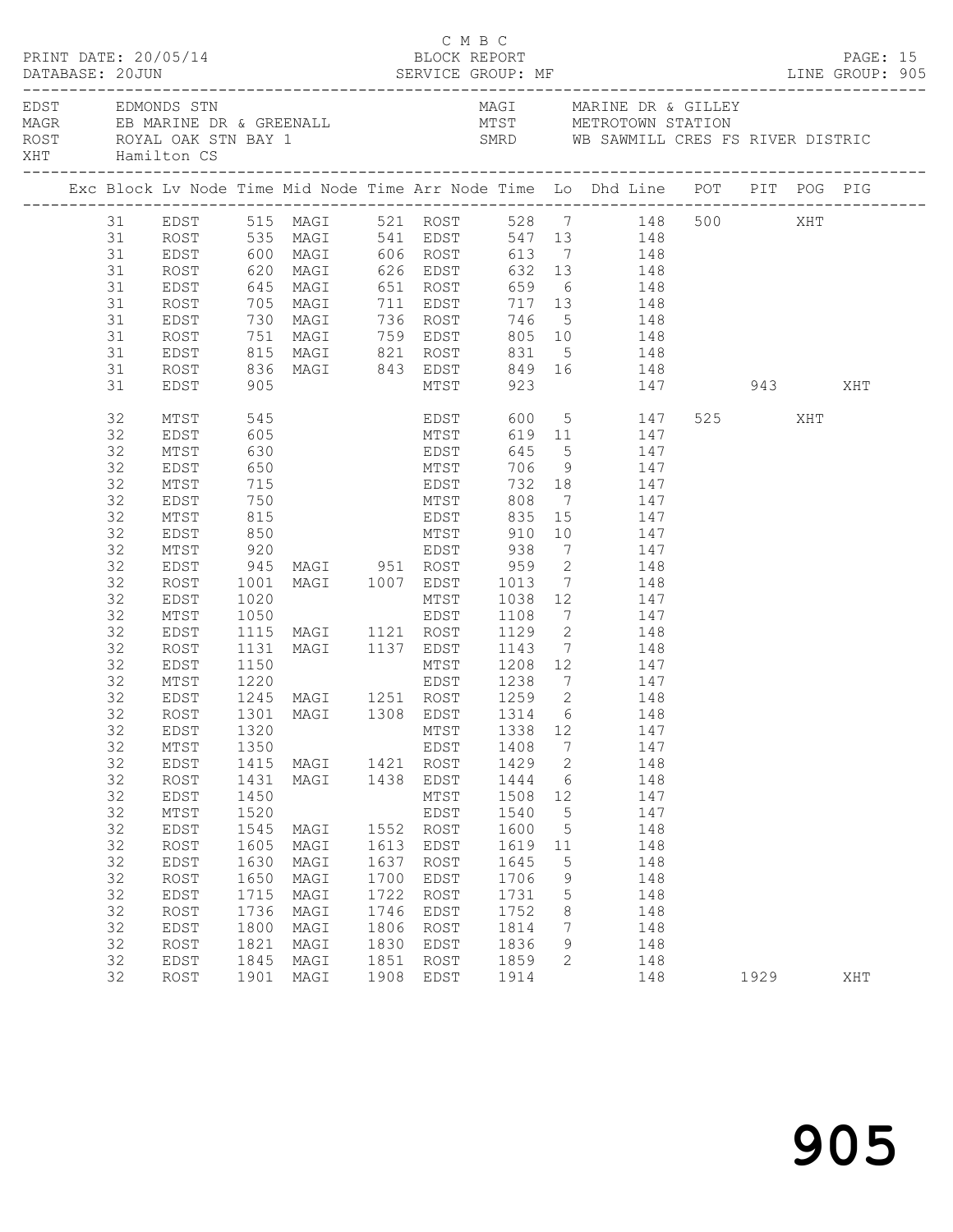PRINT DATE: 20/05/14 BLOCK REPORT BATABASE: 20JUN

#### C M B C<br>BLOCK REPORT

PAGE: 16<br>LINE GROUP: 905

|         |      |            |                                    |      |                        |                                                                        |                                        | Exc Block Lv Node Time Mid Node Time Arr Node Time Lo Dhd Line POT PIT POG PIG |     |         |     |     |
|---------|------|------------|------------------------------------|------|------------------------|------------------------------------------------------------------------|----------------------------------------|--------------------------------------------------------------------------------|-----|---------|-----|-----|
| 33 EDST |      |            |                                    |      |                        |                                                                        |                                        | 545 MAGI 551 ROST 558 7 148 530 XHT                                            |     |         |     |     |
| 33      | ROST |            |                                    |      |                        |                                                                        |                                        | 605 MAGI 611 EDST 617 13 148                                                   |     |         |     |     |
| 33      | EDST |            | 630 MAGI 636 ROST                  |      |                        |                                                                        |                                        | 643 7 148                                                                      |     |         |     |     |
| 33      | ROST |            | 650 MAGI<br>715 MAGI<br>735 MAGI   |      | 656 EDST               | 702 13                                                                 |                                        | 148                                                                            |     |         |     |     |
| 33      | EDST |            |                                    |      | 721 ROST               | 729                                                                    | $6\overline{6}$                        | 148                                                                            |     |         |     |     |
| 33      | ROST |            |                                    |      | 742 EDST               | 748                                                                    | 12                                     | 148                                                                            |     |         |     |     |
| 33      | EDST |            | 800 MAGI                           |      | 806 ROST               | 816                                                                    |                                        | 5 148                                                                          |     |         |     |     |
| 33      | ROST |            | 821 MAGI                           |      | 828 EDST               |                                                                        | 834 11                                 | 148                                                                            |     |         |     |     |
| 33      | EDST |            |                                    |      |                        | 902 8                                                                  |                                        | 148                                                                            |     |         |     |     |
| 33      | ROST |            |                                    |      |                        | 922                                                                    |                                        | 148                                                                            |     |         | 937 | XHT |
|         |      |            |                                    |      |                        |                                                                        |                                        |                                                                                |     |         |     |     |
| 34      | EDST | 550        |                                    |      | MTST                   |                                                                        |                                        | 604 11 147                                                                     |     | 535 XHT |     |     |
| 34      | MTST | 615<br>635 |                                    |      | EDST                   | 630                                                                    | $\begin{array}{c} 5 \\ 11 \end{array}$ | 147                                                                            |     |         |     |     |
| 34      | EDST |            |                                    |      | MTST                   | 649                                                                    |                                        | 147                                                                            |     |         |     |     |
| 34      | MTST | 700        |                                    |      | EDST                   | 715                                                                    | $5\overline{)}$                        | 147                                                                            |     |         |     |     |
| 34      | EDST | 720        |                                    |      | MTST                   | 738                                                                    | $7\overline{ }$                        | 147                                                                            |     |         |     |     |
| 34      | MTST | 745<br>820 |                                    |      | EDST                   | 803                                                                    | 17                                     | 147                                                                            |     |         |     |     |
| 34      | EDST |            |                                    |      | MTST                   | 840                                                                    | $5\overline{)}$                        | 147                                                                            |     |         |     |     |
| 34      | MTST | 845        |                                    |      | EDST                   | 905                                                                    | 10                                     | 147                                                                            |     |         |     |     |
| 34      | EDST |            | 915 MAGI 921 ROST                  |      |                        | 929                                                                    | $\overline{2}$                         | 148                                                                            |     |         |     |     |
| 34      | ROST |            | 931 MAGI 937 EDST                  |      |                        | 943<br>1008                                                            | $7\overline{ }$                        | 148                                                                            |     |         |     |     |
| 34      | EDST | 950        |                                    |      | MTST                   |                                                                        | 12                                     | 147                                                                            |     |         |     |     |
| 34      | MTST | 1020       |                                    |      | EDST                   | 1038                                                                   | $7\overline{ }$                        | 147                                                                            |     |         |     |     |
| 34      | EDST |            | 1045 MAGI 1051 ROST                |      |                        | 1059                                                                   | $\overline{2}$                         | 148                                                                            |     |         |     |     |
| 34      | ROST | 1101       | MAGI 1107 EDST                     |      |                        |                                                                        | $7\overline{ }$                        | 148                                                                            |     |         |     |     |
| 34      | EDST | 1120       |                                    |      | MTST                   | $\begin{array}{cc} 1113 & , & \\ 1138 & 12 & , \\ & , & , \end{array}$ |                                        | 147                                                                            |     |         |     |     |
| 34      | MTST | 1150       |                                    |      | EDST                   | 1208                                                                   |                                        | $7\overline{ }$<br>147                                                         |     |         |     |     |
| 34      | EDST |            | 1215 MAGI 1221 ROST                |      |                        | 1229                                                                   | $\overline{2}$                         | 148                                                                            |     |         |     |     |
| 34      | ROST | 1231       | MAGI                               |      | 1238 EDST              | 1244                                                                   | $6\overline{6}$                        | 148                                                                            |     |         |     |     |
| 34      | EDST | 1250       |                                    |      | MTST                   | 1308                                                                   | 12                                     | 147                                                                            |     |         |     |     |
| 34      | MTST | 1320       |                                    |      | EDST                   | 1338                                                                   | $\overline{7}$                         | 147                                                                            |     |         |     |     |
| 34      | EDST |            | 1345 MAGI 1351 ROST                |      |                        | 1359                                                                   | $\overline{2}$                         | 148                                                                            |     |         |     |     |
| 34      | ROST | 1401       | MAGI                               |      | 1408 EDST              | 1414                                                                   | $6\overline{6}$                        | 148                                                                            |     |         |     |     |
| 34      | EDST | 1420       |                                    |      | MTST                   | 1438                                                                   | 12                                     | 147                                                                            |     |         |     |     |
| 34      | MTST | 1450       |                                    |      | EDST                   | 1510                                                                   | $5\overline{)}$                        | 147                                                                            |     |         |     |     |
| 34      | EDST |            | 1515 MAGI 1521 ROST                |      |                        | 1530                                                                   | $5\overline{)}$                        | 148                                                                            |     |         |     |     |
| 34      | ROST | 1535       | MAGI                               |      | 1543 EDST              | 1549 11                                                                |                                        | 148                                                                            |     |         |     |     |
| 34      | EDST |            | 1600 MAGI<br>1620 MAGI             |      | 1607 ROST<br>1629 EDST | 1615 5<br>1635 10                                                      | $5\overline{)}$                        | 148                                                                            |     |         |     |     |
| 34      | ROST |            |                                    |      |                        |                                                                        |                                        | 148                                                                            |     |         |     |     |
|         |      |            | 34 EDST 1645 MAGI 1652 ROST 1700 5 |      |                        |                                                                        |                                        | 148                                                                            |     |         |     |     |
| 34      | ROST | 1705       | MAGI                               | 1715 | EDST                   | 1721                                                                   | 9                                      | 148                                                                            |     |         |     |     |
| 34      | EDST |            | 1730 MAGI                          | 1737 | ROST                   | 1746                                                                   | 5                                      | 148                                                                            |     |         |     |     |
| 34      | ROST | 1751       | MAGI                               | 1801 | EDST                   | 1807                                                                   | 8                                      | 148                                                                            |     |         |     |     |
| 34      | EDST | 1815       | MAGI                               | 1821 | ROST                   | 1829                                                                   | 6                                      | 148                                                                            |     |         |     |     |
| 34      | ROST | 1835       | MAGI                               | 1844 | EDST                   | 1850                                                                   |                                        | 148                                                                            |     | 1905    |     | XHT |
| 35      |      | 600        |                                    |      |                        |                                                                        |                                        |                                                                                | 540 |         | XHT |     |
| 35      | MTST | 620        |                                    |      | EDST                   | 615<br>634                                                             | $5\overline{)}$                        | 147                                                                            |     |         |     |     |
|         | EDST |            |                                    |      | MTST                   |                                                                        | 11                                     | 147                                                                            |     |         |     |     |
| 35      | MTST | 645        |                                    |      | EDST                   | 700                                                                    | 5                                      | 147                                                                            |     |         |     |     |
| 35      | EDST | 705        |                                    |      | MTST                   | 723                                                                    | $\overline{7}$                         | 147                                                                            |     |         |     |     |
| 35      | MTST | 730        |                                    |      | EDST                   | 747                                                                    | 18                                     | 147                                                                            |     |         |     |     |
| 35      | EDST | 805        |                                    |      | MTST                   | 825                                                                    | 5                                      | 147                                                                            |     |         |     |     |
| 35      | MTST | 830        |                                    |      | EDST                   | 850                                                                    |                                        | 147                                                                            |     | 905     |     | XHT |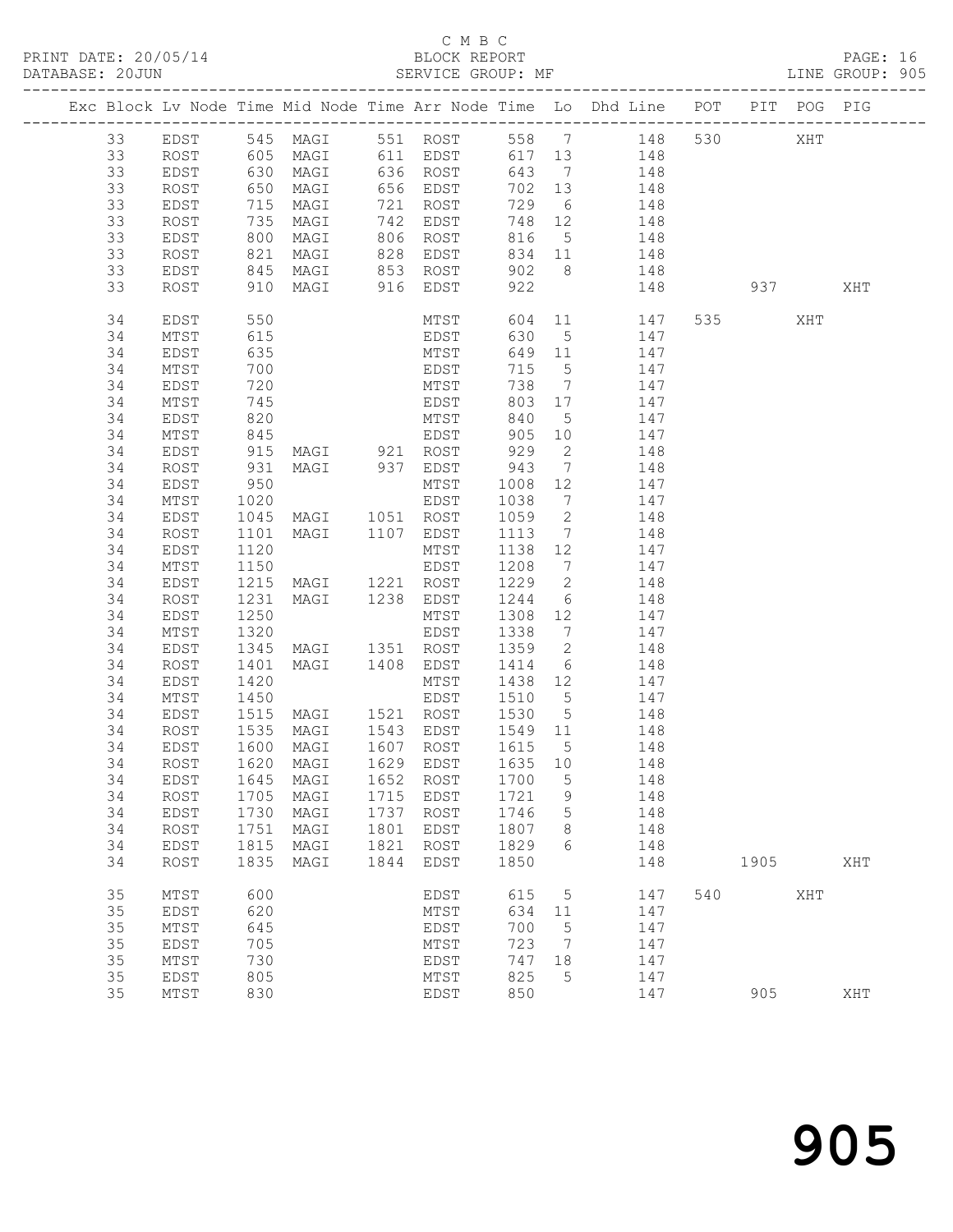PRINT DATE: 20/05/14 BLOCK REPORT<br>DATABASE: 20JUN BATABASE: 20JUN

### C M B C<br>BLOCK REPORT

PAGE: 17<br>LINE GROUP: 905

|    |      |     |  |      |     |            | Exc Block Ly Node Time Mid Node Time Arr Node Time Lo Dhd Line POT |     | PIT | POG | PIG |
|----|------|-----|--|------|-----|------------|--------------------------------------------------------------------|-----|-----|-----|-----|
| 36 | MTST | 605 |  | MAGR | 612 | $\bigcirc$ | 146                                                                | 545 |     | XHT |     |
| 36 | MAGR | 612 |  | MTST | 619 | 16         | 146                                                                |     |     |     |     |
| 36 | MTST | 635 |  | MAGR | 642 | $\bigcirc$ | 146                                                                |     |     |     |     |
| 36 | MAGR | 642 |  | MTST | 649 | 16         | 146                                                                |     |     |     |     |
| 36 | MTST | 705 |  | MAGR | 712 | $\bigcirc$ | 146                                                                |     |     |     |     |
| 36 | MAGR | 712 |  | MTST | 719 | - 16       | 146                                                                |     |     |     |     |
| 36 | MTST | 735 |  | MAGR | 742 | $\bigcap$  | 146                                                                |     |     |     |     |
| 36 | MAGR | 742 |  | MTST | 750 | 15         | 146                                                                |     |     |     |     |
| 36 | MTST | 805 |  | MAGR | 812 | $\bigcirc$ | 146                                                                |     |     |     |     |
| 36 | MAGR | 812 |  | MTST | 820 | 15         | 146                                                                |     |     |     |     |
| 36 | MTST | 835 |  | MAGR | 842 | $\Omega$   | 146                                                                |     |     |     |     |
|    |      |     |  |      |     |            |                                                                    |     |     |     |     |

36 MAGR 842 MTST 850 146 913 XHT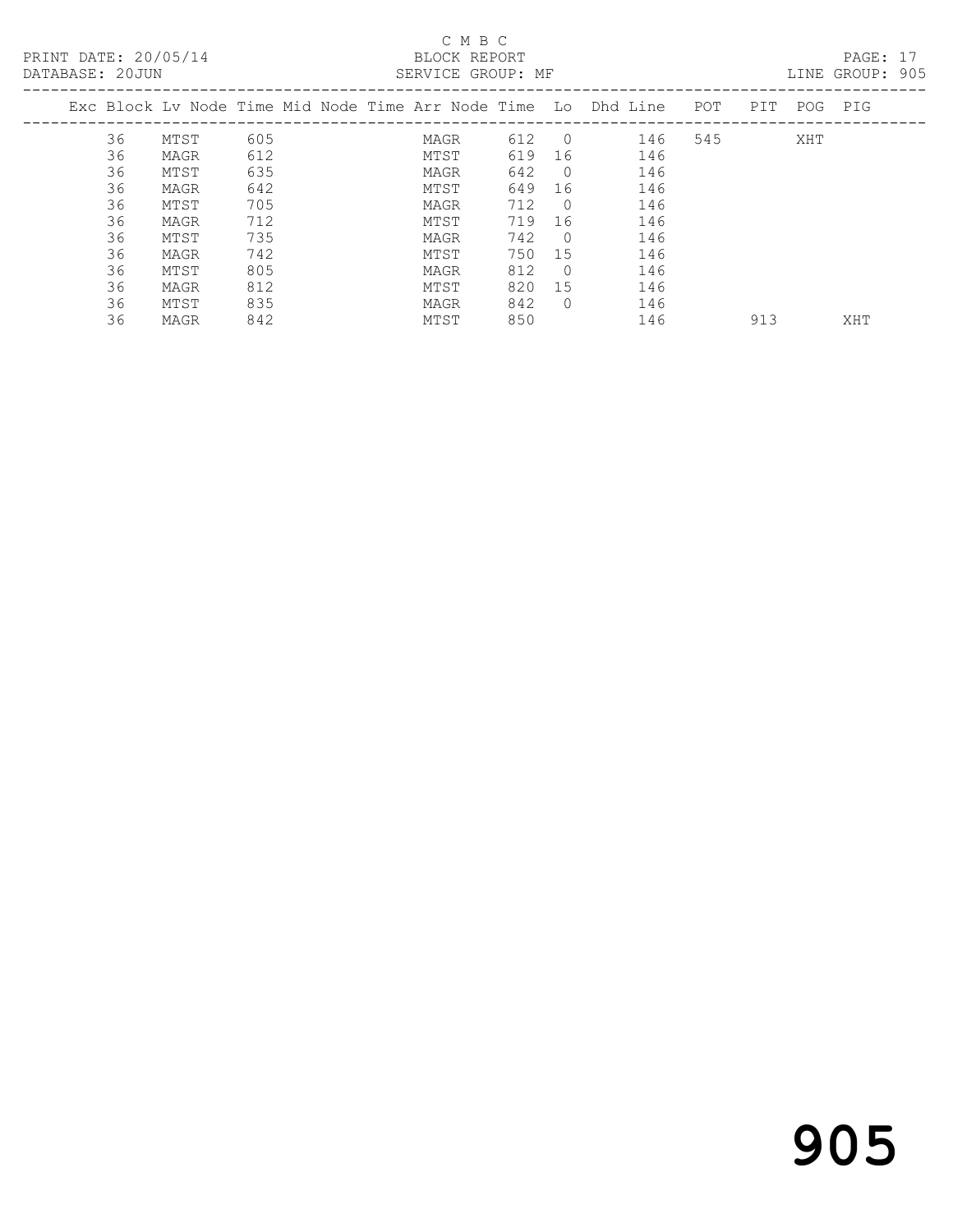PRINT DATE: 20/05/14 BLOCK REPORT BLOCK REPORT

#### C M B C<br>BLOCK REPORT

|  | DATABASE: 20JUN |      |                      |                                                            |                |                                             |                 |                                                                                |  | LINE GROUP: 905 |  |
|--|-----------------|------|----------------------|------------------------------------------------------------|----------------|---------------------------------------------|-----------------|--------------------------------------------------------------------------------|--|-----------------|--|
|  |                 |      |                      |                                                            |                |                                             |                 | Exc Block Lv Node Time Mid Node Time Arr Node Time Lo Dhd Line POT PIT POG PIG |  |                 |  |
|  | 37              |      |                      |                                                            |                |                                             |                 | EDST 615 MAGI 621 ROST 628 7 148 600 XHT                                       |  |                 |  |
|  | 37              |      |                      |                                                            |                |                                             |                 | ROST 635 MAGI 641 EDST 647 13 148                                              |  |                 |  |
|  | 37              | EDST | 700<br>720<br>745    | MAGI 706 ROST<br>MAGI 727 EDST<br>MAGI 751 ROST            |                |                                             |                 | 714 6 148                                                                      |  |                 |  |
|  | 37              | ROST |                      |                                                            |                | 733 12                                      |                 | 148                                                                            |  |                 |  |
|  | 37              | EDST |                      |                                                            |                |                                             |                 | $\begin{array}{cccc} 733 & 12 & 148 \\ 801 & 5 & 148 \end{array}$              |  |                 |  |
|  | 37              | ROST | 806                  |                                                            | MAGI 814 EDST  |                                             |                 | 820 10 148                                                                     |  |                 |  |
|  | 37              | EDST |                      |                                                            |                |                                             |                 | 148                                                                            |  |                 |  |
|  | 37              | ROST |                      |                                                            |                |                                             |                 | 148                                                                            |  |                 |  |
|  | 37              | EDST | 830<br>851<br>920    | MAGI 836 ROST 846 5<br>MAGI 857 EDST 903 17<br>MTST 938 12 |                |                                             |                 | 12<br>147                                                                      |  |                 |  |
|  | 37              | MTST | 950                  |                                                            | EDST 1008      |                                             |                 | 7 147                                                                          |  |                 |  |
|  | 37              | EDST | 1015                 | MAGI 1021 ROST                                             |                | 1029                                        | $\overline{2}$  | 148                                                                            |  |                 |  |
|  | 37              | ROST | 1031                 | MAGI 1037 EDST                                             |                | 1043                                        | $7\overline{ }$ | 148                                                                            |  |                 |  |
|  | 37              | EDST | 1050                 |                                                            | MTST           | $\begin{array}{cc}\n1108 & 12\n\end{array}$ |                 | 147                                                                            |  |                 |  |
|  | 37              | MTST | 1120                 |                                                            | EDST           | 1138                                        |                 | 7 147                                                                          |  |                 |  |
|  | 37              | EDST | 1145                 | MAGI 1151 ROST                                             |                |                                             |                 | 1159 2 148                                                                     |  |                 |  |
|  | 37              | ROST | 1201<br>1220         | MAGI 1207 EDST                                             |                | $\frac{11}{213}$ 7                          |                 | 148                                                                            |  |                 |  |
|  | 37              | EDST |                      |                                                            | MTST           | 1238 12                                     |                 | 147                                                                            |  |                 |  |
|  | 37              | MTST | 1250                 |                                                            | EDST           | 1308                                        |                 | 7 147                                                                          |  |                 |  |
|  | 37              | EDST | 1315                 |                                                            |                |                                             |                 | MAGI 1321 ROST 1329 2 148                                                      |  |                 |  |
|  | 37              | ROST | 1331                 | MAGI 1338 EDST                                             |                |                                             |                 | $1344$ 6 $148$                                                                 |  |                 |  |
|  | 37              | EDST | 1350                 |                                                            | MTST           | 1408 12                                     |                 | 147                                                                            |  |                 |  |
|  | 37              | MTST | 1420                 |                                                            | EDST           |                                             |                 | $1440$ 5 $147$                                                                 |  |                 |  |
|  | 37              | EDST | 1445                 | MAGI 1451 ROST                                             |                |                                             |                 | 1500 5 148                                                                     |  |                 |  |
|  | 37              | ROST | 1505<br>1530         | MAGI                                                       | 1512 EDST      |                                             |                 | 1518 12 148                                                                    |  |                 |  |
|  | 37              | EDST |                      | MAGI                                                       | 1537 ROST      | 1545 5                                      |                 | 148                                                                            |  |                 |  |
|  | 37              | ROST | .<br>1550            | MAGI                                                       | 1558 EDST      | 1604 11                                     |                 | 148                                                                            |  |                 |  |
|  | 37              | EDST | 1615                 | MAGI                                                       | 1622 ROST      | 1630                                        | $5^{\circ}$     | 148                                                                            |  |                 |  |
|  | 37              | ROST | 1635<br>1700<br>1721 | MAGI                                                       | 1644 EDST      | 1650 10                                     |                 | 148                                                                            |  |                 |  |
|  | 37              | EDST |                      | MAGI                                                       | 1707 ROST      | 1716                                        | $5\overline{)}$ | 148                                                                            |  |                 |  |
|  | 37              | ROST |                      | MAGI                                                       | 1731 EDST      |                                             |                 | $1737$ 8 148                                                                   |  |                 |  |
|  | 37              | EDST | 1745                 | MAGI                                                       | 1752 ROST      |                                             |                 | 1801 5 148                                                                     |  |                 |  |
|  | 37              | ROST | 1806                 | MAGI                                                       | 1816 EDST      | 1822                                        | 8               | 148                                                                            |  |                 |  |
|  | 37              | EDST | 1830<br>1850         | MAGI                                                       | 1836 ROST      | 1844                                        | $6\overline{6}$ | 148                                                                            |  |                 |  |
|  | 37              | ROST |                      | MAGI                                                       | 1857 EDST      | 1903 12                                     |                 | 148                                                                            |  |                 |  |
|  | 37              | EDST | 1915                 | MAGI 1921                                                  | ROST           |                                             |                 | 1928 2 148                                                                     |  |                 |  |
|  | 37              | ROST | 1930                 |                                                            | MAGI 1936 EDST | 1942                                        |                 | 8 148                                                                          |  |                 |  |
|  | 37              | EDST | 1950<br>2020         |                                                            | MTST           | 2004 16                                     |                 | 147                                                                            |  |                 |  |
|  | 37              | MTST |                      |                                                            | EDST           | 2036                                        | 9               | 147                                                                            |  |                 |  |
|  | 37              |      |                      | EDST 2045 MAGI 2051 ROST 2058 2                            |                |                                             |                 | 148                                                                            |  |                 |  |
|  | 37              | ROST | 2100                 | MAGI                                                       | 2106 EDST      | 2112                                        | 8               | 148                                                                            |  |                 |  |
|  | 37              | EDST | 2120                 |                                                            | MTST           | 2134 16                                     |                 | 147                                                                            |  |                 |  |
|  | 37              | MTST | 2150                 |                                                            | EDST           | 2205                                        | 10              | 147                                                                            |  |                 |  |
|  | 37              | EDST | 2215                 | MAGI 2221 ROST                                             |                | 2228                                        | $\overline{2}$  | 148                                                                            |  |                 |  |
|  | 37              | ROST | 2230                 | MAGI                                                       | 2236 EDST      | 2242                                        | 8 <sup>8</sup>  | 148                                                                            |  |                 |  |
|  | 37              | EDST | 2250                 |                                                            | MTST           | 2304 16                                     |                 | 147                                                                            |  |                 |  |
|  | 37              | MTST | 2320                 |                                                            | EDST           | 2334 11                                     |                 | 147                                                                            |  |                 |  |
|  | 37              | EDST |                      | 2345 MAGI                                                  | 2351 ROST      | 2358                                        | $\overline{2}$  | 148                                                                            |  |                 |  |
|  |                 |      |                      |                                                            |                |                                             |                 |                                                                                |  |                 |  |

37 EDST 2250 MAGI 2250 EDST 2242 0<br>37 EDST 2320 EDST 2334 16<br>37 EDST 2345 MAGI 2351 ROST 2358 2<br>37 ROST 2400 MAGI 2406 EDST 2412 37 MTST 2320 EDST 2334 11 147 37 EDST 2345 MAGI 2351 ROST 2358 2 148

37 ROST 2400 MAGI 2406 EDST 2412 148 2427 XHT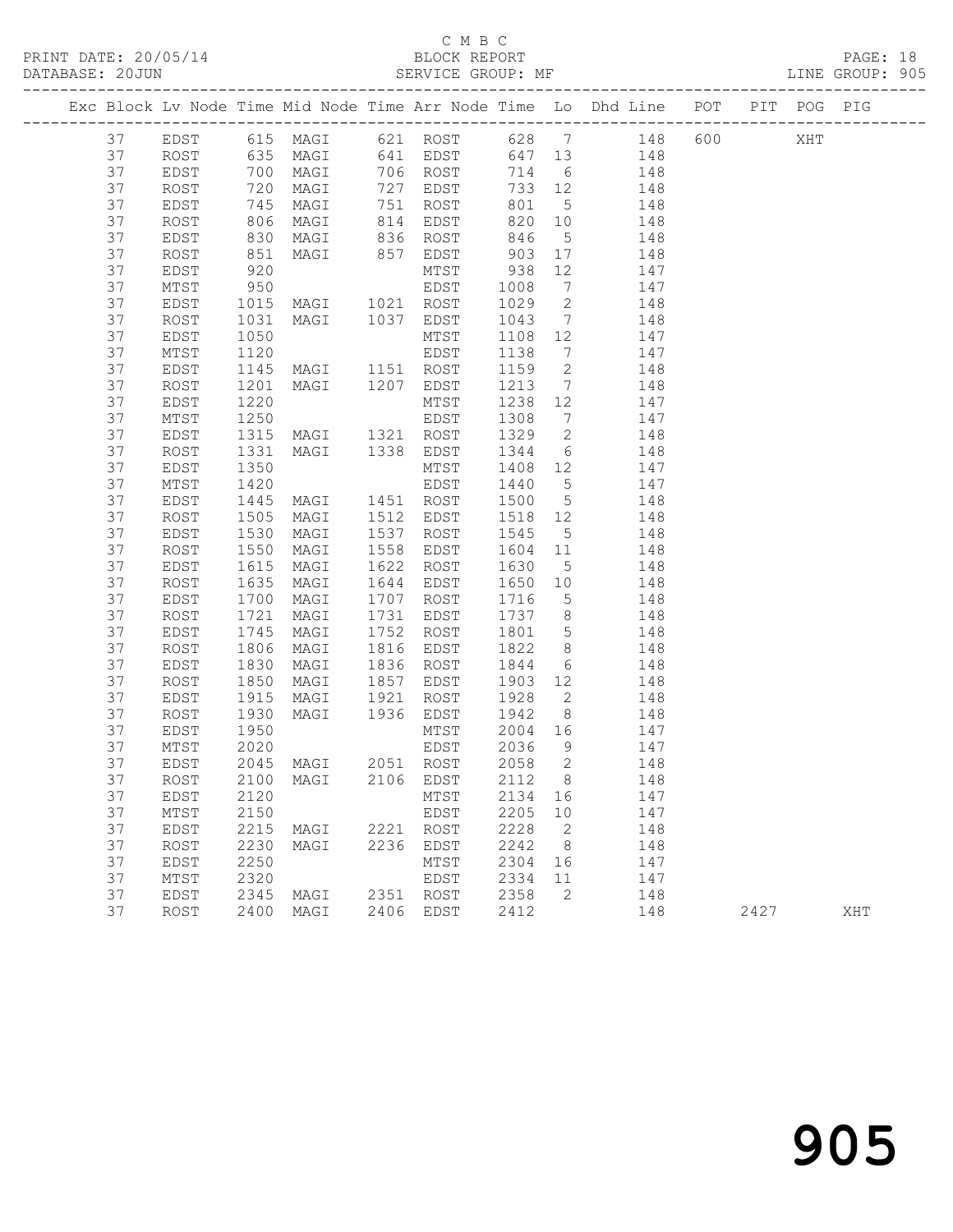#### C M B C BLOCK REPORT<br>SERVICE GROUP: MF

|          | $\begin{array}{rcl} & /05/\,\mathrm{\scriptstyle \perp} \\ \mathrm{JN} & & \\ & - & - & - & - & - \\ \mathrm{cok\;Lv\;Node\;Time\;l\scriptscriptstyle \perp}. \\ & - & - & - & - & - & - \\ \mathrm{38} & \mathrm{EDST} & 735 \\ \mathrm{38} & \mathrm{MTST} & 800 \\ \mathrm{38} & \mathrm{EDST} & 835 \\ \mathrm{MTST} & 905 \\ \mathrm{MTST} & 905 \\ \mathrm{39} & 912 \\ \mathrm{935} \\ \mathrm{942} \end{array} .$ |              |  |              |        |             |                                                                                |  | PAGE: 19<br>LINE GROUP: 905 |  |
|----------|---------------------------------------------------------------------------------------------------------------------------------------------------------------------------------------------------------------------------------------------------------------------------------------------------------------------------------------------------------------------------------------------------------------------------|--------------|--|--------------|--------|-------------|--------------------------------------------------------------------------------|--|-----------------------------|--|
|          |                                                                                                                                                                                                                                                                                                                                                                                                                           |              |  |              |        |             | Exc Block Lv Node Time Mid Node Time Arr Node Time Lo Dhd Line POT PIT POG PIG |  |                             |  |
|          |                                                                                                                                                                                                                                                                                                                                                                                                                           |              |  |              |        |             | MTST 753 7 147 720 XHT<br>EDST 820 15 147                                      |  |                             |  |
|          |                                                                                                                                                                                                                                                                                                                                                                                                                           |              |  |              |        |             |                                                                                |  |                             |  |
|          |                                                                                                                                                                                                                                                                                                                                                                                                                           |              |  |              |        |             | MTST 855 10 147                                                                |  |                             |  |
|          |                                                                                                                                                                                                                                                                                                                                                                                                                           |              |  |              |        |             | MAGR 912 0 146                                                                 |  |                             |  |
|          |                                                                                                                                                                                                                                                                                                                                                                                                                           |              |  |              |        |             |                                                                                |  |                             |  |
|          |                                                                                                                                                                                                                                                                                                                                                                                                                           |              |  |              |        |             | MTST 920 15 146<br>MAGR 942 0 146                                              |  |                             |  |
|          |                                                                                                                                                                                                                                                                                                                                                                                                                           |              |  |              |        |             | MTST 950 15 146                                                                |  |                             |  |
|          |                                                                                                                                                                                                                                                                                                                                                                                                                           |              |  |              |        |             | MAGR 1012 0 146                                                                |  |                             |  |
|          |                                                                                                                                                                                                                                                                                                                                                                                                                           |              |  |              |        |             |                                                                                |  |                             |  |
| 38       | MTST                                                                                                                                                                                                                                                                                                                                                                                                                      | 1035         |  |              |        |             | MTST 1020 15 146<br>MAGR 1042 0 146                                            |  |                             |  |
| 38       | MAGR                                                                                                                                                                                                                                                                                                                                                                                                                      | 1042         |  | MTST 1050 15 |        |             | 146                                                                            |  |                             |  |
| 38       | MTST                                                                                                                                                                                                                                                                                                                                                                                                                      | 1105         |  |              |        |             | MAGR 1112 0 146                                                                |  |                             |  |
| 38       | MAGR                                                                                                                                                                                                                                                                                                                                                                                                                      | 1112         |  |              |        |             | MTST 1120 15 146<br>MAGR 1142 0 146                                            |  |                             |  |
| 38       | MTST                                                                                                                                                                                                                                                                                                                                                                                                                      | 1135         |  |              |        |             |                                                                                |  |                             |  |
| 38       | MAGR                                                                                                                                                                                                                                                                                                                                                                                                                      | 1142         |  |              |        |             | MTST 1150 15 146                                                               |  |                             |  |
| 38       | MTST                                                                                                                                                                                                                                                                                                                                                                                                                      | 1205         |  |              |        |             | MAGR 1212 0 146                                                                |  |                             |  |
| 38       | MAGR                                                                                                                                                                                                                                                                                                                                                                                                                      | 1212         |  | MTST         |        |             | 1220 15 146                                                                    |  |                             |  |
| 38       | MTST                                                                                                                                                                                                                                                                                                                                                                                                                      | 1235         |  | MAGR         | 1242 0 |             | 146                                                                            |  |                             |  |
| 38       | MAGR                                                                                                                                                                                                                                                                                                                                                                                                                      | 1242         |  |              |        |             | MTST 1250 15 146                                                               |  |                             |  |
| 38       | MTST                                                                                                                                                                                                                                                                                                                                                                                                                      | 1305         |  |              |        |             | MAGR 1312 0 146                                                                |  |                             |  |
| 38       | MAGR                                                                                                                                                                                                                                                                                                                                                                                                                      | 1312         |  | MTST 1320 15 |        |             | 146                                                                            |  |                             |  |
| 38       | MTST                                                                                                                                                                                                                                                                                                                                                                                                                      | 1335         |  | MAGR 1342 0  |        |             | 146                                                                            |  |                             |  |
| 38       | MAGR                                                                                                                                                                                                                                                                                                                                                                                                                      | 1342         |  |              |        |             | MTST 1350 15 146                                                               |  |                             |  |
| 38       | MTST                                                                                                                                                                                                                                                                                                                                                                                                                      | 1405         |  | MAGR 1412 0  |        |             | 146                                                                            |  |                             |  |
| 38       | MAGR                                                                                                                                                                                                                                                                                                                                                                                                                      | 1412         |  |              |        |             | MTST 1420 15 146                                                               |  |                             |  |
| 38       | MTST                                                                                                                                                                                                                                                                                                                                                                                                                      | 1435         |  | MAGR         | 1442 0 |             | 146<br>MAGR 1442 0 146<br>MTST 1450 15 146                                     |  |                             |  |
| 38       | MAGR                                                                                                                                                                                                                                                                                                                                                                                                                      | 1442         |  |              |        |             |                                                                                |  |                             |  |
| 38       | MTST                                                                                                                                                                                                                                                                                                                                                                                                                      | 1505         |  |              |        |             | MAGR 1512 0 146                                                                |  |                             |  |
| 38       | MAGR                                                                                                                                                                                                                                                                                                                                                                                                                      | 1512         |  |              |        |             | MTST 1521 14 146                                                               |  |                             |  |
| 38       | MTST                                                                                                                                                                                                                                                                                                                                                                                                                      | 1535         |  | MAGR         |        |             | MAGR 1542 0 146<br>MTST 1551 14 146                                            |  |                             |  |
| 38       | MAGR                                                                                                                                                                                                                                                                                                                                                                                                                      | 1542         |  |              |        |             | MAGR 1612 0 146                                                                |  |                             |  |
| 38<br>38 | MTST<br>MAGR                                                                                                                                                                                                                                                                                                                                                                                                              | 1605<br>1612 |  |              |        |             | MTST 1621 14 146                                                               |  |                             |  |
| 38       | MTST                                                                                                                                                                                                                                                                                                                                                                                                                      |              |  |              |        |             |                                                                                |  |                             |  |
| 38       | MAGR                                                                                                                                                                                                                                                                                                                                                                                                                      | 1635<br>1642 |  |              |        |             | MAGR 1642 0 146<br>MTST 1651 14 146                                            |  |                             |  |
| 38       | MTST                                                                                                                                                                                                                                                                                                                                                                                                                      | 1705         |  |              |        |             | MAGR 1712 0 146                                                                |  |                             |  |
| 38       | MAGR                                                                                                                                                                                                                                                                                                                                                                                                                      | 1712         |  | MTST         |        |             | 1721 14 146                                                                    |  |                             |  |
|          | 38 MTST 1735                                                                                                                                                                                                                                                                                                                                                                                                              |              |  | MAGR 1742 0  |        |             | 146                                                                            |  |                             |  |
| 38       | MAGR                                                                                                                                                                                                                                                                                                                                                                                                                      | 1742         |  | MTST         | 1751   | 14          | 146                                                                            |  |                             |  |
| 38       | MTST                                                                                                                                                                                                                                                                                                                                                                                                                      | 1805         |  | MAGR         | 1812   | $\circ$     | 146                                                                            |  |                             |  |
| 38       | MAGR                                                                                                                                                                                                                                                                                                                                                                                                                      | 1812         |  | MTST         | 1821   | 14          | 146                                                                            |  |                             |  |
| 38       | MTST                                                                                                                                                                                                                                                                                                                                                                                                                      | 1835         |  | MAGR         | 1842   | $\circ$     | 146                                                                            |  |                             |  |
| 38       | MAGR                                                                                                                                                                                                                                                                                                                                                                                                                      | 1842         |  | MTST         | 1851   | 14          | 146                                                                            |  |                             |  |
| 38       | MTST                                                                                                                                                                                                                                                                                                                                                                                                                      | 1905         |  | MAGR         | 1912   | $\circ$     | 146                                                                            |  |                             |  |
| 38       | MAGR                                                                                                                                                                                                                                                                                                                                                                                                                      | 1912         |  | MTST         | 1921   | 14          | 146                                                                            |  |                             |  |
| 38       | MTST                                                                                                                                                                                                                                                                                                                                                                                                                      | 1935         |  | MAGR         | 1942   | $\mathbf 0$ | 146                                                                            |  |                             |  |
| 38       | MAGR                                                                                                                                                                                                                                                                                                                                                                                                                      | 1942         |  | MTST         | 1951   | 14          | 146                                                                            |  |                             |  |
| 38       | MTST                                                                                                                                                                                                                                                                                                                                                                                                                      | 2005         |  | MAGR         | 2012   | $\circ$     | 146                                                                            |  |                             |  |
| 38       | MAGR                                                                                                                                                                                                                                                                                                                                                                                                                      | 2012         |  | MTST         | 2021   | 14          | 146                                                                            |  |                             |  |
| 38       | MTST                                                                                                                                                                                                                                                                                                                                                                                                                      | 2035         |  | MAGR         | 2042   | $\mathbf 0$ | 146                                                                            |  |                             |  |
| 38       | MAGR                                                                                                                                                                                                                                                                                                                                                                                                                      | 2042         |  | MTST         | 2051   | 14          | 146                                                                            |  |                             |  |
| 38       | MTST                                                                                                                                                                                                                                                                                                                                                                                                                      | 2105         |  | MAGR         | 2112   | $\circ$     | 146                                                                            |  |                             |  |
| 38       | MAGR                                                                                                                                                                                                                                                                                                                                                                                                                      | 2112         |  | MTST         | 2120   | 15          | 146                                                                            |  |                             |  |
| 38       | MTST                                                                                                                                                                                                                                                                                                                                                                                                                      | 2135         |  | MAGR         | 2142   | $\mathbf 0$ | 146                                                                            |  |                             |  |
| 38       | MAGR                                                                                                                                                                                                                                                                                                                                                                                                                      | 2142         |  | MTST         | 2150   | 15          | 146                                                                            |  |                             |  |
| 38       | MTST                                                                                                                                                                                                                                                                                                                                                                                                                      | 2205         |  | MAGR         | 2212   | $\circ$     | 146                                                                            |  |                             |  |
| 38       | MAGR                                                                                                                                                                                                                                                                                                                                                                                                                      | 2212         |  | MTST         | 2220   | 15          | 146                                                                            |  |                             |  |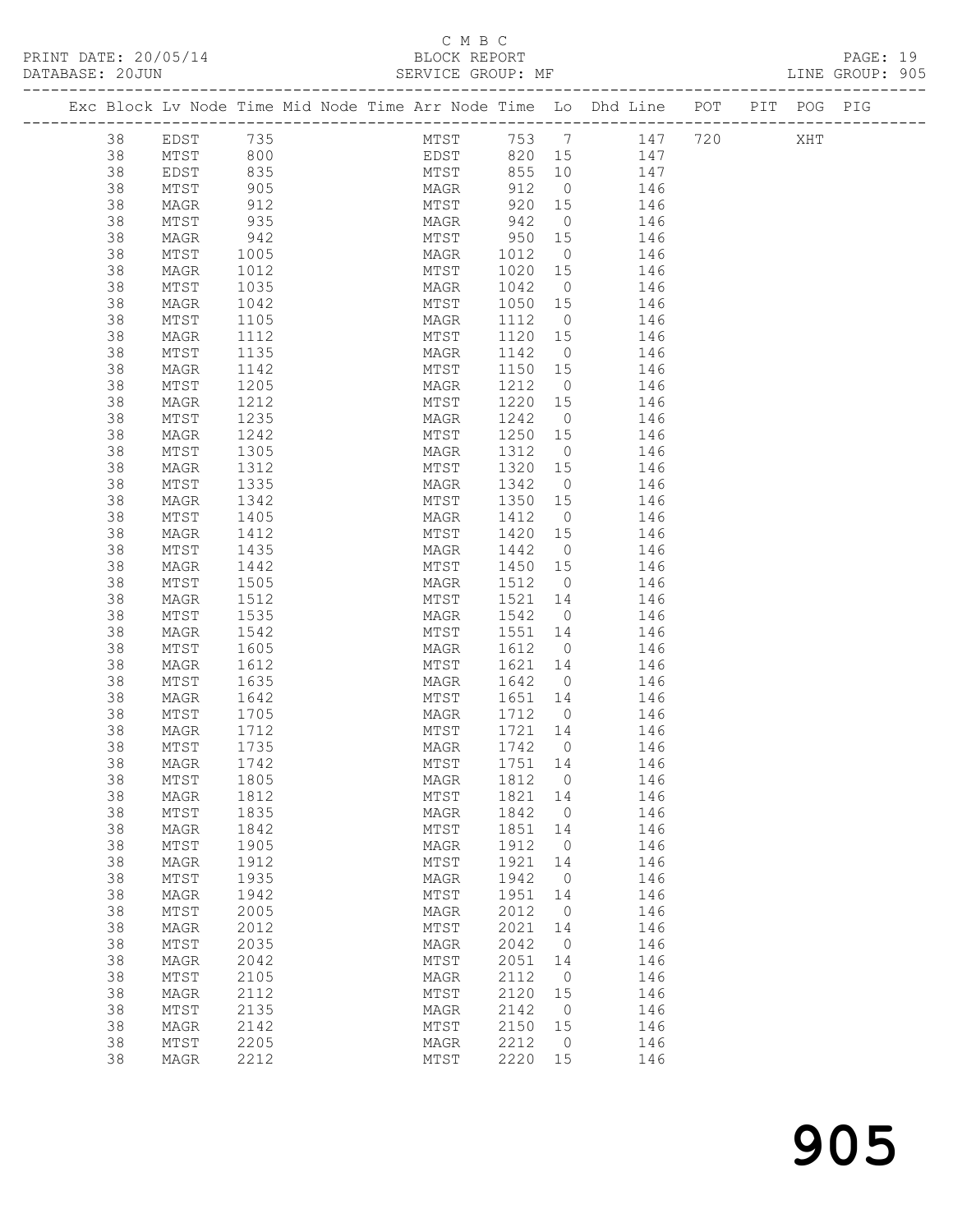#### C M B C

| PRINT DATE: 20/05/14 BLOCK REPORT<br>DATABASE: 20JUN |          |                        |              |                                                                                |              |              | SERVICE GROUP: MF<br>-------                           |              |        |            |                       |      |     | PAGE: 20<br>LINE GROUP: 905 |  |
|------------------------------------------------------|----------|------------------------|--------------|--------------------------------------------------------------------------------|--------------|--------------|--------------------------------------------------------|--------------|--------|------------|-----------------------|------|-----|-----------------------------|--|
|                                                      |          |                        |              | Exc Block Lv Node Time Mid Node Time Arr Node Time Lo Dhd Line POT PIT POG PIG |              |              |                                                        |              |        |            |                       |      |     |                             |  |
|                                                      |          | 38 MTST 2235           |              |                                                                                |              |              | MAGR 2242 0 146<br>MTST 2250 15 146<br>MAGR 2312 0 146 |              |        |            |                       |      |     |                             |  |
|                                                      | 38       | MAGR 2242<br>MTST 2305 |              |                                                                                |              |              |                                                        |              |        |            |                       |      |     |                             |  |
|                                                      | 38       |                        |              |                                                                                |              |              |                                                        |              |        |            |                       |      |     |                             |  |
|                                                      | 38       | MAGR                   | 2312         |                                                                                |              |              | MTST 2320 15 146                                       |              |        |            |                       |      |     |                             |  |
|                                                      | 38       | MTST                   | 2335         |                                                                                |              |              | MAGR 2342 0 146<br>MTST 2350 15 146<br>MAGR 2412 0 146 |              |        |            |                       |      |     |                             |  |
|                                                      | 38       | MAGR                   | 2342         |                                                                                |              |              |                                                        |              |        |            |                       |      |     |                             |  |
|                                                      | 38       | MTST                   | 2405         |                                                                                |              |              |                                                        |              |        |            |                       |      |     |                             |  |
|                                                      | 38       | MAGR                   | 2412         |                                                                                |              | MTST         | 2420                                                   |              |        |            | 146 2438              |      |     | XHT                         |  |
|                                                      | 39       | EDST                   |              | 1430 MAGI 1436 ROST 1445 2 148 1415 XHT<br>1447 MAGI 1454 EDST 1500 5 148      |              |              |                                                        |              |        |            |                       |      |     |                             |  |
|                                                      | 39       | ROST                   |              |                                                                                |              |              |                                                        |              |        |            |                       |      |     |                             |  |
|                                                      | 39       | EDST                   | 1505         |                                                                                |              |              | MTST 1524 11 147                                       |              |        |            |                       |      |     |                             |  |
|                                                      | 39       | MTST                   | 1535         |                                                                                |              |              | EDST 1553                                              |              | 12 147 |            |                       |      |     |                             |  |
|                                                      | 39       | EDST                   | 1605<br>1635 |                                                                                |              |              | MTST 1624 11 147<br>EDST 1653 12 147                   |              |        |            |                       |      |     |                             |  |
|                                                      | 39       | MTST                   | 1705         |                                                                                |              |              | MTST 1724 11 147                                       |              |        |            |                       |      |     |                             |  |
|                                                      | 39<br>39 | EDST<br>MTST           | 1735         |                                                                                |              |              |                                                        |              |        |            |                       |      |     |                             |  |
|                                                      | 39       | EDST                   |              |                                                                                |              |              | EDST 1753 12 147                                       |              |        |            |                       |      |     |                             |  |
|                                                      | 39       | MTST                   | 1805<br>1835 |                                                                                |              |              | MTST 1823 12 147<br>EDST 1851 147                      |              |        |            | 147 1906 XHT          |      |     |                             |  |
|                                                      |          |                        |              |                                                                                |              |              |                                                        |              |        |            |                       |      |     |                             |  |
|                                                      | 40       | EDST                   | 1435         |                                                                                |              |              |                                                        |              |        |            | MTST 1453 12 147 1420 |      | XHT |                             |  |
|                                                      | 40       | MTST                   | 1505         |                                                                                |              |              | EDST 1525 10 147<br>MTST 1554 11 147                   |              |        |            |                       |      |     |                             |  |
|                                                      | 40       | EDST                   | 1535         |                                                                                |              |              |                                                        |              |        |            |                       |      |     |                             |  |
|                                                      | 40       | MTST                   | 1605         |                                                                                |              |              | EDST 1623 12 147                                       |              |        |            |                       |      |     |                             |  |
|                                                      | 40       | EDST                   | 1635         |                                                                                |              |              | MTST 1654 11 147                                       |              |        |            |                       |      |     |                             |  |
|                                                      | 40       | MTST                   | 1705         |                                                                                |              |              | EDST 1723 12 147<br>MTST 1754 11 147                   |              |        |            |                       |      |     |                             |  |
|                                                      | 40       | EDST                   | 1735         |                                                                                |              |              |                                                        |              |        |            |                       |      |     |                             |  |
|                                                      | 40       | MTST                   | 1805         |                                                                                |              |              | EDST 1823                                              |              |        |            |                       |      |     |                             |  |
|                                                      | 41       | EDST                   | 1500         | MAGI 1506 ROST 1515 5 148 1445<br>MAGI 1528 EDST 1534 16 148                   |              |              |                                                        |              |        |            |                       |      | XHT |                             |  |
|                                                      | 41       | ROST                   | 1520         |                                                                                |              |              |                                                        |              |        |            |                       |      |     |                             |  |
|                                                      | 41       | EDST                   | 1550         |                                                                                |              |              | MTST 1609 11 147                                       |              |        |            |                       |      |     |                             |  |
|                                                      | 41       | MTST                   | 1620         |                                                                                |              |              | EDST 1638 12 147                                       |              |        |            |                       |      |     |                             |  |
|                                                      | 41       | EDST                   | 1650         |                                                                                |              |              | MTST 1709 11 147                                       |              |        |            |                       |      |     |                             |  |
|                                                      | 41       | MTST                   | 1720<br>1750 |                                                                                |              |              | EDST 1738 12 147<br>MTST 1809 11 147                   |              |        |            |                       |      |     |                             |  |
|                                                      | 41       | EDST                   |              |                                                                                |              |              | EDST 1838 12 147                                       |              |        |            |                       |      |     |                             |  |
|                                                      | 41       | MTST                   | 1820         |                                                                                |              |              | 1906 14                                                |              |        |            |                       |      |     |                             |  |
|                                                      | 41       | EDST                   | 1850         |                                                                                |              | MTST         | 1936                                                   |              |        | 147        |                       |      |     |                             |  |
|                                                      | 41       | MTST                   | 1920         |                                                                                |              | EDST         | 1958                                                   | 9            |        | 147        |                       |      |     |                             |  |
|                                                      | 41       | EDST<br>ROST           | 1945         | MAGI<br>MAGI                                                                   | 1951<br>2006 | ROST<br>EDST | 2012                                                   | 2<br>8       |        | 148<br>148 |                       |      |     |                             |  |
|                                                      | 41<br>41 | EDST                   | 2000<br>2020 |                                                                                |              | MTST         | 2034                                                   | 16           |        | 147        |                       |      |     |                             |  |
|                                                      | 41       | MTST                   | 2050         |                                                                                |              | EDST         | 2105                                                   | 10           |        | 147        |                       |      |     |                             |  |
|                                                      | 41       | EDST                   | 2115         | MAGI                                                                           | 2121         | ROST         | 2128                                                   | $\mathbf{2}$ |        | 148        |                       |      |     |                             |  |
|                                                      | 41       | ROST                   | 2130         | MAGI                                                                           | 2136         | EDST         | 2142                                                   | 8            |        | 148        |                       |      |     |                             |  |
|                                                      | 41       | EDST                   | 2150         |                                                                                |              | MTST         | 2204                                                   | 16           |        | 147        |                       |      |     |                             |  |
|                                                      | 41       | MTST                   | 2220         |                                                                                |              | EDST         | 2234                                                   | 11           |        | 147        |                       |      |     |                             |  |
|                                                      | 41       | EDST                   | 2245         | MAGI                                                                           | 2251         | ROST         | 2258                                                   | 2            |        | 148        |                       |      |     |                             |  |
|                                                      | 41       | ROST                   | 2300         | MAGI                                                                           | 2306         | EDST         | 2312                                                   | 8            |        | 148        |                       |      |     |                             |  |
|                                                      | 41       | EDST                   | 2320         |                                                                                |              | MTST         | 2334                                                   | 16           |        | 147        |                       |      |     |                             |  |
|                                                      | 41       | MTST                   | 2350         |                                                                                |              | EDST         | 2404                                                   | 11           |        | 147        |                       |      |     |                             |  |
|                                                      | 41       | EDST                   | 2415         | MAGI                                                                           |              | 2421 ROST    | 2428                                                   |              |        | 148        |                       | 2441 |     | $\operatorname{XHT}$        |  |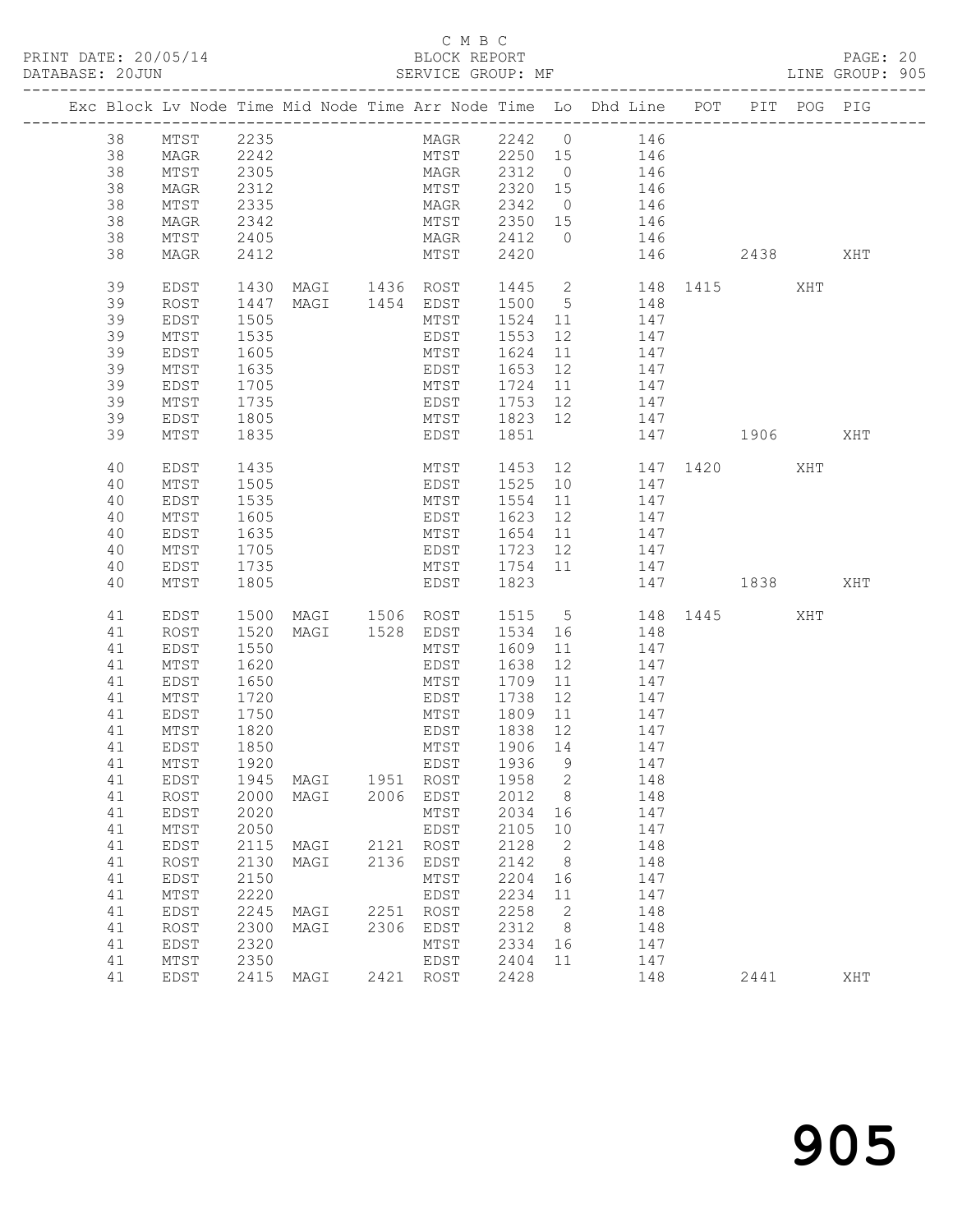## C M B C<br>BLOCK REPORT<br>SERVICE GROUP: MF

| DATABASE: 20JUN |    |                                                                                |      |      |      |      |      |                |                                                                                                                                                                                                                                |     | SERVICE GROUP: MF         |      | LINE GROUP: 905 |  |
|-----------------|----|--------------------------------------------------------------------------------|------|------|------|------|------|----------------|--------------------------------------------------------------------------------------------------------------------------------------------------------------------------------------------------------------------------------|-----|---------------------------|------|-----------------|--|
|                 |    | Exc Block Lv Node Time Mid Node Time Arr Node Time Lo Dhd Line POT PIT POG PIG |      |      |      |      |      |                |                                                                                                                                                                                                                                |     |                           |      |                 |  |
|                 | 42 | EDST                                                                           | 1520 |      |      |      |      |                |                                                                                                                                                                                                                                |     | MTST 1539 11 147 1505 XHT |      |                 |  |
|                 | 42 | MTST                                                                           | 1550 |      |      | EDST | 1608 |                |                                                                                                                                                                                                                                | 147 |                           |      |                 |  |
|                 | 42 | EDST                                                                           | 1620 |      |      | MTST | 1639 |                | 11 — 11 — 11 — 11 — 11 — 11 — 11 — 11 — 11 — 11 — 11 — 11 — 11 — 11 — 11 — 11 — 11 — 11 — 11 — 11 — 11 — 11 — 11 — 11 — 11 — 11 — 11 — 11 — 11 — 11 — 11 — 11 — 11 — 11 — 11 — 11 — 11 — 11 — 11 — 11 — 11 — 11 — 11 — 11 — 11 | 147 |                           |      |                 |  |
|                 | 42 | MTST                                                                           | 1650 |      |      | EDST | 1708 |                |                                                                                                                                                                                                                                | 147 |                           |      |                 |  |
|                 | 42 | EDST                                                                           | 1720 |      |      | MTST | 1739 |                | 11                                                                                                                                                                                                                             | 147 |                           |      |                 |  |
|                 | 42 | MTST                                                                           | 1750 |      |      | EDST | 1808 | 12             |                                                                                                                                                                                                                                | 147 |                           |      |                 |  |
|                 | 42 | EDST                                                                           | 1820 |      |      | MTST | 1836 |                | 14                                                                                                                                                                                                                             | 147 |                           |      |                 |  |
|                 | 42 | MTST                                                                           | 1850 |      |      | EDST | 1906 |                |                                                                                                                                                                                                                                | 147 |                           |      |                 |  |
|                 | 42 | EDST                                                                           | 1920 |      |      | MTST | 1934 |                |                                                                                                                                                                                                                                | 147 |                           |      |                 |  |
|                 | 42 | MTST                                                                           | 1950 |      |      | EDST | 2006 | - 9            |                                                                                                                                                                                                                                | 147 |                           |      |                 |  |
|                 | 42 | EDST                                                                           | 2015 | MAGI | 2021 | ROST | 2028 |                | $\overline{2}$                                                                                                                                                                                                                 | 148 |                           |      |                 |  |
|                 | 42 | ROST                                                                           | 2030 | MAGI | 2036 | EDST | 2042 |                | 13                                                                                                                                                                                                                             | 148 |                           |      |                 |  |
|                 | 42 | EDST                                                                           | 2055 |      |      | MTST | 2109 |                | 11 — 1                                                                                                                                                                                                                         | 147 |                           |      |                 |  |
|                 | 42 | MTST                                                                           | 2120 |      |      | EDST | 2135 | 10             |                                                                                                                                                                                                                                | 147 |                           |      |                 |  |
|                 | 42 | EDST                                                                           | 2145 | MAGI | 2151 | ROST | 2158 |                | $\overline{2}$                                                                                                                                                                                                                 | 148 |                           |      |                 |  |
|                 | 42 | ROST                                                                           | 2200 | MAGI | 2206 | EDST | 2212 | 8 <sup>8</sup> |                                                                                                                                                                                                                                | 148 |                           |      |                 |  |
|                 | 42 | EDST                                                                           | 2220 |      |      | MTST | 2234 |                |                                                                                                                                                                                                                                | 147 |                           |      |                 |  |
|                 | 42 | MTST                                                                           | 2250 |      |      | EDST | 2304 | 11             |                                                                                                                                                                                                                                | 147 |                           |      |                 |  |
|                 | 42 | EDST                                                                           | 2315 | MAGI | 2321 | ROST | 2328 |                | $\overline{2}$                                                                                                                                                                                                                 | 148 |                           |      |                 |  |
|                 | 42 | ROST                                                                           | 2330 | MAGI | 2336 | EDST | 2342 | 8 <sup>8</sup> | 148                                                                                                                                                                                                                            |     |                           |      |                 |  |
|                 | 42 | EDST                                                                           | 2350 |      |      | MTST | 2404 |                |                                                                                                                                                                                                                                |     | 147                       | 2422 | XHT             |  |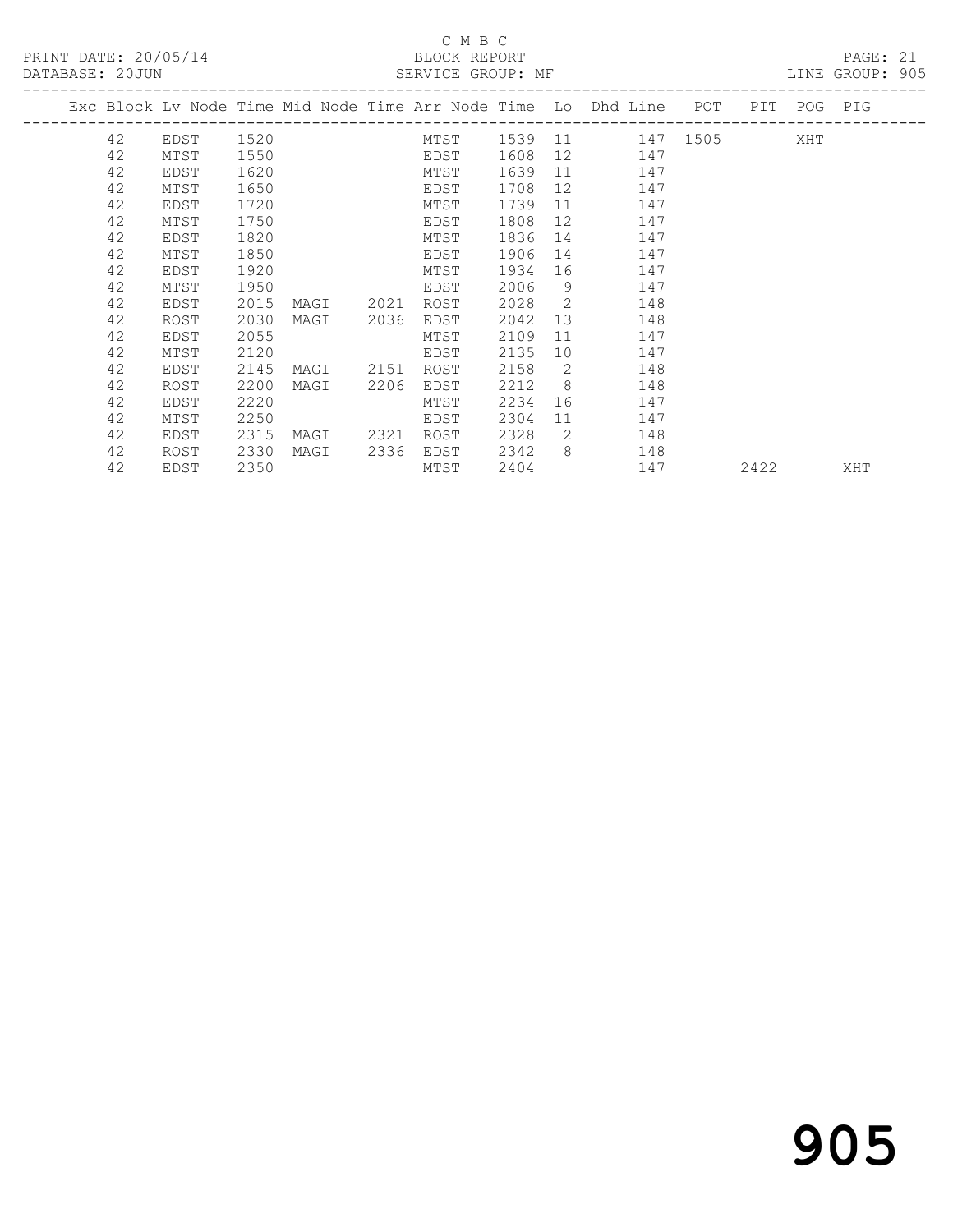#### C M B C<br>BLOCK REPORT

| PRINT DATE: 20/05/14<br>DATABASE: 20JUN                        | BLOCK REPORT<br>SERVICE GROUP: MF |     |          |     |     |             | PAGE: 22<br>LINE GROUP: 905 |  |
|----------------------------------------------------------------|-----------------------------------|-----|----------|-----|-----|-------------|-----------------------------|--|
| Exc Block Ly Node Time Mid Node Time Arr Node Time Lo Dhd Line |                                   |     |          |     | POT | PIT POG PIG |                             |  |
| 43<br>600<br>MTST                                              | SMRD                              | 614 | $\Omega$ | 031 | 540 | XHT         |                             |  |
| 43<br>614<br>SMRD                                              | MTST                              | 628 |          | 031 |     |             |                             |  |
| 43<br>635<br>MTST                                              | SMRD                              | 649 | $\Omega$ | 031 |     |             |                             |  |
| 43<br>649<br>SMRD                                              | MTST                              | 703 | 7        | 031 |     |             |                             |  |
| 43<br>710<br>MTST                                              | SMRD                              | 724 | $\Omega$ | 031 |     |             |                             |  |
| 43<br>724<br>SMRD                                              | MTST                              | 738 | 7        | 031 |     |             |                             |  |
| 43<br>745<br>MTST                                              | SMRD                              | 759 | $\Omega$ | 031 |     |             |                             |  |
| 43<br>759<br>SMRD                                              | MTST                              | 813 |          | 031 |     |             |                             |  |
| 43<br>820<br>MTST                                              | SMRD                              | 834 | $\Omega$ | 031 |     |             |                             |  |
| 43<br>834<br>SMRD                                              | MTST                              | 848 | 7        | 031 |     |             |                             |  |
| 43<br>855<br>MTST                                              | SMRD                              | 909 | $\Omega$ | 031 |     |             |                             |  |
| 43<br>909<br>SMRD                                              | MTST                              | 923 |          | 031 |     |             |                             |  |

| ュン | שתויוט | ぃっさ  | TATTO T | ぃ゠ぃ  |                     | ◡◡⊥ |
|----|--------|------|---------|------|---------------------|-----|
| 43 | MTST   | 855  | SMRD    | 909  | 0                   | 031 |
| 43 | SMRD   | 909  | MTST    | 923  | 7                   | 031 |
| 43 | MTST   | 930  | SMRD    | 944  | $\mathbb O$         | 031 |
| 43 | SMRD   | 944  | MTST    | 958  | 7                   | 031 |
| 43 | MTST   | 1005 | SMRD    | 1019 | $\mathbb O$         | 031 |
| 43 | SMRD   | 1019 | MTST    | 1033 | 7                   | 031 |
| 43 | $MTST$ | 1040 | SMRD    | 1054 | $\mathbb O$         | 031 |
| 43 | SMRD   | 1054 | MTST    | 1108 | 7                   | 031 |
| 43 | $MTST$ | 1115 | SMRD    | 1129 | $\mathbb O$         | 031 |
| 43 | SMRD   | 1129 | MTST    | 1143 | 7                   | 031 |
| 43 | MTST   | 1150 | SMRD    | 1204 | $\mathsf{O}\xspace$ | 031 |
| 43 | SMRD   | 1204 | MTST    | 1218 | 7                   | 031 |
| 43 | MTST   | 1225 | SMRD    | 1239 | 0                   | 031 |
|    |        | 1239 |         |      |                     | 031 |
| 43 | SMRD   |      | MTST    | 1253 | 7                   |     |
| 43 | MTST   | 1300 | SMRD    | 1314 | 0                   | 031 |
| 43 | SMRD   | 1314 | MTST    | 1328 | $\overline{7}$      | 031 |
| 43 | MTST   | 1335 | SMRD    | 1349 | 0                   | 031 |
| 43 | SMRD   | 1349 | MTST    | 1403 | $\boldsymbol{7}$    | 031 |
| 43 | $MTST$ | 1410 | SMRD    | 1424 | 0                   | 031 |
| 43 | SMRD   | 1424 | MTST    | 1438 | 7                   | 031 |
| 43 | $MTST$ | 1445 | SMRD    | 1459 | $\mathsf{O}\xspace$ | 031 |
| 43 | SMRD   | 1459 | MTST    | 1513 | 7                   | 031 |
| 43 | MTST   | 1520 | SMRD    | 1534 | 0                   | 031 |
| 43 | SMRD   | 1534 | MTST    | 1548 | 7                   | 031 |
| 43 | MTST   | 1555 | SMRD    | 1609 | $\mathbb O$         | 031 |
| 43 | SMRD   | 1609 | MTST    | 1623 | $\boldsymbol{7}$    | 031 |
| 43 | MTST   | 1630 | SMRD    | 1644 | 0                   | 031 |
| 43 | SMRD   | 1644 | MTST    | 1658 | 7                   | 031 |
| 43 | $MTST$ | 1705 | SMRD    | 1719 | 0                   | 031 |
| 43 | SMRD   | 1719 | MTST    | 1733 | 7                   | 031 |
| 43 | MTST   | 1740 | SMRD    | 1754 | $\circ$             | 031 |
| 43 | SMRD   | 1754 | MTST    | 1808 | 7                   | 031 |
| 43 | $MTST$ | 1815 | SMRD    | 1829 | $\mathsf{O}\xspace$ | 031 |
| 43 | SMRD   | 1829 | MTST    | 1843 | 7                   | 031 |
| 43 | $MTST$ | 1850 | SMRD    | 1904 | 0                   | 031 |
| 43 | SMRD   | 1904 | MTST    | 1918 | 7                   | 031 |
| 43 | MTST   | 1925 | SMRD    | 1939 | 0                   | 031 |
| 43 | SMRD   | 1939 | MTST    | 1953 | $\boldsymbol{7}$    | 031 |
| 43 | MTST   | 2000 | SMRD    | 2014 | 0                   | 031 |
| 43 | SMRD   | 2014 | MTST    | 2028 | $\overline{7}$      | 031 |
| 43 | MTST   | 2035 | SMRD    | 2049 | $\circ$             | 031 |
| 43 | SMRD   | 2049 | MTST    | 2103 | 7                   | 031 |
| 43 | MTST   | 2110 | SMRD    | 2124 | $\Omega$            | 031 |
|    |        |      |         |      |                     |     |

 43 SMRD 2124 MTST 2138 7 031 43 MTST 2145 SMRD 2159 0 031

43 SMRD 2159 MTST 2213 031 2231 XHT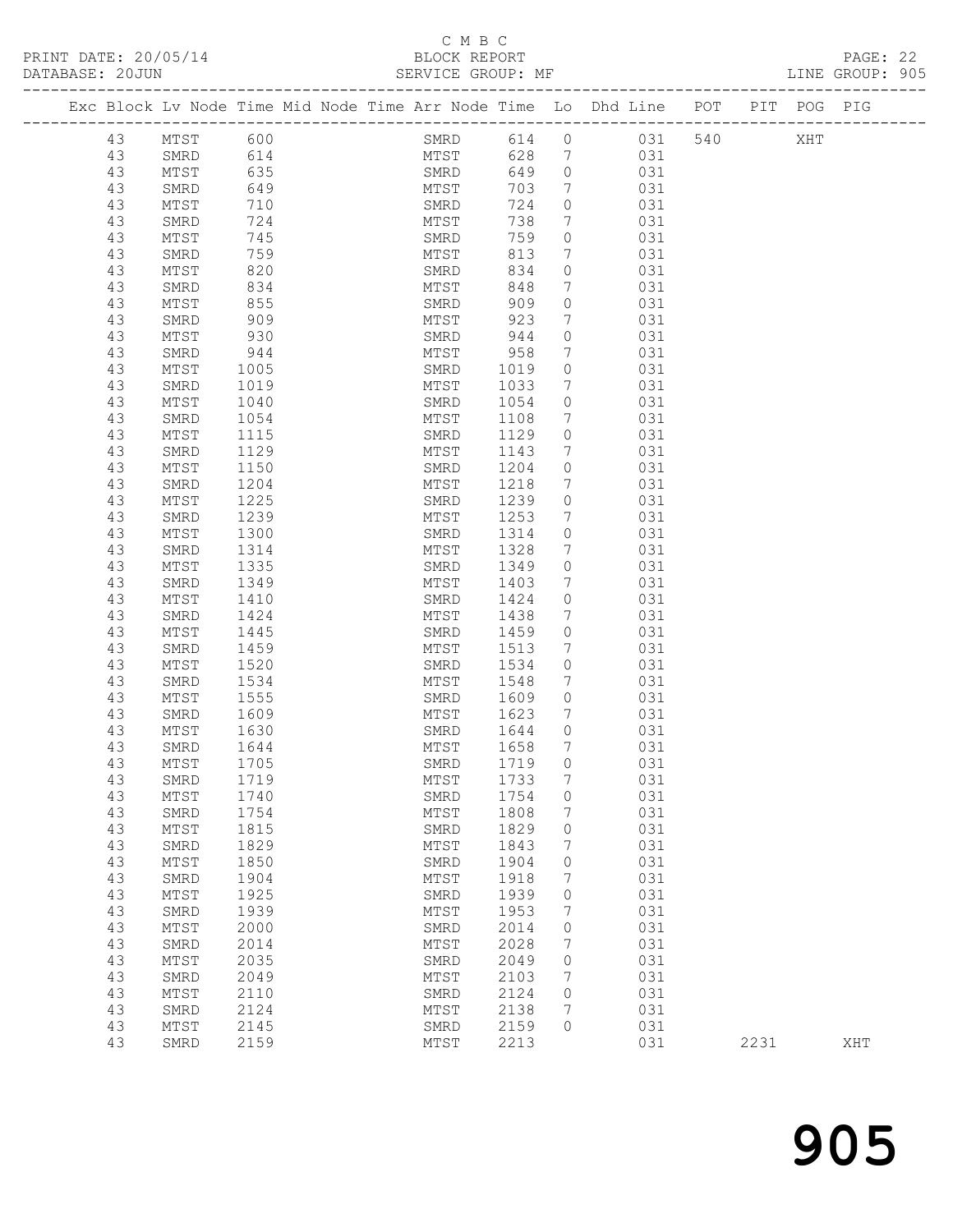|     | PRINT DATE: 20/05/14<br>DATABASE: 20JUN<br>ULP UNIVERSITY LOOP |          |                     |              |  |  |  | C M B C<br>BLOCK REPORT<br>SERVICE GROUP: MF                  |              |                     |                                                                                |      | PAGE: 23<br>LINE GROUP: 920 |  |
|-----|----------------------------------------------------------------|----------|---------------------|--------------|--|--|--|---------------------------------------------------------------|--------------|---------------------|--------------------------------------------------------------------------------|------|-----------------------------|--|
| XHT |                                                                |          | Hamilton CS         |              |  |  |  |                                                               |              |                     | WBVI WESBROOK VILLAGE                                                          |      |                             |  |
|     |                                                                |          |                     |              |  |  |  |                                                               |              |                     | Exc Block Lv Node Time Mid Node Time Arr Node Time Lo Dhd Line POT PIT POG PIG |      |                             |  |
|     |                                                                | 41       |                     |              |  |  |  | WBVI                                                          |              |                     | 715 0 068 615 XHT<br>729 11 068                                                |      |                             |  |
|     |                                                                | 41       | ULP 700<br>WBVI 715 |              |  |  |  | ULP                                                           |              |                     |                                                                                |      |                             |  |
|     |                                                                | 41       | ULP 740             |              |  |  |  | WBVI                                                          | 755          |                     | $0 0 068$                                                                      |      |                             |  |
|     |                                                                | 41       | WBVI                | 755          |  |  |  | ULP                                                           | 809          | 11                  | 068                                                                            |      |                             |  |
|     |                                                                | 41       | ULP                 | 820<br>835   |  |  |  | $\begin{array}{c}\n\mathbf{ULP} \\ \mathbf{ULP}\n\end{array}$ | 835          | $\overline{0}$      | 068                                                                            |      |                             |  |
|     |                                                                | 41       | WBVI                |              |  |  |  |                                                               | 849          | 11                  | 068                                                                            |      |                             |  |
|     |                                                                | 41       | ULP                 | 900          |  |  |  | WBVI                                                          | 916          |                     | $0$ 068                                                                        |      |                             |  |
|     |                                                                | 41       | WBVI                | 916          |  |  |  | ULP                                                           | 931          | 9                   | 068                                                                            |      |                             |  |
|     |                                                                | 41       | ULP                 | 940          |  |  |  | WBVI 956<br>ULP 1011                                          |              | $\circ$             | 068                                                                            |      |                             |  |
|     |                                                                | 41       | WBVI                | 956          |  |  |  |                                                               |              | 9                   | 068                                                                            |      |                             |  |
|     |                                                                | 41       | ULP                 | 1020         |  |  |  | WBVI 1036                                                     |              | $\circ$             | 068                                                                            |      |                             |  |
|     |                                                                | 41       | WBVI                | 1036         |  |  |  | ULP 1051                                                      |              | 9                   | 068                                                                            |      |                             |  |
|     |                                                                | 41       | ULP                 | 1100         |  |  |  | WBVI                                                          | 1116         | $\circ$             | 068                                                                            |      |                             |  |
|     |                                                                | 41       | WBVI                | 1116         |  |  |  | ULP                                                           | 1133         | $7\phantom{.0}$     | 068                                                                            |      |                             |  |
|     |                                                                | 41       | ULP                 | 1140         |  |  |  | WBVI                                                          | 1156         | $\circ$             | 068                                                                            |      |                             |  |
|     |                                                                | 41       | WBVI                | 1156         |  |  |  | ULP                                                           | 1213         | $7\overline{ }$     | 068                                                                            |      |                             |  |
|     |                                                                | 41       | ULP                 | 1220         |  |  |  | WBVI                                                          | 1237         | $\circ$             | 068                                                                            |      |                             |  |
|     |                                                                | 41       | WBVI                | 1237         |  |  |  | ULP                                                           | 1254<br>1317 | 6                   | 068<br>$\begin{array}{ccc} 0 & 0 & 0 \\ 0 & 0 & 0 \end{array}$                 |      |                             |  |
|     |                                                                | 41<br>41 | ULP                 | 1300<br>1317 |  |  |  | WBVI<br>ULP 1334                                              |              | 6                   | 068                                                                            |      |                             |  |
|     |                                                                | 41       | WBVI                |              |  |  |  |                                                               |              | $\circ$             | 068                                                                            |      |                             |  |
|     |                                                                | 41       | ULP<br>WBVI         | 1340<br>1357 |  |  |  | WBVI<br>ULP                                                   | 1357<br>1414 | 6                   | 068                                                                            |      |                             |  |
|     |                                                                | 41       | ULP                 | 1420         |  |  |  | WBVI                                                          | 1436         | $\circ$             | 068                                                                            |      |                             |  |
|     |                                                                | 41       | WBVI                | 1436         |  |  |  | ULP                                                           | 1453         | $7\phantom{.0}$     | 068                                                                            |      |                             |  |
|     |                                                                | 41       | ULP                 | 1500         |  |  |  | WBVI                                                          | 1516         | $\circ$             | 068                                                                            |      |                             |  |
|     |                                                                | 41       | WBVI                | 1516         |  |  |  | ULP                                                           | 1533         | $7\overline{ }$     | 068                                                                            |      |                             |  |
|     |                                                                | 41       | ULP                 | 1540         |  |  |  | WBVI                                                          | 1556         | $\circ$             | 068                                                                            |      |                             |  |
|     |                                                                | 41       | WBVI                | 1556         |  |  |  | ULP 1613                                                      |              | $7\overline{ }$     | 068                                                                            |      |                             |  |
|     |                                                                | 41       | ULP                 | 1620         |  |  |  | WBVI                                                          | 1637         | $\circ$             | 068                                                                            |      |                             |  |
|     |                                                                | 41       | WBVI                | 1637         |  |  |  |                                                               |              |                     | $6\overline{6}$<br>068                                                         |      |                             |  |
|     |                                                                | 41       | WBV1 1037           |              |  |  |  | ULP 1654<br>WBVI 1716                                         |              | $\overline{0}$      | 068                                                                            |      |                             |  |
|     |                                                                | 41       | WBVI                | 1716         |  |  |  | ULP 1733                                                      |              | $\overline{7}$      | 068                                                                            |      |                             |  |
|     |                                                                | 41       | ULP                 | 1740         |  |  |  | WBVI                                                          | 1756         | $\Omega$            | 068                                                                            |      |                             |  |
|     |                                                                |          | 41 WBVI             | 1756         |  |  |  | ULP                                                           | 1813 7       |                     | 068                                                                            |      |                             |  |
|     |                                                                | 41       | ULP                 | 1820         |  |  |  | WBVI                                                          | 1836         | $\mathsf{O}\xspace$ | 068                                                                            |      |                             |  |
|     |                                                                | 41       | WBVI                | 1836         |  |  |  | ULP                                                           | 1851         | 9                   | 068                                                                            |      |                             |  |
|     |                                                                | 41       | ULP                 | 1900         |  |  |  | WBVI                                                          | 1916         | 0                   | 068                                                                            |      |                             |  |
|     |                                                                | 41       | WBVI                | 1916         |  |  |  | ULP                                                           | 1931         | 9                   | 068                                                                            |      |                             |  |
|     |                                                                | 41       | ULP                 | 1940         |  |  |  | WBVI                                                          | 1956         | $\mathbf 0$         | 068                                                                            |      |                             |  |
|     |                                                                | 41       | WBVI                | 1956         |  |  |  | ULP                                                           | 2011         | 9                   | 068                                                                            |      |                             |  |
|     |                                                                | 41       | ULP                 | 2020         |  |  |  | WBVI                                                          | 2036         | 0                   | 068                                                                            |      |                             |  |
|     |                                                                | 41       | WBVI                | 2036         |  |  |  | ULP                                                           | 2051         | 9                   | 068                                                                            |      |                             |  |
|     |                                                                | 41       | ULP                 | 2100         |  |  |  | WBVI                                                          | 2115         | 0                   | 068                                                                            |      |                             |  |
|     |                                                                | 41       | WBVI                | 2115         |  |  |  | ULP                                                           | 2129         | 11                  | 068                                                                            |      |                             |  |
|     |                                                                | 41       | ULP                 | 2140         |  |  |  | WBVI                                                          | 2155         | $\circ$             | 068                                                                            |      |                             |  |
|     |                                                                | 41       | WBVI                | 2155         |  |  |  | ULP                                                           | 2209         | 11                  | 068                                                                            |      |                             |  |
|     |                                                                | 41       | ULP                 | 2220         |  |  |  | WBVI                                                          | 2235         | $\circ$             | 068                                                                            |      |                             |  |
|     |                                                                | 41       | WBVI                | 2235         |  |  |  | ULP                                                           | 2249         | 11                  | 068                                                                            |      |                             |  |
|     |                                                                | 41       | ULP                 | 2300         |  |  |  | WBVI                                                          | 2315         | 0                   | 068                                                                            |      |                             |  |
|     |                                                                | 41       | WBVI                | 2315         |  |  |  | ULP                                                           | 2329         | 11                  | 068                                                                            |      |                             |  |
|     |                                                                | 41       | ULP                 | 2340         |  |  |  | WBVI                                                          | 2355         | $\circ$             | 068                                                                            |      |                             |  |
|     |                                                                | 41       | WBVI                | 2355         |  |  |  | ULP                                                           | 2409         |                     | 068                                                                            | 2444 | XHT                         |  |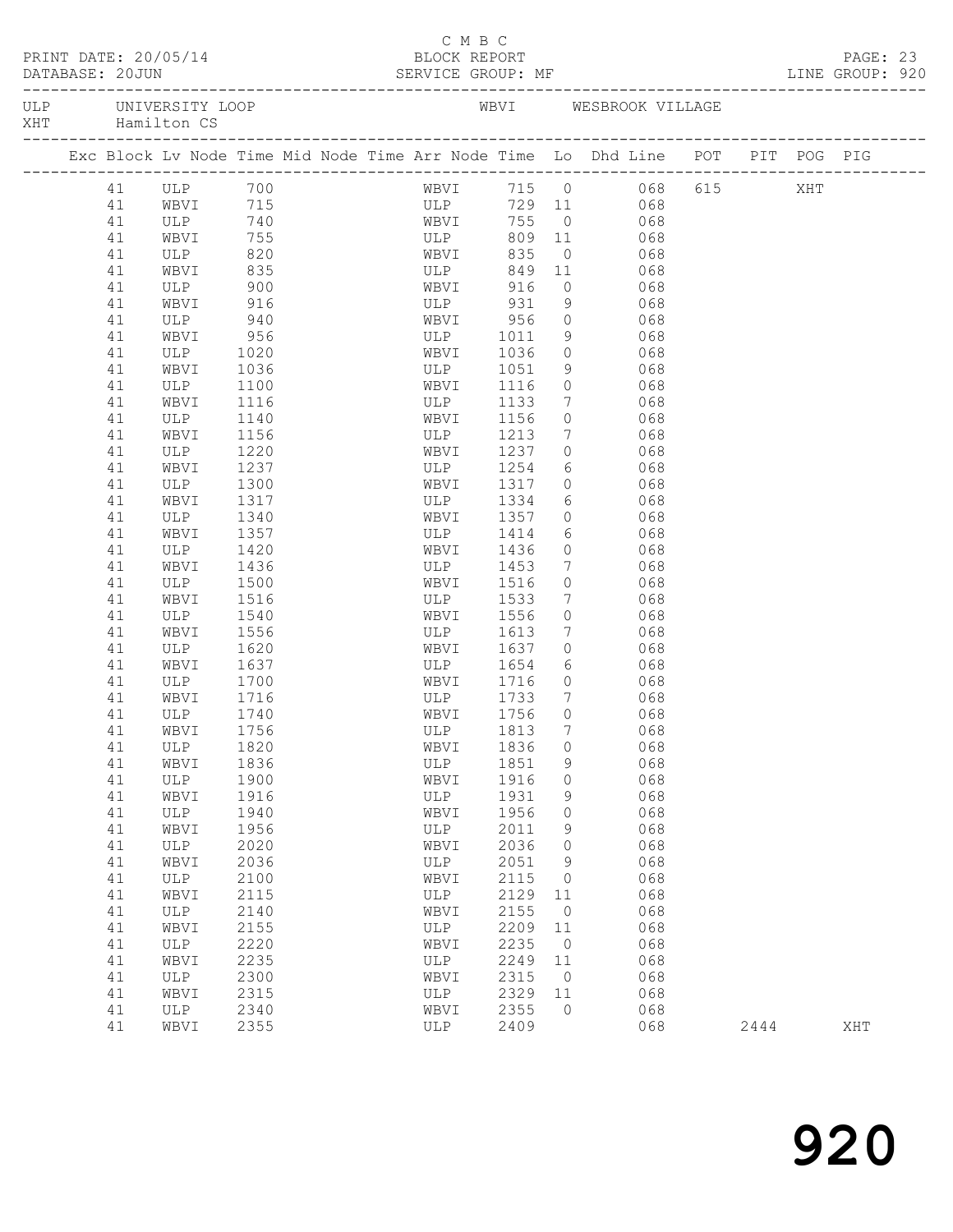#### C M B C

| DATABASE: 20JUN |          |             |              | SERVICE GROUP: MF                                                              |                  |              |                            |               |         |      | LINE GROUP: 920 |  |
|-----------------|----------|-------------|--------------|--------------------------------------------------------------------------------|------------------|--------------|----------------------------|---------------|---------|------|-----------------|--|
|                 |          |             |              | Exc Block Lv Node Time Mid Node Time Arr Node Time Lo Dhd Line POT PIT POG PIG |                  |              |                            |               |         |      |                 |  |
|                 | 42       | ULP 720     |              |                                                                                | WBVI             |              |                            | 735 0 068     | 635 XHT |      |                 |  |
|                 | 42       | WBVI 735    |              |                                                                                | ULP <sub>2</sub> |              |                            | 749 11<br>068 |         |      |                 |  |
|                 | 42       | ULP         | 800          |                                                                                | WBVI             | 815          | $\overline{0}$             | 068           |         |      |                 |  |
|                 | 42       | WBVI        | 815          | ULP                                                                            |                  | 829          | 11                         | 068           |         |      |                 |  |
|                 | 42       | ULP         | 840          | WBVI                                                                           |                  | 856          | $\circ$                    | 068           |         |      |                 |  |
|                 | 42       | WBVI        | 856          |                                                                                | ULP              | 911          | 9                          | 068           |         |      |                 |  |
|                 | 42       | ULP         | 920          | WBVI                                                                           |                  | 936          | $\circ$                    | 068           |         |      |                 |  |
|                 | 42       | WBVI        | 936          | ULP                                                                            |                  | 951          | 9                          | 068           |         |      |                 |  |
|                 | 42       | ULP         | 1000         | WBVI                                                                           |                  | 1016         | $\circ$                    | 068           |         |      |                 |  |
|                 | 42       | WBVI        | 1016         | ULP                                                                            |                  | 1031         | 9                          | 068           |         |      |                 |  |
|                 | 42       | ULP         | 1040         | WBVI                                                                           |                  | 1056         | $\circ$                    | 068           |         |      |                 |  |
|                 | 42       | WBVI        | 1056         | ULP                                                                            |                  | 1113         | $7\phantom{.0}$            | 068           |         |      |                 |  |
|                 | 42       | ULP         | 1120         | WBVI                                                                           |                  | 1136         | $\circ$                    | 068           |         |      |                 |  |
|                 | 42       | WBVI        | 1136         | ULP                                                                            |                  | 1153         | $7\phantom{.0}$            | 068           |         |      |                 |  |
|                 | 42       | ULP         | 1200         | WBVI                                                                           |                  | 1217         | $\circ$                    | 068           |         |      |                 |  |
|                 | 42       | WBVI        | 1217         | ULP                                                                            |                  | 1234         | 6                          | 068           |         |      |                 |  |
|                 | 42       | ULP         | 1240         | WBVI                                                                           |                  | 1257         | $\circ$                    | 068           |         |      |                 |  |
|                 | 42       | WBVI        | 1257         | ULP                                                                            |                  | 1314         | 6                          | 068           |         |      |                 |  |
|                 | 42       | ULP         | 1320         | WBVI                                                                           |                  | 1337         | $\circ$                    | 068           |         |      |                 |  |
|                 | 42       | WBVI        | 1337         | ULP                                                                            |                  | 1354         | 6                          | 068           |         |      |                 |  |
|                 | 42       | ULP         | 1400         | WBVI                                                                           |                  | 1416         | $\circ$                    | 068           |         |      |                 |  |
|                 | 42       | WBVI        | 1416         | ULP                                                                            |                  | 1433         | $7\phantom{.0}$            | 068           |         |      |                 |  |
|                 | 42       | ULP         | 1440         | WBVI                                                                           |                  | 1456         | $\circ$                    | 068           |         |      |                 |  |
|                 | 42       | WBVI        | 1456         | ULP                                                                            |                  | 1513         | $7\phantom{.0}$<br>$\circ$ | 068           |         |      |                 |  |
|                 | 42<br>42 | ULP<br>WBVI | 1520<br>1536 | WBVI<br>ULP                                                                    |                  | 1536<br>1553 | $7\phantom{.0}$            | 068<br>068    |         |      |                 |  |
|                 | 42       | ULP         | 1600         | WBVI                                                                           |                  | 1617         | $\circ$                    | 068           |         |      |                 |  |
|                 | 42       | WBVI        | 1617         | ULP                                                                            |                  | 1634         | 6                          | 068           |         |      |                 |  |
|                 | 42       | ULP         | 1640         | WBVI                                                                           |                  | 1657         | $\circ$                    | 068           |         |      |                 |  |
|                 | 42       | WBVI        | 1657         | ULP                                                                            |                  | 1714         | 6                          | 068           |         |      |                 |  |
|                 | 42       | ULP         | 1720         | WBVI                                                                           |                  | 1736         | $\circ$                    | 068           |         |      |                 |  |
|                 | 42       | WBVI        | 1736         | ULP                                                                            |                  | 1753         | $7\phantom{.0}$            | 068           |         |      |                 |  |
|                 | 42       | ULP         | 1800         | WBVI                                                                           |                  | 1816         | $\circ$                    | 068           |         |      |                 |  |
|                 | 42       | WBVI        | 1816         | ULP                                                                            |                  | 1831         | 9                          | 068           |         |      |                 |  |
|                 | 42       | ULP         | 1840         | WBVI                                                                           |                  | 1856         | $\circ$                    | 068           |         |      |                 |  |
|                 | 42       | WBVI        | 1856         | ULP                                                                            |                  | 1911         | 9                          | 068           |         |      |                 |  |
|                 | 42       | ULP         | 1920         | WBVI                                                                           |                  | 1936         | $\circ$                    | 068           |         |      |                 |  |
|                 | 42       | WBVI        | 1936         | ULP                                                                            |                  | 1951         | 9                          | 068           |         |      |                 |  |
|                 | 42       | ULP         | 2000         |                                                                                |                  | WBVI 2016 0  |                            | 068           |         |      |                 |  |
|                 | 42       | WBVI        | 2016         | ULP                                                                            |                  | 2031         | - 9                        | 068           |         |      |                 |  |
|                 | 42       | ULP         | 2040         | WBVI                                                                           |                  | 2056         | $\overline{0}$             | 068           |         |      |                 |  |
|                 | 42       | WBVI        | 2056         | ULP                                                                            |                  | 2110         | 10                         | 068           |         |      |                 |  |
|                 | 42       | ULP         | 2120         | WBVI                                                                           |                  | 2135         | $\overline{0}$             | 068           |         |      |                 |  |
|                 | 42       | WBVI        | 2135         | ULP                                                                            |                  | 2149         | 11                         | 068           |         |      |                 |  |
|                 | 42       | ULP         | 2200         | WBVI                                                                           |                  | 2215         | $\overline{0}$             | 068           |         |      |                 |  |
|                 | 42       | WBVI        | 2215         | ULP                                                                            |                  | 2229         | 11                         | 068           |         |      |                 |  |
|                 | 42       | ULP         | 2240         | WBVI                                                                           |                  | 2255         | $\overline{0}$             | 068           |         |      |                 |  |
|                 | 42       | WBVI        | 2255         | ULP                                                                            |                  | 2309         | 11                         | 068           |         |      |                 |  |
|                 | 42       | ULP         | 2320         | WBVI                                                                           |                  | 2335         | $\overline{0}$             | 068           |         |      |                 |  |
|                 | 42       | WBVI        | 2335         | ULP                                                                            |                  | 2349         | 11                         | 068           |         |      |                 |  |
|                 | 42       | ULP         | 2400         | WBVI                                                                           |                  | 2415         | $\overline{0}$             | 068           |         |      |                 |  |
|                 | 42       | WBVI        | 2415         | ULP                                                                            |                  | 2429         | $\mathbf{1}$               | 068           |         |      |                 |  |
|                 | 42       | ULP         | 2430         | WBVI                                                                           |                  | 2444         | $\circ$                    | 068           |         |      |                 |  |
|                 | 42       | WBVI        | 2444         | ULP                                                                            |                  | 2458         |                            | 068           |         | 2533 | XHT             |  |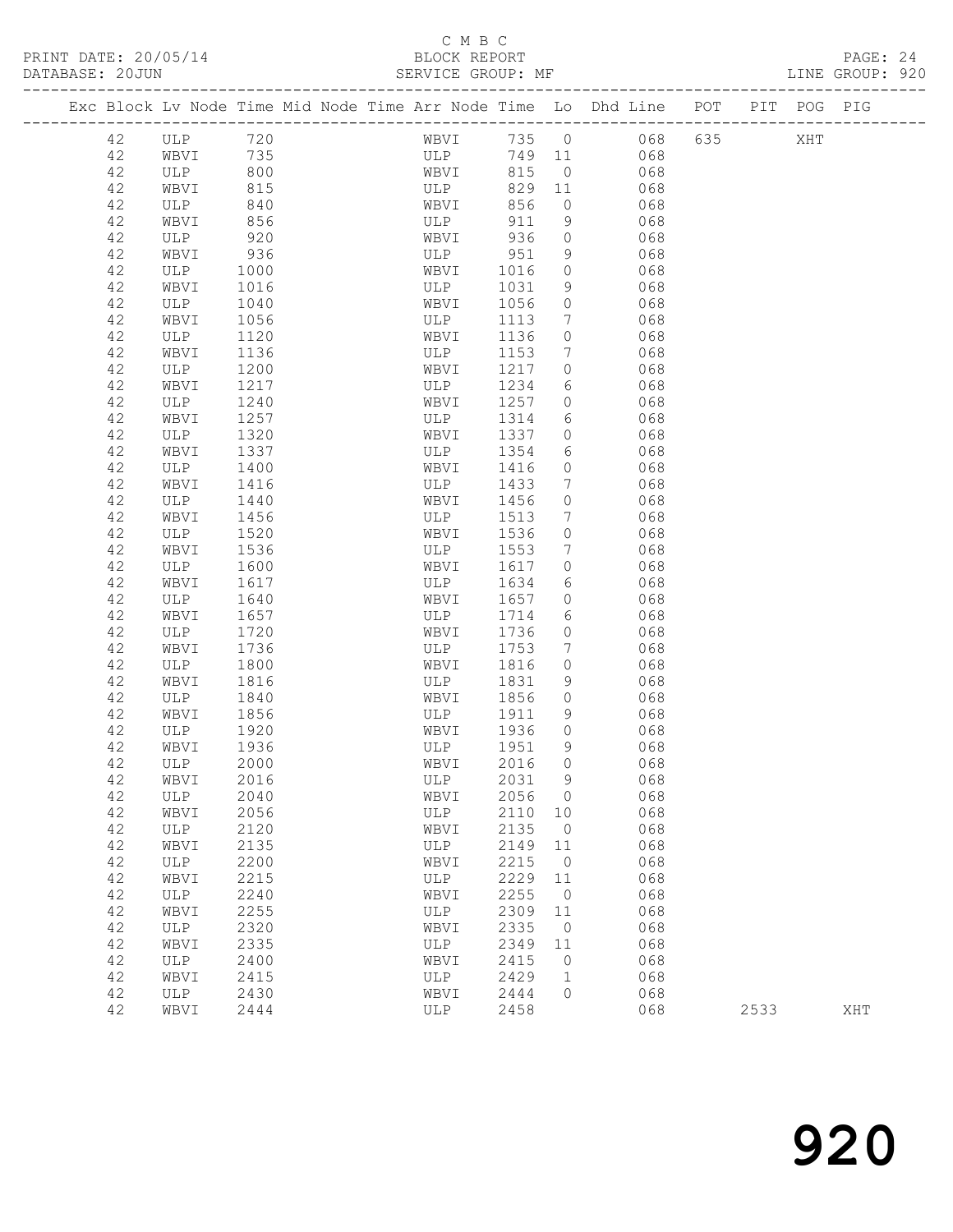| PRINT DATE: 20/05/14 |  |          |                        |      |                                  |      | C M B C<br>BLOCK REPORT<br>DATABASE: 20JUN SERVICE GROUP: MF EXAMPLE PARABASE: 20JUN SERVICE GROUP: MF EXAMPLE PARABASE: 20JUN EXAMPLE PARABASE: 20JUN |                        |                 |                                                                                                                                                |  |      |  |     | PAGE: 25 |
|----------------------|--|----------|------------------------|------|----------------------------------|------|--------------------------------------------------------------------------------------------------------------------------------------------------------|------------------------|-----------------|------------------------------------------------------------------------------------------------------------------------------------------------|--|------|--|-----|----------|
|                      |  |          | XHT Hamilton CS        |      |                                  |      | 1252 12 AV & 52 ST<br>1A67 1A AV & 67 ST<br>SDRC SOUTH DELTA REC CENTRE TENS TRIM TENS TSAWWASSEN FIRST NATIONS                                        |                        |                 |                                                                                                                                                |  |      |  |     |          |
|                      |  |          |                        |      |                                  |      |                                                                                                                                                        |                        |                 |                                                                                                                                                |  |      |  |     |          |
|                      |  |          |                        |      |                                  |      |                                                                                                                                                        |                        |                 | 51 TFNS 510 1252 522 SDRC 526 9 609 430 XHT<br>51 SDRC 535 1253 545 TFNS 554 6 609                                                             |  |      |  |     |          |
|                      |  |          |                        |      |                                  |      |                                                                                                                                                        |                        |                 |                                                                                                                                                |  |      |  |     |          |
|                      |  | 51       |                        |      |                                  |      |                                                                                                                                                        |                        |                 | TFNS 600 1252 612 SDRC 616 19 609                                                                                                              |  |      |  |     |          |
|                      |  | 51       | SDRC                   |      |                                  |      |                                                                                                                                                        |                        |                 | SDRC 635 1253 644 TFNS 653 7 609<br>TFNS 700 1252 712 SDRC 716 19 609<br>SDRC 735 1253 745 TFNS 754 6 609<br>TFNS 800 1252 812 SDRC 816 19 609 |  |      |  |     |          |
|                      |  | 51       |                        |      |                                  |      |                                                                                                                                                        |                        |                 |                                                                                                                                                |  |      |  |     |          |
|                      |  | 51       |                        |      |                                  |      |                                                                                                                                                        |                        |                 |                                                                                                                                                |  |      |  |     |          |
|                      |  | 51       |                        |      |                                  |      |                                                                                                                                                        |                        |                 |                                                                                                                                                |  |      |  |     |          |
|                      |  | 51       | SDRC                   |      |                                  |      |                                                                                                                                                        |                        |                 |                                                                                                                                                |  |      |  |     |          |
|                      |  | 51       | TFNS<br>SDRC           |      |                                  |      |                                                                                                                                                        |                        |                 | 835 1253 844 TFNS 854 6 609<br>900 1252 912 SDRC 917 18 609<br>935 1AEB 945 0 614                                                              |  |      |  |     |          |
|                      |  | 51       |                        |      |                                  |      |                                                                                                                                                        |                        |                 |                                                                                                                                                |  |      |  |     |          |
|                      |  | 51       |                        |      |                                  |      |                                                                                                                                                        |                        |                 |                                                                                                                                                |  |      |  |     |          |
|                      |  | 51       | SDRC                   |      |                                  |      |                                                                                                                                                        |                        |                 |                                                                                                                                                |  |      |  |     |          |
|                      |  | 51       | 1A67                   |      |                                  |      |                                                                                                                                                        |                        |                 | 1010 1867 1022 0 619<br>1022 SDRC 1033 7 619<br>1040 1253 1049 TFNS 1059 6 609                                                                 |  |      |  |     |          |
|                      |  | 51       | SDRC                   |      |                                  |      |                                                                                                                                                        |                        |                 |                                                                                                                                                |  |      |  |     |          |
|                      |  | 51       | TFNS                   |      |                                  |      |                                                                                                                                                        |                        |                 | 1105 1252 1117 SDRC 1122 8 609                                                                                                                 |  |      |  |     |          |
|                      |  | 51       | SDRC                   | 1130 |                                  |      |                                                                                                                                                        |                        |                 | 1AEB 1142 0 614                                                                                                                                |  |      |  |     |          |
|                      |  | 51<br>51 | 1AEB                   |      |                                  |      |                                                                                                                                                        |                        |                 |                                                                                                                                                |  |      |  |     |          |
|                      |  | 51       | SDRC<br>1A67           |      |                                  |      |                                                                                                                                                        |                        |                 |                                                                                                                                                |  |      |  |     |          |
|                      |  | 51       | SDRC                   |      |                                  |      |                                                                                                                                                        |                        |                 |                                                                                                                                                |  |      |  |     |          |
|                      |  | 51       | TFNS                   |      |                                  |      |                                                                                                                                                        |                        |                 |                                                                                                                                                |  |      |  |     |          |
|                      |  | 51       | ${\tt SDRC}$           | 1330 | 1305 1252 1318 SDRC 1323         |      |                                                                                                                                                        |                        |                 | 7 609                                                                                                                                          |  |      |  |     |          |
|                      |  | 51       | 1AEB                   | 1342 |                                  |      |                                                                                                                                                        | 1AEB 1342<br>SDRC 1401 |                 | $\begin{array}{ccc} 0 & & 614 \\ 9 & & 614 \end{array}$                                                                                        |  |      |  |     |          |
|                      |  | 51       | SDRC                   |      |                                  |      |                                                                                                                                                        |                        |                 | 1410 1867 1422 0<br>1422 SDRC 1435 5 619<br>1440 1253 1449 TFNS 1459 6 609<br>1505 1252 1518 SDRC 1523 7 609                                   |  |      |  |     |          |
|                      |  | 51       | 1A67                   |      |                                  |      |                                                                                                                                                        |                        |                 |                                                                                                                                                |  |      |  |     |          |
|                      |  | 51       | SDRC                   |      |                                  |      |                                                                                                                                                        |                        |                 |                                                                                                                                                |  |      |  |     |          |
|                      |  | 51       | TFNS                   |      |                                  |      |                                                                                                                                                        |                        |                 |                                                                                                                                                |  |      |  |     |          |
|                      |  | 51       | SDRC                   | 1530 |                                  |      |                                                                                                                                                        |                        |                 | 1AEB 1542 0 614                                                                                                                                |  |      |  |     |          |
|                      |  | 51       | 1AEB                   | 1542 |                                  |      |                                                                                                                                                        |                        |                 |                                                                                                                                                |  |      |  |     |          |
|                      |  | 51       |                        |      |                                  |      |                                                                                                                                                        |                        |                 |                                                                                                                                                |  |      |  |     |          |
|                      |  | 51       | SDRC 1610<br>1A67 1622 |      |                                  |      |                                                                                                                                                        |                        |                 | SDRC 1601 9 614<br>1A67 1622 0 619<br>SDRC 1635 5 619                                                                                          |  |      |  |     |          |
|                      |  |          |                        |      |                                  |      |                                                                                                                                                        |                        |                 | 51 SDRC 1640 1253 1649 TFNS 1659 6 609                                                                                                         |  |      |  |     |          |
|                      |  | 51       | TFNS                   | 1705 | 1252 1718 SDRC                   |      |                                                                                                                                                        | 1723 12                |                 | 609                                                                                                                                            |  |      |  |     |          |
|                      |  | 51       | ${\tt SDRC}$           | 1735 |                                  |      | 1AEB                                                                                                                                                   | 1745                   | $\overline{0}$  | 614                                                                                                                                            |  |      |  |     |          |
|                      |  | 51       | 1AEB                   | 1745 |                                  |      | SDRC                                                                                                                                                   | 1804                   | $6\overline{6}$ | 614                                                                                                                                            |  |      |  |     |          |
|                      |  | 51       | SDRC                   | 1810 |                                  |      | 1A67                                                                                                                                                   | 1820                   | $\overline{0}$  | 619                                                                                                                                            |  |      |  |     |          |
|                      |  | 51       | 1A67                   | 1820 |                                  |      | ${\tt SDRC}$                                                                                                                                           | 1834                   | $6\overline{6}$ | 619                                                                                                                                            |  |      |  |     |          |
|                      |  | 51       | SDRC                   | 1840 | 1253 1850 TFNS<br>1252 1918 SDRC |      |                                                                                                                                                        | 1859                   | 6               | 609                                                                                                                                            |  |      |  |     |          |
|                      |  | 51       | TFNS                   | 1905 |                                  |      |                                                                                                                                                        | 1922                   | 13              | 609                                                                                                                                            |  |      |  |     |          |
|                      |  | 51       | ${\tt SDRC}$           | 1935 |                                  |      | 1AEB                                                                                                                                                   | 1945                   | $\overline{0}$  | 614                                                                                                                                            |  |      |  |     |          |
|                      |  | 51       | 1AEB                   | 1945 |                                  |      | SDRC                                                                                                                                                   | 2003                   | $\overline{7}$  | 614                                                                                                                                            |  |      |  |     |          |
|                      |  | 51       | ${\tt SDRC}$           | 2010 |                                  |      | 1A67                                                                                                                                                   | 2020                   | $\overline{0}$  | 619                                                                                                                                            |  |      |  |     |          |
|                      |  | 51       | 1A67                   | 2020 |                                  |      | ${\tt SDRC}$                                                                                                                                           | 2034                   | 11              | 619                                                                                                                                            |  |      |  |     |          |
|                      |  | 51       | SDRC                   | 2045 | 1253 2054 TFNS                   |      |                                                                                                                                                        | 2104                   | 6               | 609                                                                                                                                            |  |      |  |     |          |
|                      |  | 51       | TFNS                   | 2110 | 1252                             | 2123 | SDRC                                                                                                                                                   | 2127 13                |                 | 609                                                                                                                                            |  |      |  |     |          |
|                      |  | 51       | ${\tt SDRC}$           | 2140 |                                  |      | 1AEB                                                                                                                                                   | 2150                   | $\overline{0}$  | 614                                                                                                                                            |  |      |  |     |          |
|                      |  | 51       | 1AEB                   | 2150 |                                  |      | ${\tt SDRC}$                                                                                                                                           | 2206                   |                 | 614                                                                                                                                            |  | 2232 |  | XHT |          |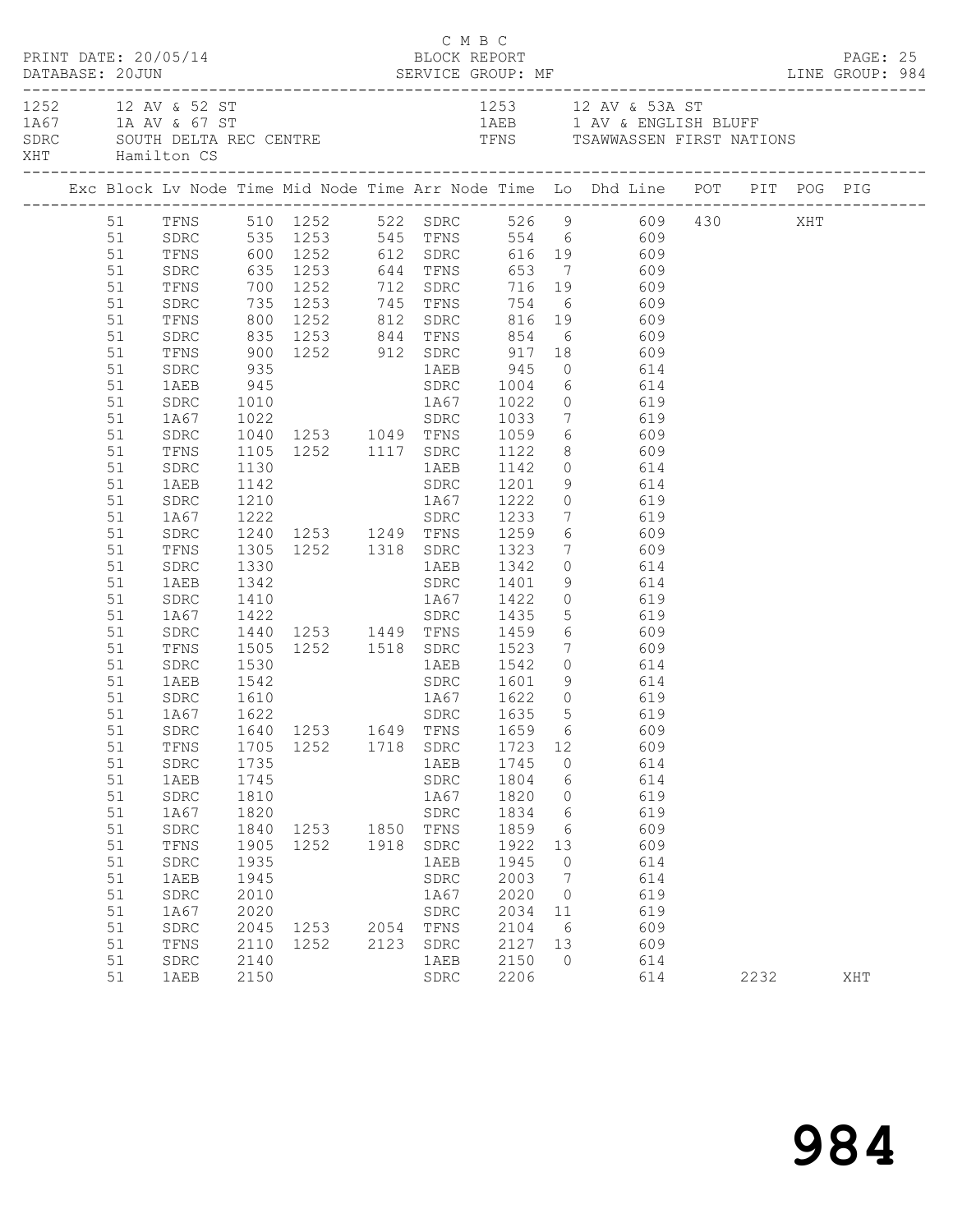#### C M B C<br>BLOCK REPORT

| PRINT DATE: 20/05/14<br>DATABASE: 20JUN | BLOCK REPORT<br>SERVICE GROUP: MF |  | PAGE: 26<br>LINE GROUP: 984 |  |
|-----------------------------------------|-----------------------------------|--|-----------------------------|--|
|                                         |                                   |  |                             |  |

|  |    |      |                  |                                                      |      |           |         |                 | Exc Block Lv Node Time Mid Node Time Arr Node Time Lo Dhd Line POT |      | PIT POG PIG |     |
|--|----|------|------------------|------------------------------------------------------|------|-----------|---------|-----------------|--------------------------------------------------------------------|------|-------------|-----|
|  | 52 | SDRC | 910              |                                                      |      |           |         |                 | 1A67 922 0 619 830<br>SDRC 933 7 619                               |      | XHT         |     |
|  | 52 | 1A67 | 922              |                                                      |      |           |         |                 |                                                                    |      |             |     |
|  | 52 | SDRC |                  | 940 1253 949 TFNS 959                                |      |           |         | 6               | 609                                                                |      |             |     |
|  | 52 | TFNS | 1005             | 1252   1017   SDRC                                   |      |           | 1022    | 13              | 609                                                                |      |             |     |
|  | 52 | SDRC | 1035             |                                                      |      | 1AEB      | 1045    | $\overline{0}$  | 614                                                                |      |             |     |
|  | 52 | 1AEB | 1045             |                                                      |      | SDRC      | 1104    | 6               | 614                                                                |      |             |     |
|  | 52 | SDRC | 1110             |                                                      |      | 1A67      | 1122    | $\overline{0}$  | 619                                                                |      |             |     |
|  | 52 | 1A67 | 1122             | SDRC<br>1253 1149 TFNS<br>1252 1218 SDRC             |      |           | 1133    | $7\overline{7}$ | 619                                                                |      |             |     |
|  | 52 | SDRC | 1140             |                                                      |      |           | 1159    | $6\overline{6}$ | 609                                                                |      |             |     |
|  | 52 | TFNS | $\frac{1}{1205}$ |                                                      |      |           | 1223 12 |                 | 609                                                                |      |             |     |
|  | 52 | SDRC | 1235             |                                                      |      | 1AEB      | 1247    | $\overline{0}$  | 614                                                                |      |             |     |
|  | 52 | 1AEB | 1247             |                                                      |      | SDRC      | 1306    | $5\phantom{.}$  | 614                                                                |      |             |     |
|  | 52 | SDRC | 1311             |                                                      |      | 1A67      | 1323    | $\overline{0}$  | 619                                                                |      |             |     |
|  | 52 | 1A67 | 1323             |                                                      |      | SDRC      | 1334    | 6 <sup>1</sup>  | 619                                                                |      |             |     |
|  | 52 | SDRC | 1340             | 1253 1349 TFNS                                       |      |           | 1359    | 6               | 609                                                                |      |             |     |
|  | 52 | TFNS | 1405             | 1252  1418  SDRC                                     |      |           | 1423    | $7\overline{ }$ | 609                                                                |      |             |     |
|  | 52 | SDRC | 1430             |                                                      |      | 1AEB      | 1442    | $\circ$         | 614                                                                |      |             |     |
|  | 52 | 1AEB | 1442             |                                                      |      | SDRC      | 1501    | 9               | 614                                                                |      |             |     |
|  | 52 | SDRC | 1510             |                                                      |      | 1A67      | 1522    | $\overline{0}$  | 619                                                                |      |             |     |
|  | 52 | 1A67 | 1522             | SDRC<br>1253    1549    TFNS<br>1252    1618    SDRC |      |           | 1535    | 5 <sup>5</sup>  | 619                                                                |      |             |     |
|  | 52 | SDRC | 1540             |                                                      |      |           | 1559    | 6               | 609                                                                |      |             |     |
|  | 52 | TFNS | 1605             |                                                      |      |           | 1623    | 12              | 609                                                                |      |             |     |
|  | 52 | SDRC | 1635             |                                                      |      | 1AEB      | 1645    | $\overline{0}$  | 614                                                                |      |             |     |
|  | 52 | 1AEB | 1645             |                                                      |      | SDRC      | 1704    | 6               | 614                                                                |      |             |     |
|  | 52 | SDRC | 1710             |                                                      |      | 1A67      | 1720    | $\overline{0}$  | 619                                                                |      |             |     |
|  | 52 | 1A67 | 1720             |                                                      |      | SDRC      | 1734 6  |                 | 619                                                                |      |             |     |
|  | 52 | SDRC | 1740             | 1253 1750 TFNS                                       |      |           | 1759    | 6               | 609                                                                |      |             |     |
|  | 52 | TFNS | 1805             | 1252  1818  SDRC                                     |      |           | 1823    | 12              | 609                                                                |      |             |     |
|  | 52 | SDRC | 1835             |                                                      |      | 1AEB      | 1845    | $\overline{0}$  | 614                                                                |      |             |     |
|  | 52 | 1AEB | 1845             |                                                      |      | SDRC      | 1904    | 6               | 614                                                                |      |             |     |
|  | 52 | SDRC | 1910             |                                                      |      | 1A67      | 1920    | $\overline{0}$  | 619                                                                |      |             |     |
|  | 52 | 1A67 | 1920             | SDRC<br>1253   1949   TFNS                           |      |           | 1934    | 6               | 619                                                                |      |             |     |
|  | 52 | SDRC | 1940             |                                                      |      |           | 1959    | 6               | 609                                                                |      |             |     |
|  | 52 | TFNS | 2005             |                                                      |      |           | 2022 13 |                 | 609                                                                |      |             |     |
|  | 52 | SDRC | 2035             |                                                      |      | 1AEB      | 2045    | $\overline{0}$  | 614                                                                |      |             |     |
|  | 52 | 1AEB | 2045             |                                                      |      | SDRC      | 2103    | $\overline{7}$  | 614                                                                |      |             |     |
|  | 52 | SDRC | 2110             |                                                      |      | 1A67      | 2120    | $\overline{0}$  | 619                                                                |      |             |     |
|  | 52 | 1A67 | 2120             |                                                      |      | SDRC      | 2134 11 |                 | 619                                                                |      |             |     |
|  | 52 | SDRC | 2145             | 1253   2154   TFNS                                   |      |           | 2204    | 6               | 609                                                                |      |             |     |
|  | 52 | TFNS | 2210             | 1252                                                 |      | 2223 SDRC | 2227    | 18              | 609                                                                |      |             |     |
|  | 52 | SDRC | 2245             | 1253                                                 | 2254 | TFNS      | 2304    |                 | 609                                                                | 2333 |             | XHT |
|  |    |      |                  |                                                      |      |           |         |                 |                                                                    |      |             |     |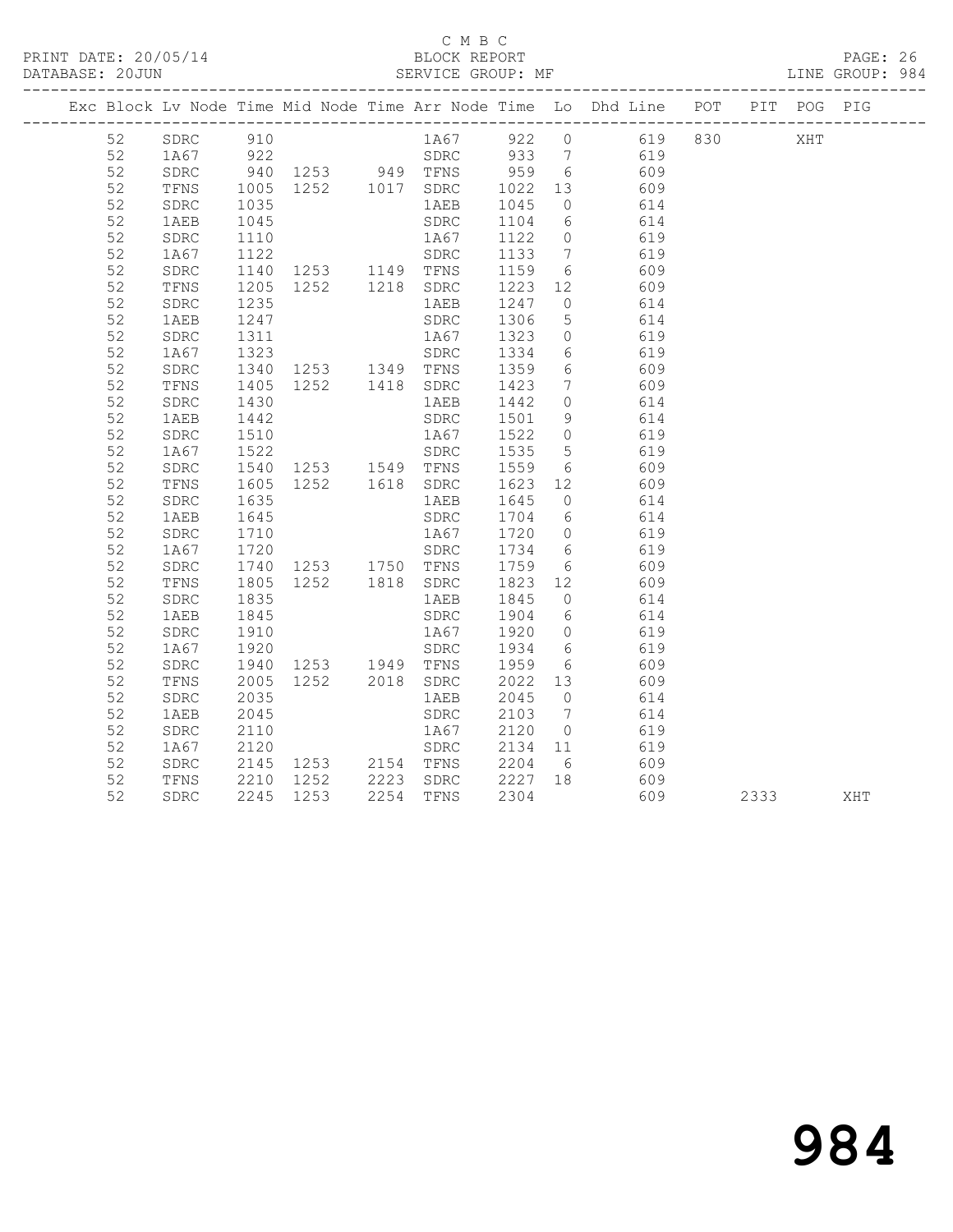| PRINT DATE: 20/05/14<br>DATABASE: 20JUN |                                                    | BLOCK REPORT                                                                   |                                                                                                                                                   | C M B C              | SERVICE GROUP: MF |                           |                              |  |                                             |                   |                                                                | PAGE: 27<br>LINE GROUP: 990 |                        |  |  |     |  |
|-----------------------------------------|----------------------------------------------------|--------------------------------------------------------------------------------|---------------------------------------------------------------------------------------------------------------------------------------------------|----------------------|-------------------|---------------------------|------------------------------|--|---------------------------------------------|-------------------|----------------------------------------------------------------|-----------------------------|------------------------|--|--|-----|--|
| <b>BPST</b><br>COPA                     | BRIDGEPORT STN<br>COMMERCE PKWY<br>XHT Hamilton CS |                                                                                | ACAE      ACRO AEROSPACE AGAR DRIVE                     ADBS        ANDERSON & BUSWELL<br>CAJA CAMBIE & JACOMBS-E<br>JACA JACOMBS<br>JACA JACOMBS |                      |                   |                           |                              |  |                                             |                   |                                                                |                             |                        |  |  |     |  |
|                                         |                                                    | Exc Block Lv Node Time Mid Node Time Arr Node Time Lo Dhd Line POT PIT POG PIG |                                                                                                                                                   |                      |                   |                           |                              |  |                                             |                   |                                                                |                             |                        |  |  |     |  |
|                                         | 61<br>61<br>61<br>61<br>61                         | 61 BPST 930<br>ACAE<br>BPST<br>ACAE<br><b>BPST</b><br>ACAE                     | 945<br>1005<br>1020<br>1040<br>1055                                                                                                               |                      |                   |                           | BPST<br><b>ACAE</b><br>BPST  |  | 1032<br>1055<br>1107                        |                   | BPST 957 8 412<br>ACAE 1020 0 412<br>8 412<br>$0$ 412<br>8 412 |                             | ACAE 945 0 412 900 XHT |  |  |     |  |
|                                         | 61<br>61<br>61<br>61                               | <b>BPST</b><br>ACAE<br><b>BPST</b><br>ACAE                                     | 1115<br>1130<br>1150<br>1205                                                                                                                      |                      |                   |                           | ACAE<br>BPST<br>ACAE<br>BPST |  | 1130<br>1142<br>1205<br>1217                |                   | $0$ 412<br>8 412<br>$0$ 412<br>8 412                           |                             |                        |  |  |     |  |
|                                         | 61<br>61<br>61<br>61                               | <b>BPST</b><br>ACAE<br><b>BPST</b><br>ACAE                                     | 1225<br>1237<br>1300<br>1312                                                                                                                      |                      |                   |                           | ACAE                         |  | 1237<br>BPST 1251<br>ACAE 1312<br>BPST 1326 |                   | $0$ 412<br>9 412<br>$0$ 412<br>9 412                           |                             |                        |  |  |     |  |
|                                         | 61<br>61<br>61<br>61                               | <b>BPST</b><br>ACAE<br><b>BPST</b><br>ACAE                                     | 1335<br>1347<br>1410<br>1422                                                                                                                      |                      |                   |                           | BPST                         |  | ACAE 1347<br>BPST 1401<br>ACAE 1422<br>1437 |                   | $0$ 412<br>9 412<br>$0 \t 412$<br>10 12 412                    |                             |                        |  |  |     |  |
|                                         | 61<br>61<br>61<br>61                               | ADBS<br>COPA<br>ADBS<br>COPA                                                   | 1459<br>1531<br>1611<br>1642                                                                                                                      | JACA<br>CAJA<br>JACA | CAJA 1525 COPA    | 1537<br>1636<br>1648      | ADBS<br>COPA<br>ADBS         |  | 1531<br>1602<br>1642<br>1713                | $\bigcirc$<br>- 9 | 416<br>$0$ 416<br>8 416<br>$0$ 416                             | 416                         |                        |  |  |     |  |
|                                         | 61<br>61<br>61<br>61                               | ADBS<br>COPA<br>ADBS<br>COPA                                                   | 1721<br>1752<br>1831<br>1900                                                                                                                      | CAJA<br>JACA<br>JACA |                   | 1746<br>1758<br>1906 ADBS | COPA<br>ADBS                 |  | 1752<br>1823<br>CAJA 1854 COPA 1900<br>1928 |                   | 8 416<br>$0$ 416                                               | 416                         | 1958                   |  |  | XHT |  |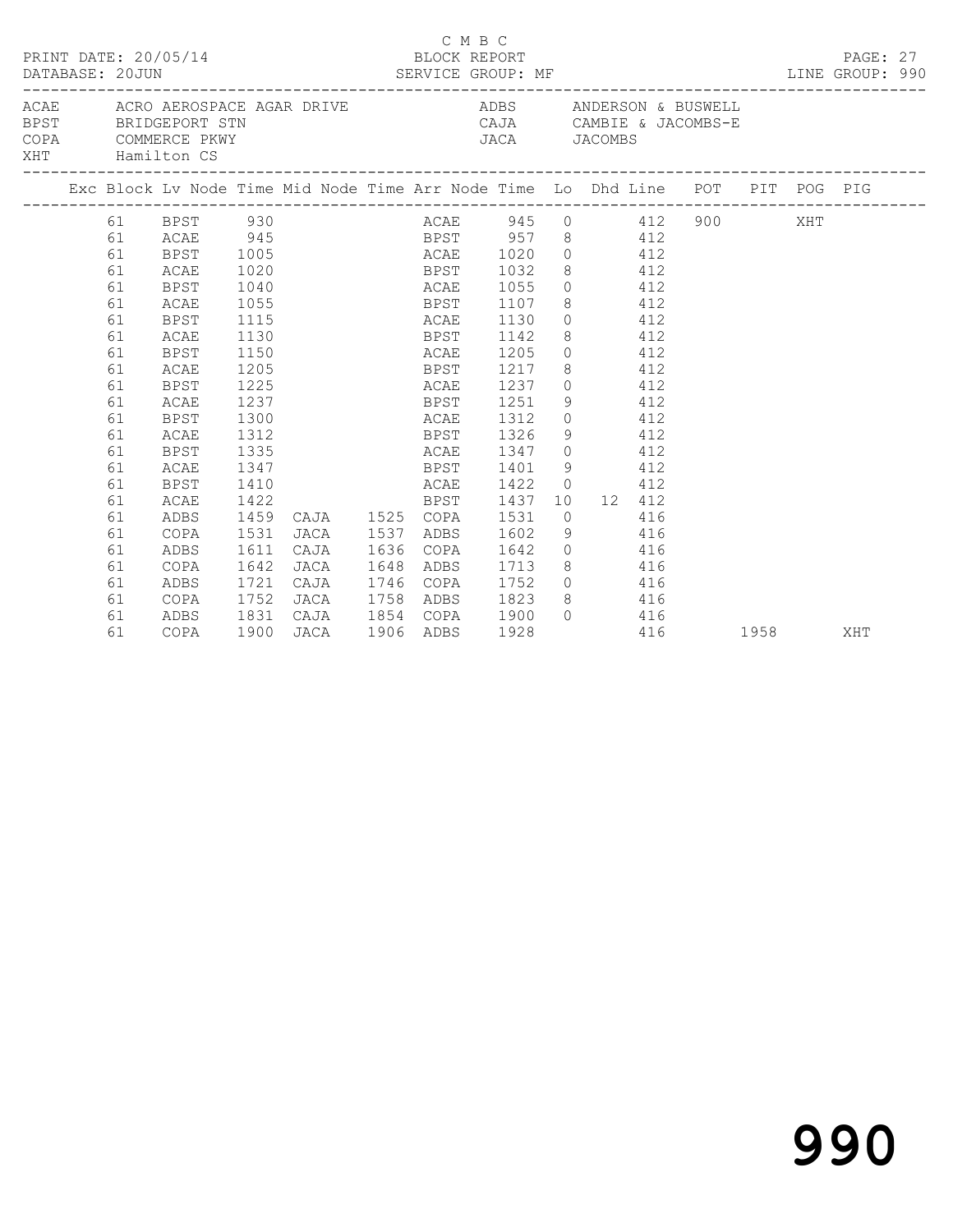| PRINT DATE: 20/05/14<br>DATABASE: 20JUN SERVICE GROUP: MF LINE GROUP: 993 |        |          |                 |                      |                        |      | C M B C<br>BLOCK REPORT                            |      |             |                                                                                                                        |  |      |     | PAGE: 28 |  |
|---------------------------------------------------------------------------|--------|----------|-----------------|----------------------|------------------------|------|----------------------------------------------------|------|-------------|------------------------------------------------------------------------------------------------------------------------|--|------|-----|----------|--|
|                                                                           |        |          | XHT Hamilton CS |                      |                        |      |                                                    |      |             |                                                                                                                        |  |      |     |          |  |
|                                                                           |        |          |                 |                      |                        |      |                                                    |      |             | Exc Block Lv Node Time Mid Node Time Arr Node Time Lo Dhd Line POT PIT POG PIG                                         |  |      |     |          |  |
|                                                                           |        |          |                 |                      |                        |      |                                                    |      |             | 71 CH4E 840 RRCX 909 11 413 805 XHT<br>71 RRCX 920 99SW 925 CH4E 950 10 413<br>71 CH4E 1000 99SE 1023 RRCX 1026 14 413 |  |      |     |          |  |
|                                                                           |        |          |                 |                      |                        |      |                                                    |      |             |                                                                                                                        |  |      |     |          |  |
|                                                                           |        |          |                 |                      |                        |      |                                                    |      |             |                                                                                                                        |  |      |     |          |  |
|                                                                           |        | 71       | RRCX            |                      |                        |      |                                                    |      |             | 1040 99SW 1044 CH4E 1111 9 413                                                                                         |  |      |     |          |  |
|                                                                           |        | 71       | CH4E            | 1120                 | 99SE                   |      |                                                    |      |             | 1143 RRCX 1146 14 413                                                                                                  |  |      |     |          |  |
|                                                                           |        | 71       | RRCX            | 1200<br>1240         | 99SW                   |      |                                                    |      |             | 1204 CH4E 1231 9 413<br>1305 RRCX 1308 12 413                                                                          |  |      |     |          |  |
|                                                                           |        | 71       | CH4E            |                      | 99se                   |      |                                                    |      |             |                                                                                                                        |  |      |     |          |  |
|                                                                           |        | 71       | RRCX            | 1320                 | 99SW                   |      | 1324 CH4E 1351                                     |      |             | 9 413                                                                                                                  |  |      |     |          |  |
|                                                                           |        | 71       | CH4E            | 1400                 | 99se                   |      | 1431 RRCX 1434                                     |      |             | 6 413                                                                                                                  |  |      |     |          |  |
|                                                                           |        | 71       | RRCX            | 1440<br>1520         | 99SW                   |      |                                                    |      |             | 1445 CH4E 1514 6 413<br>1554 RRCX 1557 5 413                                                                           |  |      |     |          |  |
|                                                                           |        | 71       | CH4E            |                      | 99se                   |      |                                                    |      |             |                                                                                                                        |  |      |     |          |  |
|                                                                           |        | 71       | RRCX            | 1602                 | 99SW                   |      |                                                    |      |             | 1609 CH4E 1637 7 413                                                                                                   |  |      |     |          |  |
|                                                                           |        | 71       | CH4E            | 1644                 | 99SE                   |      |                                                    |      |             | 1711 RRCX 1714 6 413                                                                                                   |  |      |     |          |  |
|                                                                           |        | 71       | RRCX            | 1720<br>1800         | 99SW                   |      |                                                    |      |             | 1727 CH4E 1755 5 413<br>1824 RRCX 1827 13 413                                                                          |  |      |     |          |  |
|                                                                           |        | 71<br>71 | CH4E<br>RRCX    | 1840                 | 99se<br>99SW           |      | 1843 CH4E 1908                                     |      |             | 22 413                                                                                                                 |  |      |     |          |  |
|                                                                           |        | 71       | CH4E            | 1930                 | 99SE                   |      | 1951 RRCX 1954                                     |      |             | 6 413                                                                                                                  |  |      |     |          |  |
|                                                                           |        | 71       | RRCX            | 2000                 | 99SW                   |      |                                                    |      |             |                                                                                                                        |  |      |     |          |  |
|                                                                           |        | 71       | CH4E            | 2000<br>2033<br>2100 | 99se                   |      | 2003 CH4E 2028<br>2052 RRCX 2055<br>2103 CH4E 2128 |      |             | $\begin{array}{ccc} 5 & & 413 \\ 5 & & 413 \\ 413 & & 2158 \\ \end{array}$ XHT                                         |  |      |     |          |  |
|                                                                           | #FE 71 |          | <b>RRCX</b>     |                      | 99SW                   |      |                                                    |      |             |                                                                                                                        |  |      |     |          |  |
|                                                                           | FE 71  |          | RRCX            | 2100                 | 99SW                   |      | 2103 CH4E 2128                                     |      |             | 5 413                                                                                                                  |  |      |     |          |  |
|                                                                           | FE 71  |          | CH4E            | 2133                 | 99se                   |      |                                                    |      |             | 5 413                                                                                                                  |  |      |     |          |  |
|                                                                           | FE 71  |          | RRCX            |                      | 99SW                   |      |                                                    |      |             |                                                                                                                        |  |      |     |          |  |
|                                                                           | FE 71  |          | CH4E            |                      | 2200 99SW<br>2233 99SE |      | 2152 RRCX 2155<br>2203 CH4E 2228<br>2252 RRCX 2255 |      |             | $\begin{array}{ccc} 5 & & 413 \\ 5 & & 413 \end{array}$                                                                |  |      |     |          |  |
|                                                                           | FE 71  |          | RRCX            |                      | 2300 99SW              |      | 2303 CH4E 2327                                     |      |             | 413 2357                                                                                                               |  |      |     | XHT      |  |
|                                                                           |        | 72       | CH4E            |                      |                        |      |                                                    |      |             |                                                                                                                        |  | 725  | XHT |          |  |
|                                                                           |        | 72       | RRCX            |                      |                        |      |                                                    |      |             |                                                                                                                        |  |      |     |          |  |
|                                                                           |        | 72       | CH4E            | 920                  |                        |      |                                                    |      |             | 99SE 945 RRCX 948 12 413                                                                                               |  |      |     |          |  |
|                                                                           |        | 72       | RRCX            | 1000                 |                        |      |                                                    |      |             | 99SW 1005 CH4E 1032 8 413                                                                                              |  |      |     |          |  |
|                                                                           |        | 72       | CH4E            |                      | 1040 99SE<br>1120 99SW |      |                                                    |      |             | 1103 RRCX 1106 14 413<br>1124 CH4E 1151 9 413                                                                          |  |      |     |          |  |
|                                                                           |        | 72       | <b>RRCX</b>     |                      |                        |      |                                                    |      |             |                                                                                                                        |  |      |     |          |  |
|                                                                           |        |          |                 |                      |                        |      |                                                    |      |             | 72 CH4E 1200 99SE 1225 RRCX 1228 12 413                                                                                |  |      |     |          |  |
|                                                                           |        | 72       | RRCX            | 1240                 | 99SW                   | 1244 | CH4E                                               | 1311 | 9           | 413                                                                                                                    |  |      |     |          |  |
|                                                                           |        | 72       | CH4E            | 1320                 | 99SE                   | 1345 | RRCX                                               | 1348 | 12          | 413                                                                                                                    |  |      |     |          |  |
|                                                                           |        | 72       | RRCX            | 1400                 | 99SW                   | 1405 | CH4E                                               | 1434 | 6           | 413                                                                                                                    |  |      |     |          |  |
|                                                                           |        | 72       | CH4E            | 1440                 | 99SE                   | 1511 | RRCX                                               | 1514 | 6           | 413                                                                                                                    |  |      |     |          |  |
|                                                                           |        | 72       | <b>RRCX</b>     | 1520                 | 99SW                   | 1527 | CH4E                                               | 1556 | 9           | 413                                                                                                                    |  |      |     |          |  |
|                                                                           |        | 72       | CH4E            | 1605                 | 99SE                   | 1631 | $\mathop{\rm RRCX}\nolimits$                       | 1634 | 6           | 413                                                                                                                    |  |      |     |          |  |
|                                                                           |        | 72       | <b>RRCX</b>     | 1640                 | 99SW                   | 1647 | CH4E                                               | 1715 | $5^{\circ}$ | 413                                                                                                                    |  |      |     |          |  |
|                                                                           |        | 72       | CH4E            | 1720                 | 99SE                   | 1744 | RRCX                                               | 1747 | 13          | 413                                                                                                                    |  |      |     |          |  |
|                                                                           |        | 72       | RRCX            | 1800                 | <b>99SW</b>            | 1803 | CH4E                                               | 1828 | 12          | 413                                                                                                                    |  |      |     |          |  |
|                                                                           |        | 72       | CH4E            | 1840                 | <b>99SE</b>            | 1901 | $\mathop{\rm RRCX}\nolimits$                       | 1904 | 16          | 413                                                                                                                    |  |      |     |          |  |
|                                                                           |        | 72       | <b>RRCX</b>     | 1920                 | 99SW                   | 1923 | CH4E                                               | 1948 |             | 413                                                                                                                    |  | 2018 |     | XHT      |  |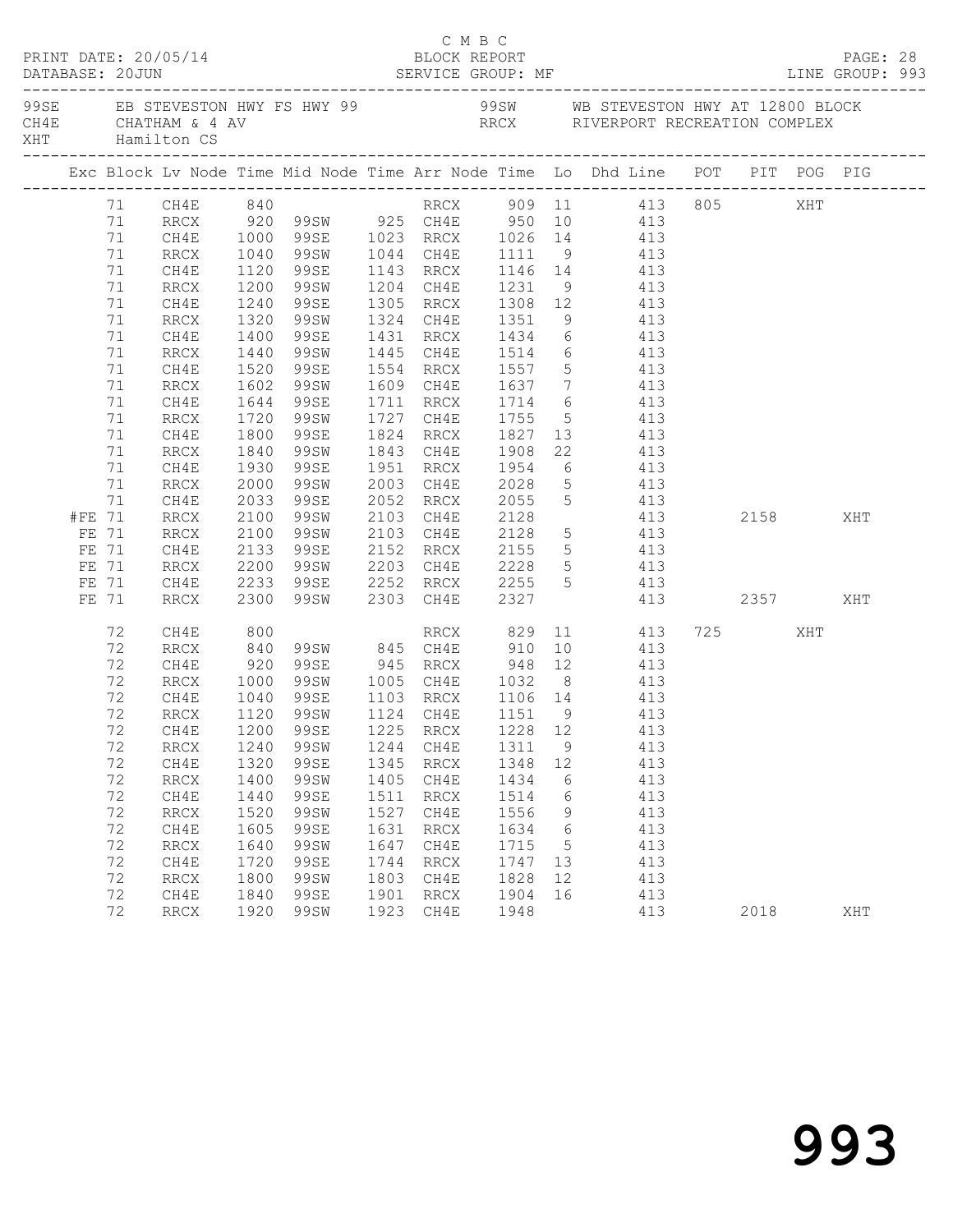|  |                                              | PRINT DATE: 20/05/14                                                  |                                 | DATABASE: 20JUN SERVICE GROUP: MF<br>_____________________________                                              |     | BLOCK REPORT                                                 | C M B C                          |                                                                                        | ________________________                                              |  |         |  | PAGE: 29<br>LINE GROUP: 994 |  |  |  |
|--|----------------------------------------------|-----------------------------------------------------------------------|---------------------------------|-----------------------------------------------------------------------------------------------------------------|-----|--------------------------------------------------------------|----------------------------------|----------------------------------------------------------------------------------------|-----------------------------------------------------------------------|--|---------|--|-----------------------------|--|--|--|
|  | JACA JACOMBS                                 | ADBS ANDERSON & BUSWELL<br>CAJA CAMBIE & JACOMBS-E<br>XHT Hamilton CS |                                 |                                                                                                                 |     |                                                              |                                  | BHST BRIGHOUSE STATION<br>COPA COMMERCE PKWY<br>ROSO     RICHMOND OLYMPIC SKATING OVAL |                                                                       |  |         |  |                             |  |  |  |
|  |                                              |                                                                       |                                 | Exc Block Lv Node Time Mid Node Time Arr Node Time Lo Dhd Line POT PIT POG PIG                                  |     |                                                              |                                  |                                                                                        |                                                                       |  |         |  |                             |  |  |  |
|  | 81<br>81<br>81<br>81<br>81<br>81<br>81<br>81 | COPA<br>ADBS<br>COPA<br>ADBS<br>COPA<br>ADBS<br>COPA                  | 630<br>700<br>730<br>804<br>910 | ADBS 559 CAJA 617 COPA 623 7 416 529 XHT<br>JACA 636 ADBS 655 5 416<br>CAJA<br>JACA<br>CAJA<br>834 JACA<br>CAJA |     | 718 COPA<br>736 ADBS<br>828 COPA<br>840 ADBS<br>934 COPA 940 | 724<br>758<br>834<br>905<br>1010 |                                                                                        | 6 416<br>6 416<br>$0 \t 416$<br>5 416<br>$0 \t 416$<br>416 1040       |  |         |  | XHT                         |  |  |  |
|  | 82<br>82<br>82<br>82<br>82<br>82             | ADBS<br>COPA<br>ADBS<br>COPA<br>ADBS<br>COPA                          | 700<br>734<br>804<br>840        | 629 CAJA<br>JACA<br>CAJA<br>JACA<br>CAJA<br>910 JACA                                                            | 706 | ADBS<br>758 COPA<br>810 ADBS<br>904 COPA<br>916 ADBS         | 728<br>804<br>835<br>910<br>941  | $\Omega$                                                                               | 647 COPA 653 7 416<br>6 416<br>$0 \t 416$<br>5 416<br>416<br>416 1011 |  | 559 XHT |  | XHT                         |  |  |  |